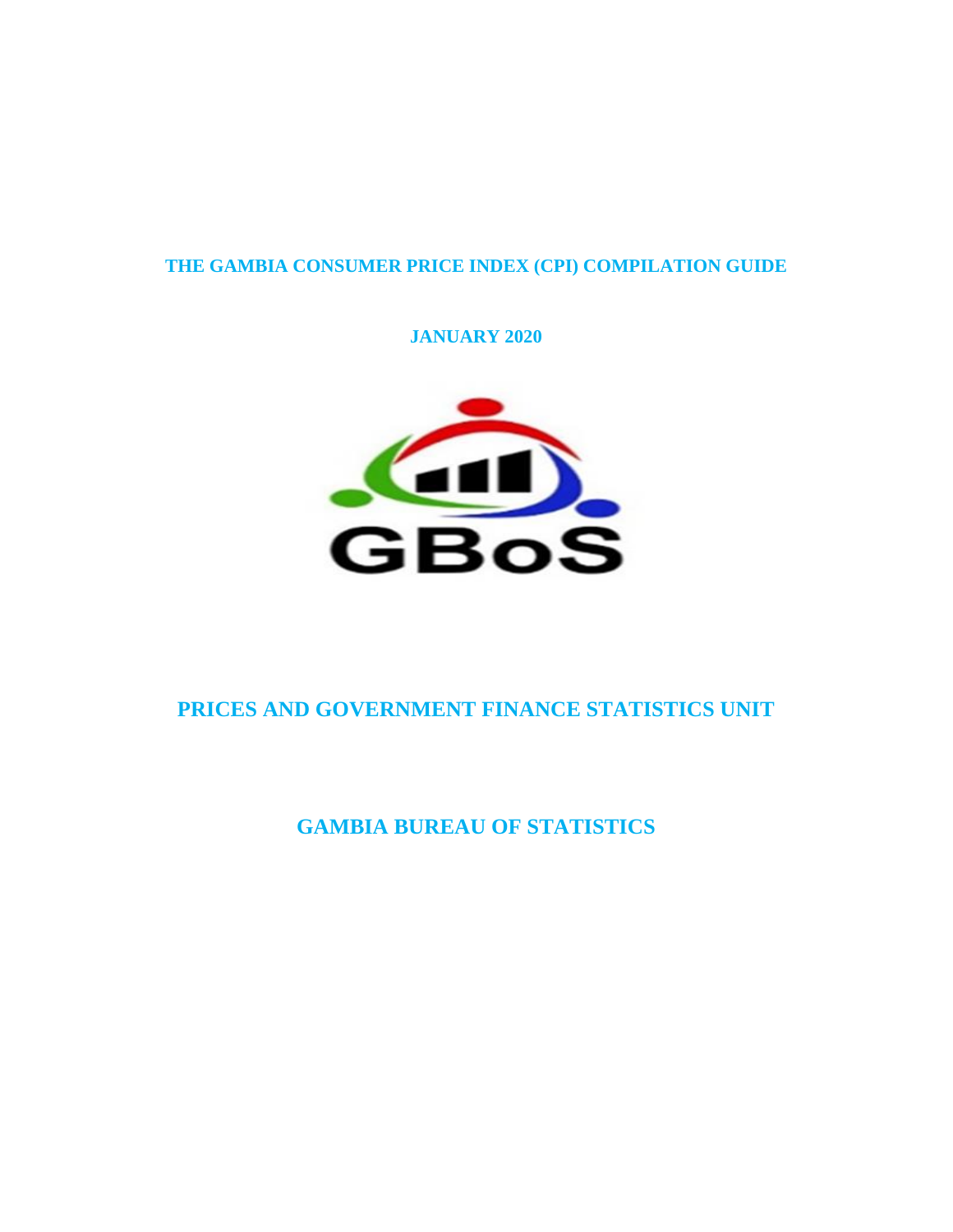# TABLE OF CONTENTS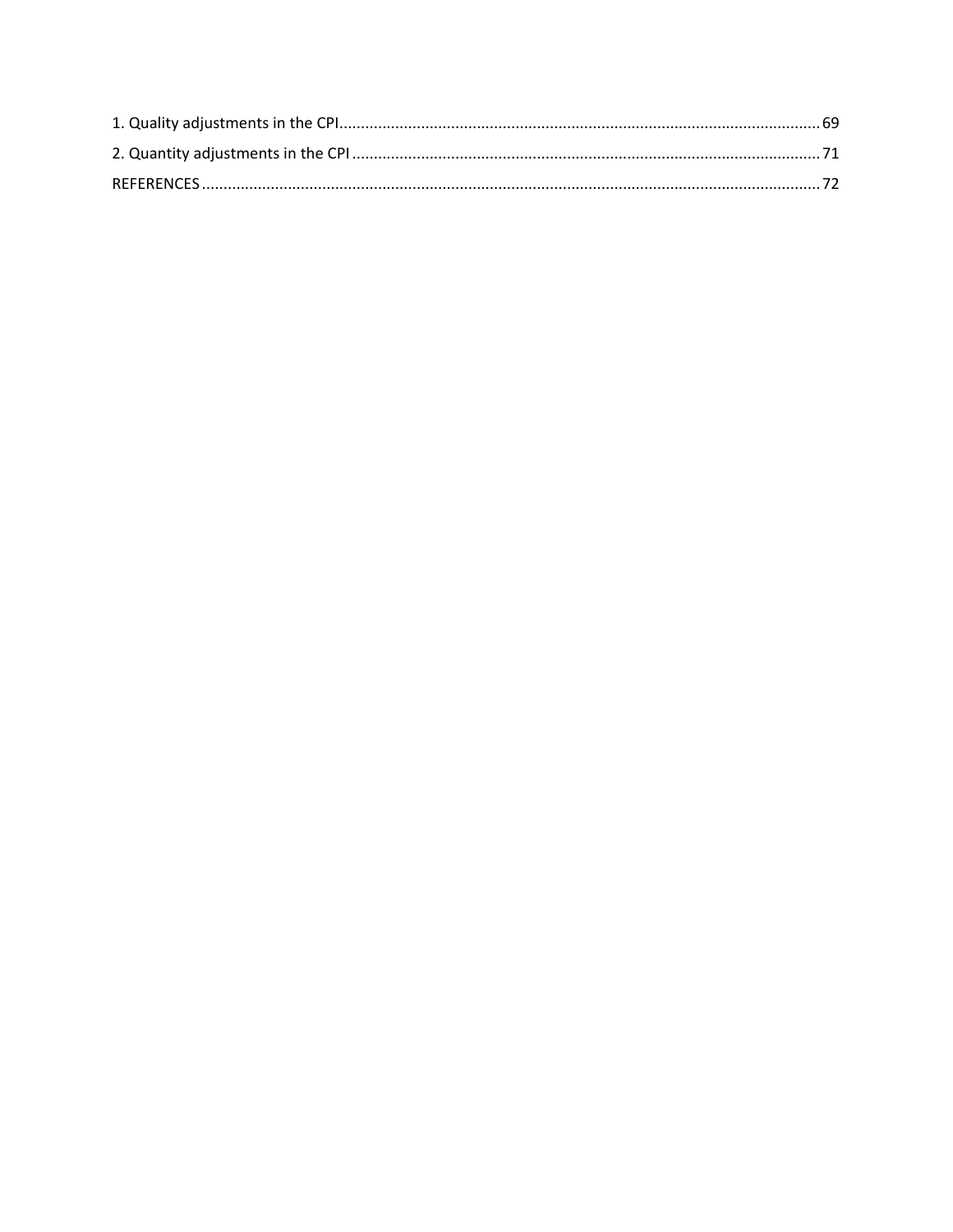# **LIST OF TABLES**

<span id="page-4-0"></span>

| Table 3:CPI BASKET OF GOODS AND SERVICES, RURAL, URBAN AND NATIONAL BASKETS INDICATOR |  |
|---------------------------------------------------------------------------------------|--|
|                                                                                       |  |
|                                                                                       |  |
|                                                                                       |  |
|                                                                                       |  |
| Table 7:THE NATIONAL CONSUMER PRICE INDEXPRICE REFERENCE PERIOD: AUGUST 2004=100  63  |  |
|                                                                                       |  |
|                                                                                       |  |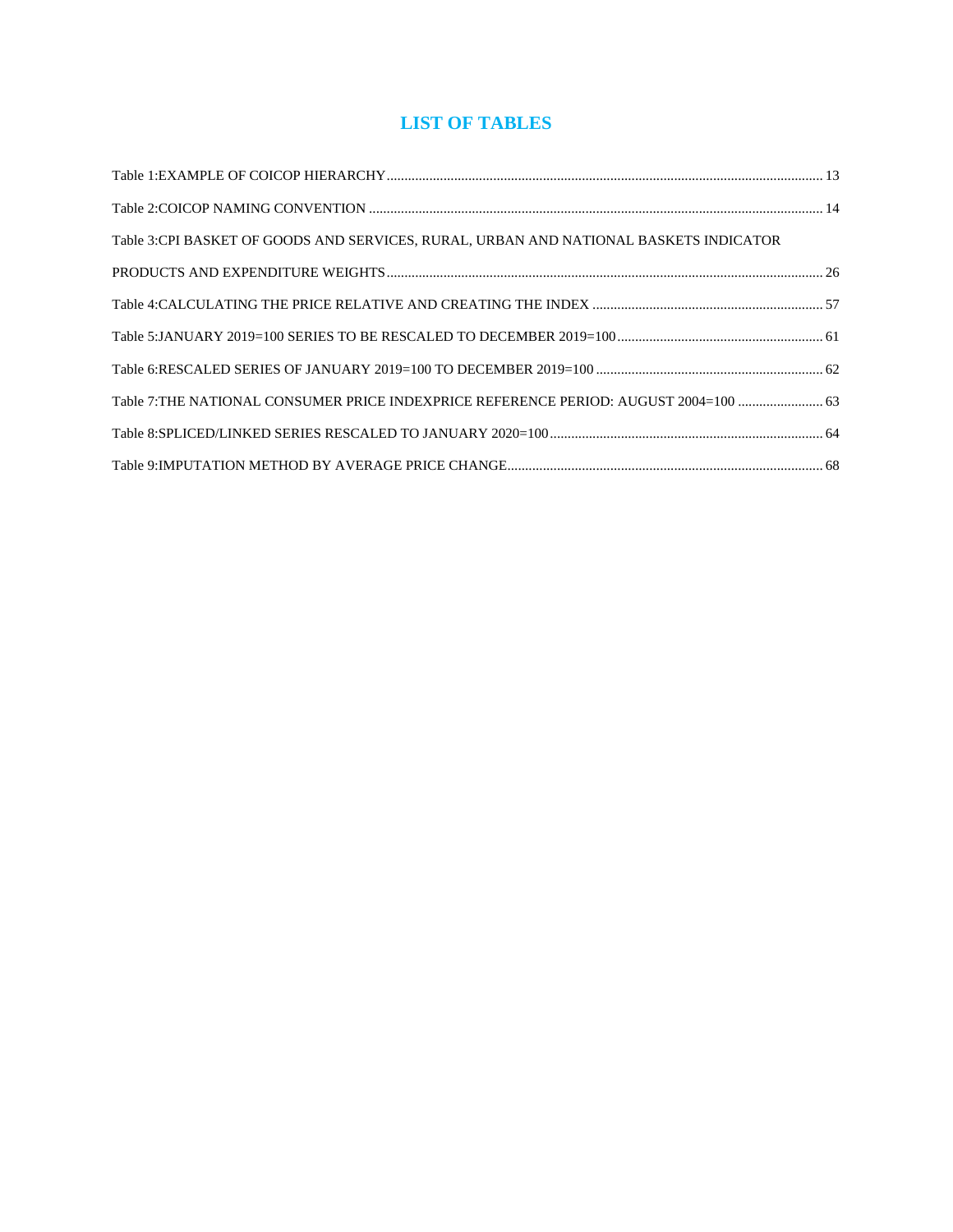# **CHAPTER ONE**

# <span id="page-5-0"></span>**INTRODUCTION TO THE GAMBIA'S CONSUMER PRICE INDEX (CPI)**

# <span id="page-5-2"></span><span id="page-5-1"></span>**1. Defining the Consumer Price Index**

The Consumer Price Index (CPI) is a current social and economic indicator constructed to measure changes over time in the general level of prices of consumer goods and services that households acquire, use, or pay for. The index aims to measure the change in consumer prices over time. This is done by measuring the cost of purchasing a fixed basket of consumer goods and services of constant quality and similar characteristics. The products in the basket are selected as being representative of households' expenditure during a year or other specified period. Such an index is called a fixed-basket price index. The index also aims to measure the effects of price changes on the cost of achieving a constant standard of living (i.e., level of utility or welfare). This concept is called a cost-of-living index (COLI).

# <span id="page-5-3"></span>**2. The Gambia's CPI**

# <span id="page-5-4"></span>**2.1 Uses of The Gambia's CPI**

The Gambia's CPI has three important Objectives:

1. To measure inflation in the economy so that macroeconomic policy is based on comprehensive and up-to-date price information.

2. To provide a deflator of consumer expenditure in the expenditure national accounts and other economic data.

3. To measure changes in the cost of living of Gambia's households to promote equity in the measures taken to adjust wages, grants, service agreements and contracts.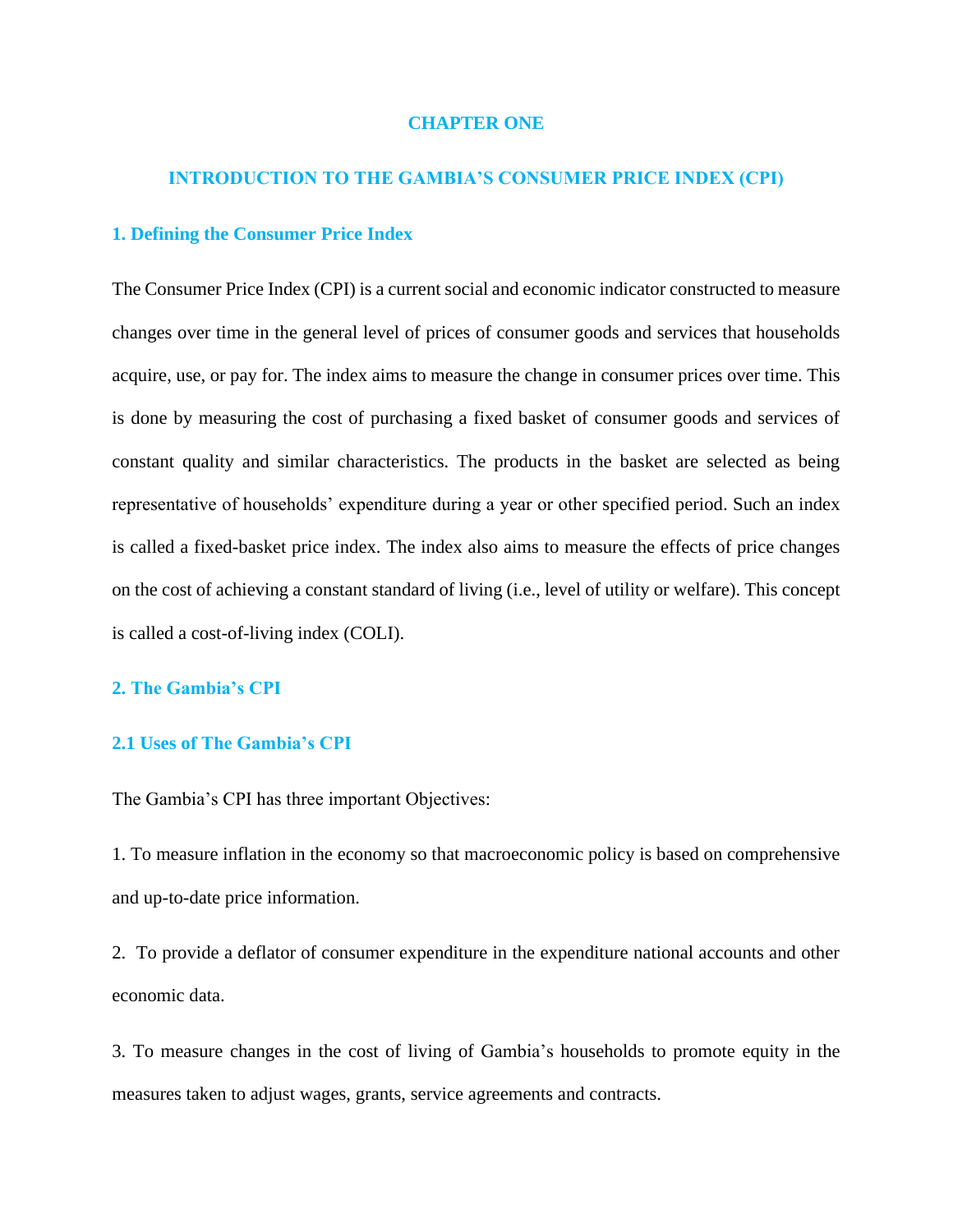#### <span id="page-6-0"></span>**2.2 Brief history of the Gambia's CPI**

The Gambia's CPI initiated in 1974, covering city of Banjul only. Since 1994/1995 there was another unpublished series calculated with weights derived from the 1992 household survey. It covers the city of Banjul and some urban areas such as Bakau, Serrekunda and Latrikunda. In year 2004 consequently, The Gambia Bureau of Statistics (GBoS) decided to increase the CPI coverage and further improve on the base year. As a result, the price survey data collection has been extended and basically focused on a market-based survey approach by selecting 28 representative market centers serving both urban and rural residents. A direct collection methodology, that entailed collecting prices of goods directly by visiting retail outlets, was implemented and conducted on a monthly basis since 2004. Since 2004, the CPI has been compiled using the prices of goods and services from the direct collection methodology in all market centers nationally.

# <span id="page-6-1"></span>**3. Alignment with international best practice in CPI formulation**

# <span id="page-6-2"></span>**3.1 Adoption and use of methodology in line with international best practice**

The Gambia Bureau of Statistics (GBoS) has committed itself to the adoption and use of methodology that is in line with international best practice and which is relevant and practicable to the Gambia's conditions. The source and method documents of other statistical agencies are also used as reference material.

# <span id="page-6-3"></span>**3.2 International expert groups**

The International Labour Organization (ILO) is the authoritative body on the methodology for price statistics and the compilation of CPIs. The International Labour Organization (ILO) is supported by other organizations including the United Nations Statistics Division (UNSD), International Monetary Fund (IMF) and the World Bank. The ILO manual for CPIs is the main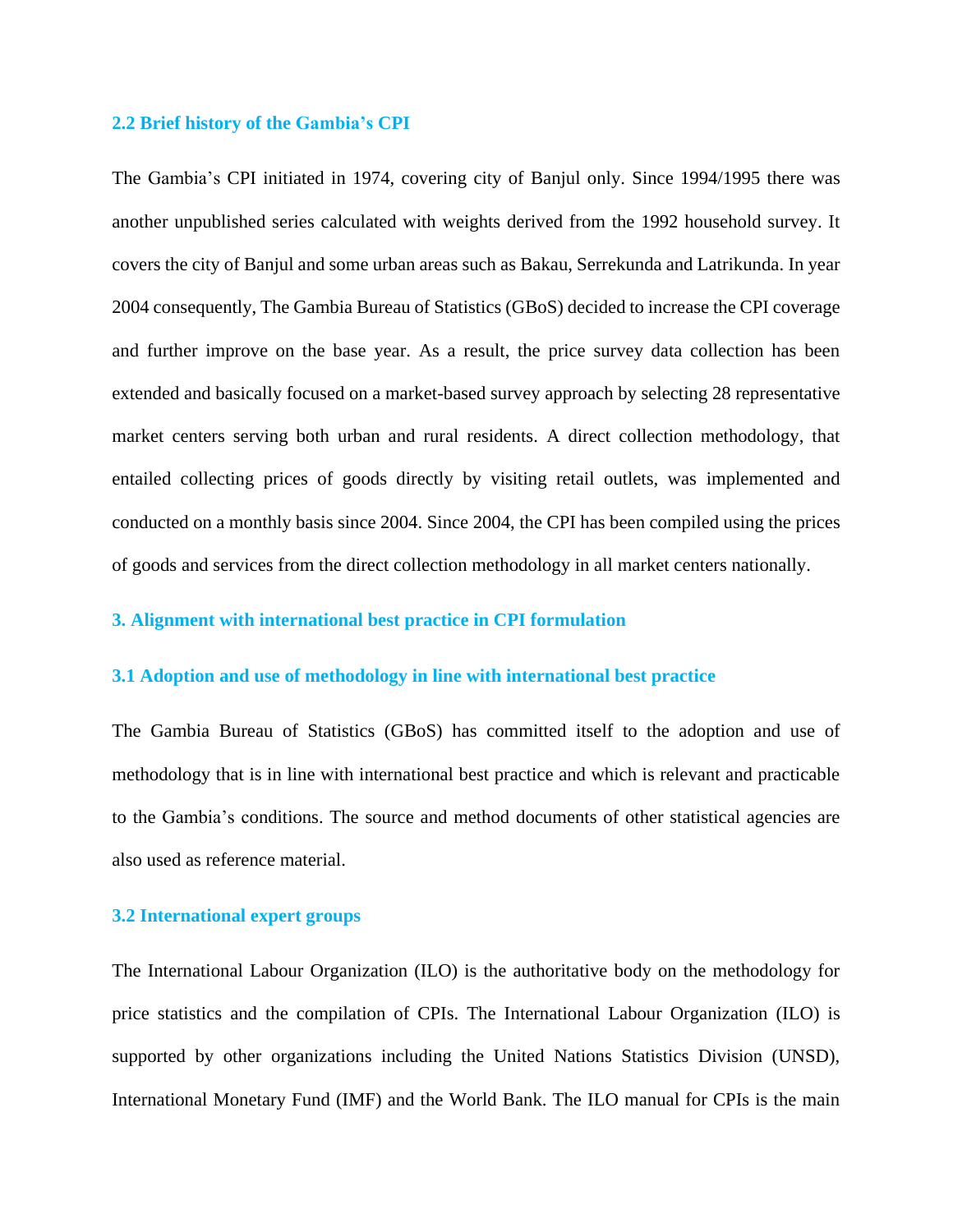reference material for statistical offices for CPI concepts and definitions. The manual provides the theory and conceptual framework of the CPI and aims to give methodological and practical guidelines for the compilation of CPIs. GBoS largely follows the methodology guidelines in the ILO manual when compiling the Gambia's CPI.

The introduction of new and improved methodology comes as a result of technical and academic discussions of current methodology through a number of expert groups. New methodology may be captured through resolutions taken at official meetings of these groups in consultation with the ILO. The groups provide a forum for specialists to share their experiences and discuss research and methodology on crucial problems of measuring price change, and thereby identify best practice. These groups include:

- $\checkmark$  The Ottawa Group, which was formed in 1994. This group is also known as the United Nations International Working Group on Price Indices. The group focuses on applied research in the area of consumer price indices. The group has played a key role in the theoretical and methodological development of price indices.
- $\checkmark$  ILO/UNECE joint meeting. The joint meeting is organized by the United Nations Economic Commission for Europe (UNECE) and the ILO. Compilation issues are discussed including collection, processing and dissemination of data, and resource and organizational issues.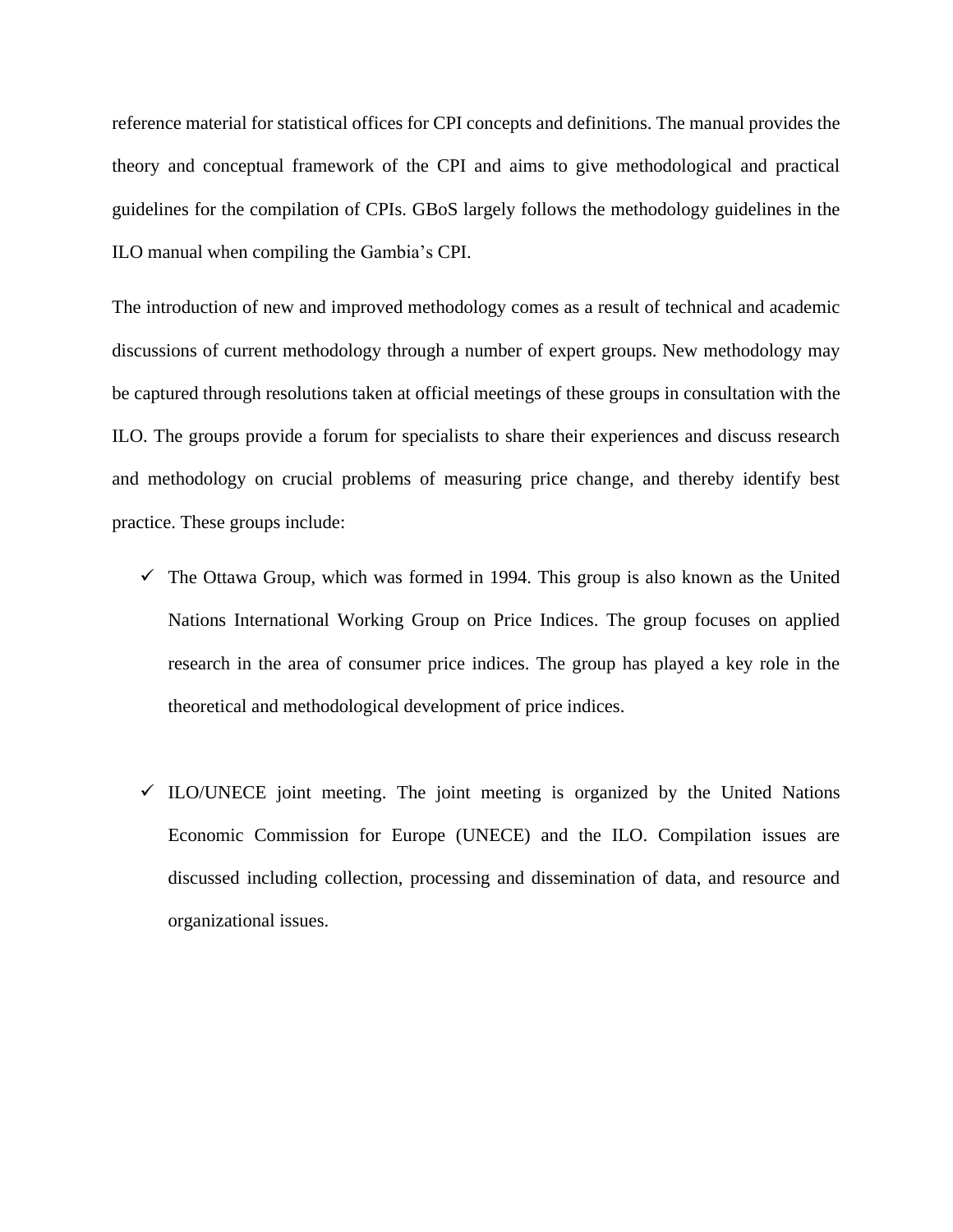# <span id="page-8-0"></span>**3.3 International participation**

#### <span id="page-8-1"></span>**3.3.1 International Comparisons Programme**

The International Comparisons Programme (ICP) is a global statistical initiative established in 1970 to produce internationally comparable price and expenditure data as well as Purchasing Power Parity (PPP) estimates to facilitate cross-country comparisons of price levels, Gross Domestic Product (GDP) and related economic aggregates in real terms and free of price and exchange rate distortions. The ICP uses Purchasing Power Parities (PPPs) to effect conversion. PPPs are spatial price indices. They make it possible to compare the GDPs and component expenditures of countries in real terms by removing the price level differences between them. The programme is globally managed by the World Bank and implemented by regions, namely, Africa, Asia and Pacific Islands, South America, the Commonwealth of Independent States (CIS) and Russia, Western Asia and Europe. GBoS participates in the ICP through collection of prices of goods and services as prescribed by the ICP basket, of which some are already being collected.

#### <span id="page-8-2"></span>**3.3.2. Harmonized Consumer Price Index (HCPI)**

The Harmonized Consumer Price Index (HCPI) is defined as the Consumer Price Index (CPI) developed from comparable methodologies. That means CPIs which have been developed from concepts, definitions and methods that are comparable. The Member States HCPIs are produced by respective Member States using agreed harmonized methodologies. The ECOWAS HCPI is compiled by the ECOWAS Secretariat by aggregating the National HCPIs of the Member States. HCPI is meant to provide an official measure of inflation in the ECOWAS region, and it makes international comparisons easier since the national HCPIs are produced using harmonized methodologies and as much is practicable using the same statistical classifications, standards and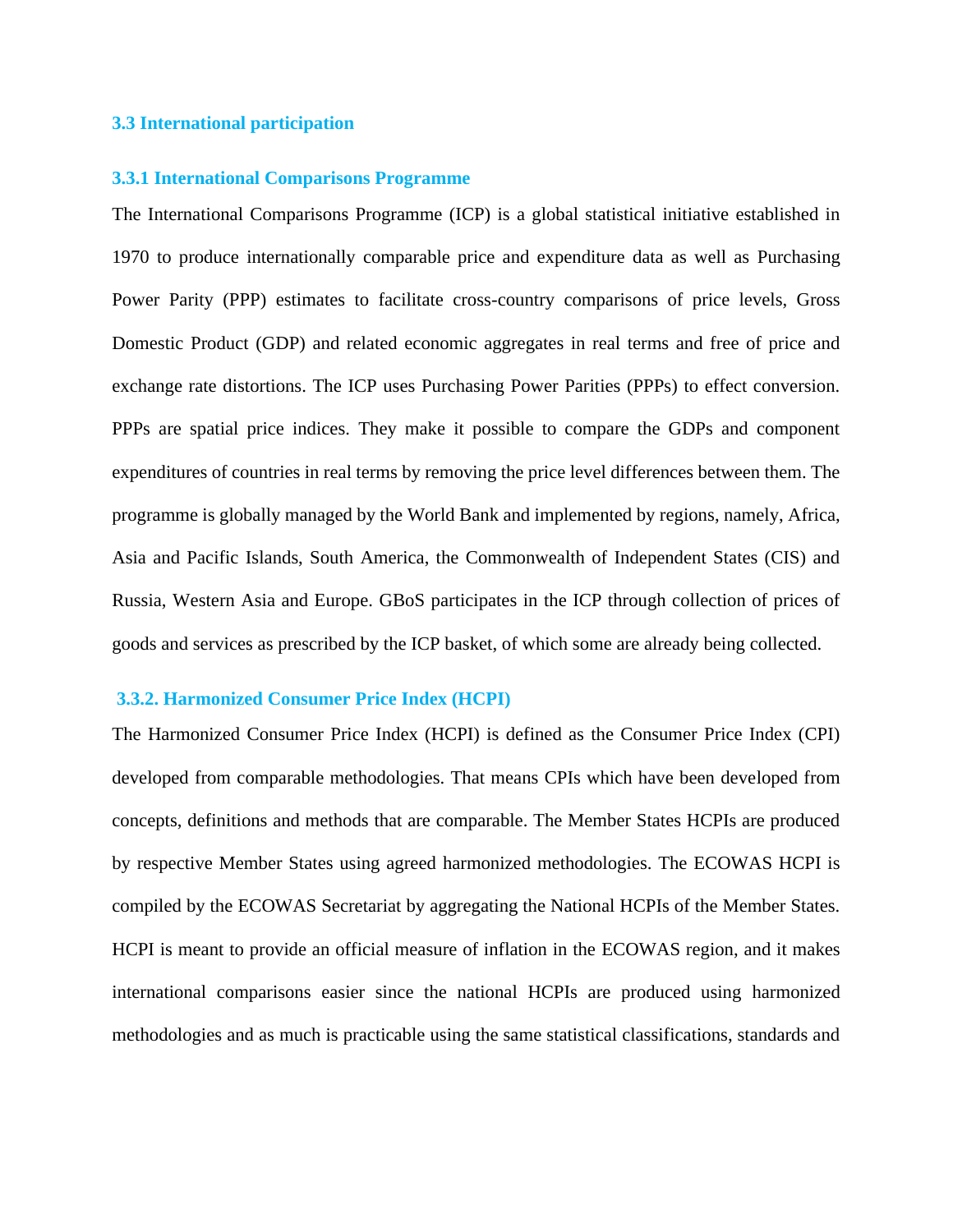frameworks. The ECOWAS Secretariat is the advocating or implementing body of the Harmonized Consumer Price Index (HCPI) in the ECOWAS region.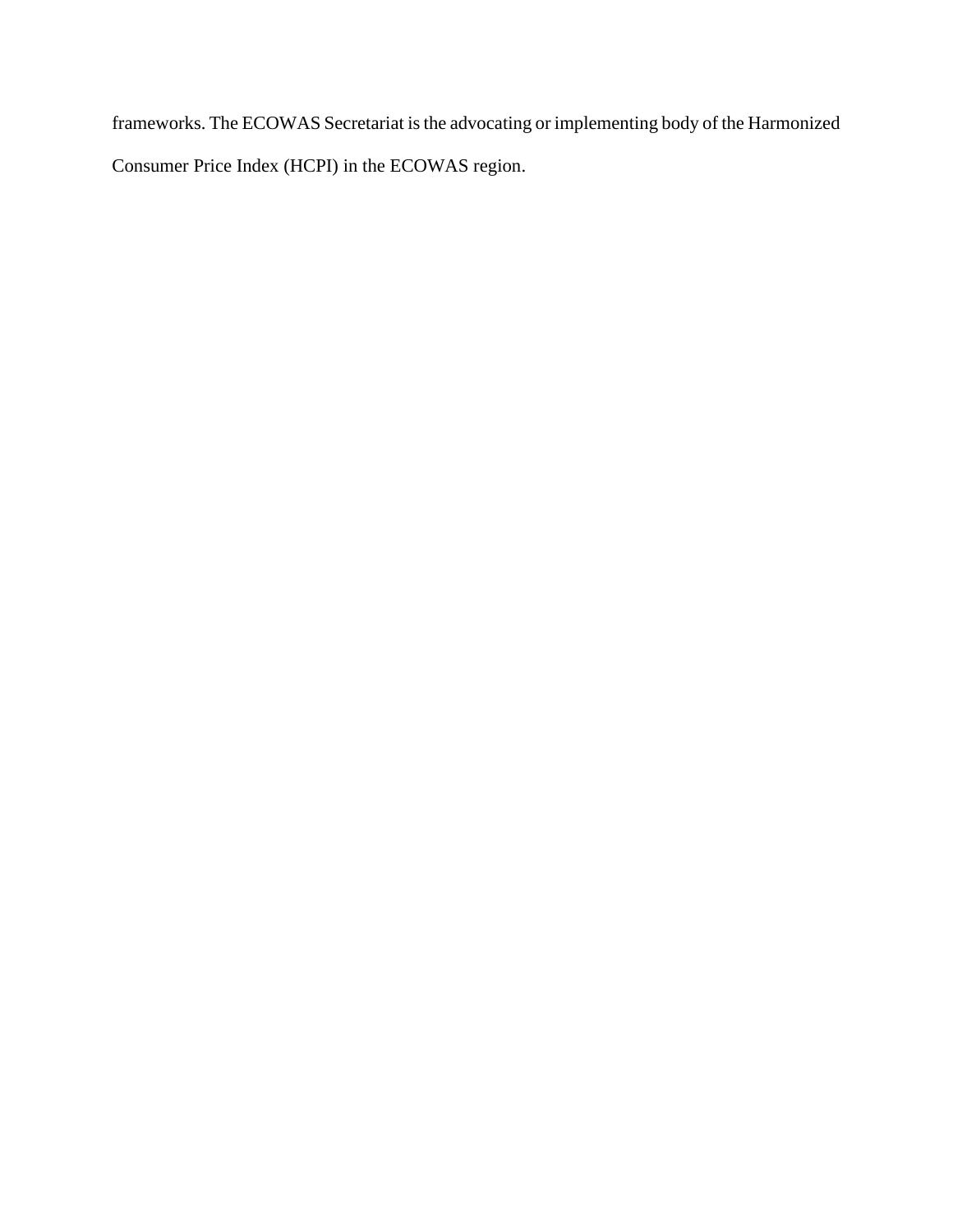# **CHAPTER TWO**

# **CLASSIFICATION OF GOODS AND SERVICES**

# <span id="page-10-2"></span><span id="page-10-1"></span><span id="page-10-0"></span>**1. Background**

The Gambia's CPI uses the Classification of Individual Consumption by Purpose (COICOP) for goods and services. COICOP is the international standard for classifying household expenditure. Goods and services are classified according to their intended use. It is an integral part of the 1993 and 2008 System of National Accounts (SNA). COICOP is used for household budget surveys, consumer price indices and international comparisons of Gross Domestic Product (GDP) and its component expenditures.

# <span id="page-10-3"></span>**2. Classification of Individual Consumption by Purpose (COICOP)**

The United Nations Statistical Division (UNSD) is the overseer of COICOP. The high level COICOP categories are given below:

- 01 Food and non-alcoholic beverages
- 02 Alcoholic beverages and tobacco
- 03 Clothing and footwear
- 04 Housing, water, electricity, gas and other fuels
- 05 Furnishings, household equipment and routine household maintenance
- 06 Health
- 07 Transport
- 08 Communication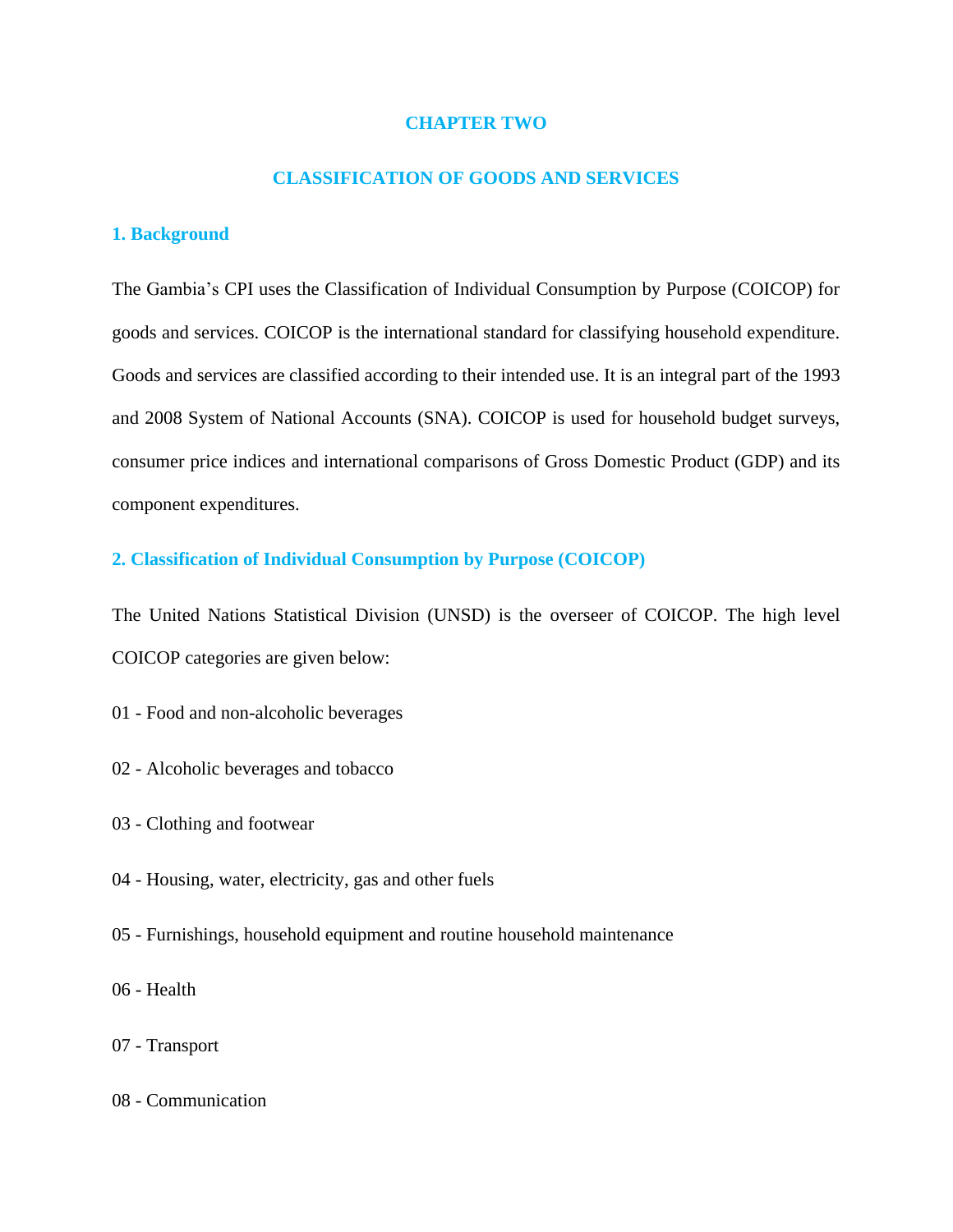09 - Recreation and culture

- 10 Education
- 11 Restaurants and hotels
- 12 Miscellaneous goods and services
- 13 Individual consumption expenditure of non-profit institutions serving households (NPISHs)
- 14 Individual consumption expenditure of general government

# <span id="page-11-0"></span>**2.1 Individual consumption**

Individual consumption expenditures are those that are made for the benefit of individual persons or households. More specifically:

- $\checkmark$  All consumption expenditures by households are defined as individual. These are contained in COICOP categories 01 to 12.
- $\checkmark$  Only some of the consumption expenditures of general government are defined as individual. Expenditures on general public services, defence, public order and safety, economic affairs, environmental protection and housing and community amenities are considered to be for the benefit of the community as a whole rather than for individual households. They are termed "collective consumption expenditures" (or "actual final consumption of general government" or "actual collective consumption") and are excluded from COICOP.

The Consumer Price Index focuses on households and thus uses COICOP categories 01 to 12. Illegal products such as prostitution and narcotics are excluded from the Gambia's CPI.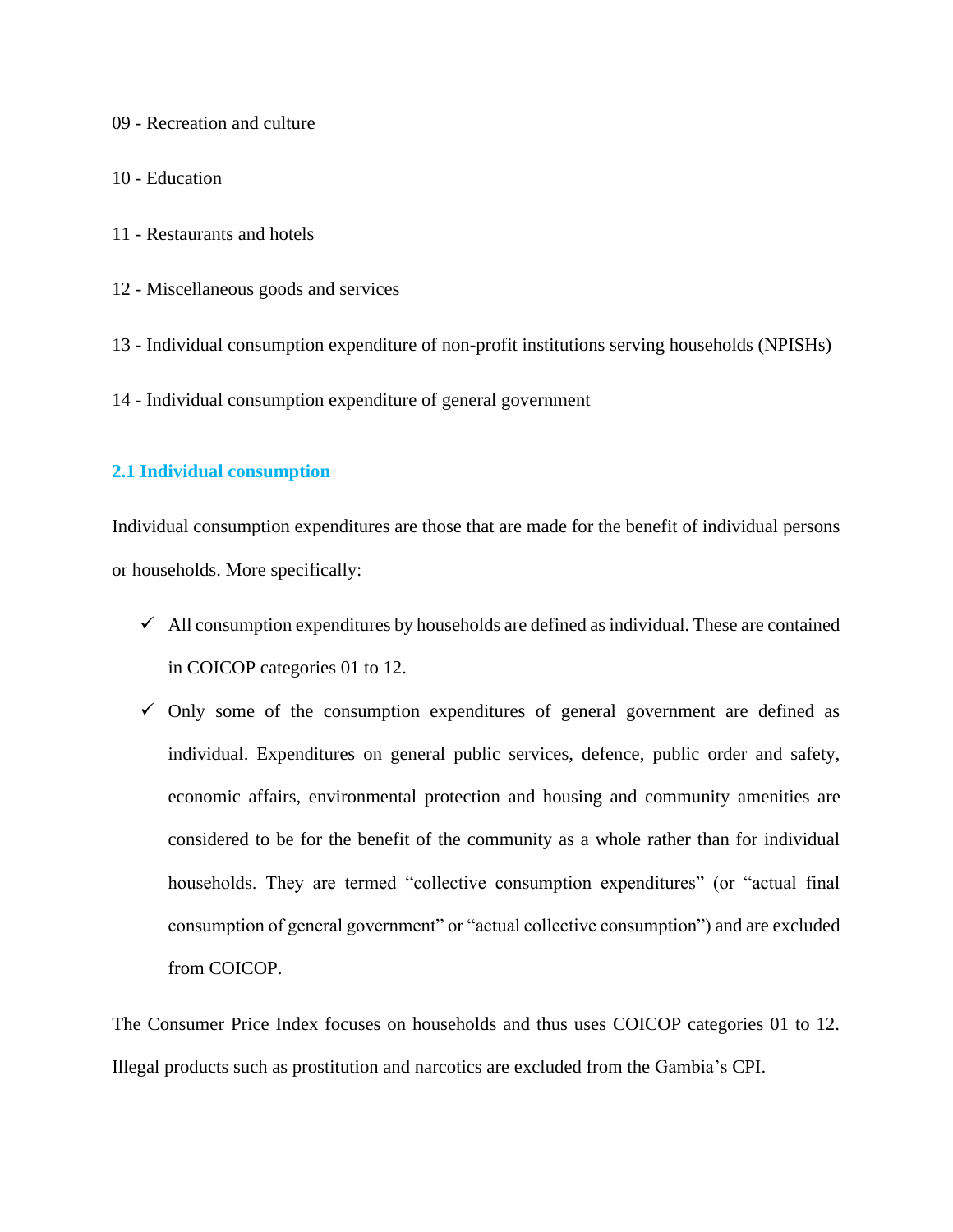# <span id="page-12-0"></span>**2.2 Structure of COICOP classification in the Gambia's CPI**

The structure of COICOP is made up of 2-digit, 3-digit, 4-digit, 5-digit, 8-digit and 12-digit classification levels. The 12-digit is the most detailed whilst the 2-digit is the least. The table below shows an example of a decomposition of a 2-digit level down to 8-digit level.

| <b>TABLE 1: EXAMPLE OF COICOP HIERARCHY</b> |                                                                              |              |                                |  |  |  |
|---------------------------------------------|------------------------------------------------------------------------------|--------------|--------------------------------|--|--|--|
| <b>COICOP</b>                               | <b>COICOP DESCRIPTION</b><br><b>INDICATOR PRODUCT</b><br><b>PRODUCT CODE</b> |              |                                |  |  |  |
| $\mathbf{1}$                                | <b>Food and Non-alcoholic Beverages</b>                                      |              |                                |  |  |  |
| 1.1                                         | Food                                                                         |              |                                |  |  |  |
| 01.1.1                                      | <b>Bread and Cereals</b>                                                     |              |                                |  |  |  |
| 01.1.1.1                                    | 1111001                                                                      | Rice         | Long-Grained Rice (Imported)   |  |  |  |
| 01.1.1.1                                    | 1111002                                                                      | Rice         | Paddy Rice Long Grain (Local)  |  |  |  |
| 01.1.1.1                                    | 1111003                                                                      | Rice         | Medium-Grained Rice (Imported) |  |  |  |
| 01.1.1.1                                    | 1111004                                                                      | Rice         | Small grained rice (imported)  |  |  |  |
| 01.1.1.1                                    | 1111005                                                                      | Rice         | Basmati Rice (Imported)        |  |  |  |
| 01.1.1.2                                    | 1112001                                                                      | Maize        | Maize                          |  |  |  |
| 01.1.1.3                                    | 1113001                                                                      | <b>Bread</b> | A Loaf of Bread                |  |  |  |

# <span id="page-12-1"></span>Table 1:EXAMPLE OF COICOP HIERARCHY

The numbering system for the different classification levels has been simplified by naming the different levels using names such as categories, classes, and groups. The table below shows the naming convention for the different classification levels.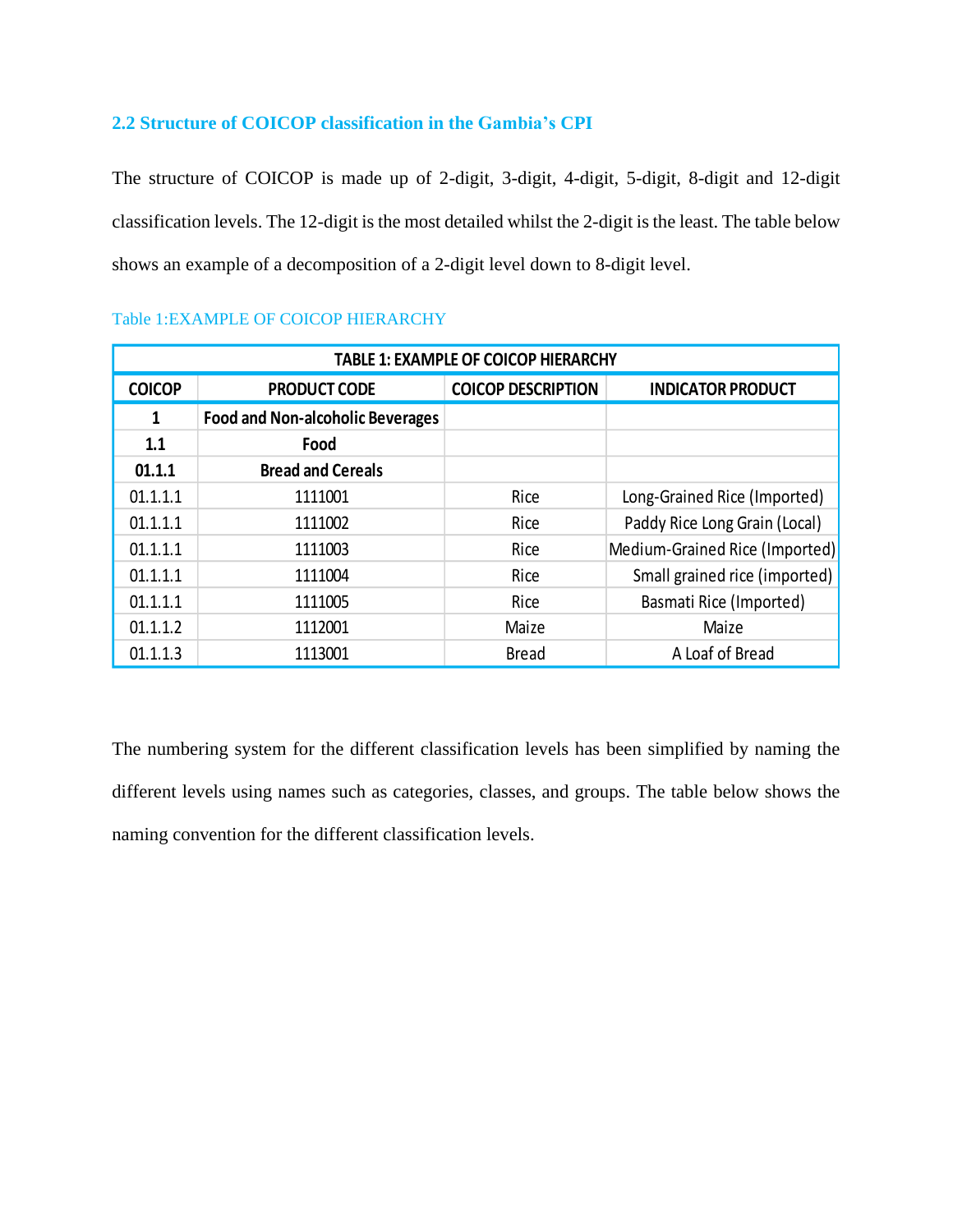# <span id="page-13-1"></span>Table 2:COICOP NAMING CONVENTION

| <b>Table 2: COICOP naming convention</b>             |                          |                                                 |  |  |
|------------------------------------------------------|--------------------------|-------------------------------------------------|--|--|
| <b>COICOP LEVEL</b><br><b>EXAMPLE</b><br><b>NAME</b> |                          |                                                 |  |  |
| 2-Digit                                              | Category                 | Food and Non-alcoholic Beverage                 |  |  |
| 3-Digit                                              | Class                    | Food                                            |  |  |
| 4-Digit                                              | Group                    | <b>Bread and Cereals</b>                        |  |  |
| 5-Digit                                              | Product                  | <b>Bread</b>                                    |  |  |
| 8-Digit                                              | <b>Indicator Product</b> | Loaf of Tapalapa                                |  |  |
| 12-Digit                                             | Sampled Product          | Tapalapa 700g Loaf of Bread in Stores in Fajara |  |  |

# <span id="page-13-0"></span>**2.3 Product types**

The COICOP four-digit levels (Groups) are divided into different types of products:

- $\checkmark$  Services (S);
- $\checkmark$  Non-durables (ND);
- $\checkmark$  Semi-durables (SD); and
- $\checkmark$  Durables (D).

The following excerpt from the International Labour Organization CPI Compilation Manual gives the standard definitions of the types of products as used in price statistics:

The distinction between non-durable goods and durable goods is based on whether the goods can be used only once or whether they can be used repeatedly or continuously over a period of considerably more than one year. Moreover, durables, such as motor cars, refrigerators, washing machines and televisions, have a relatively high purchasers' value. Semi-durable goods differ from durable goods in that their expected lifetime of use, though more than one year, is often significantly shorter and their purchasers' value is substantially less.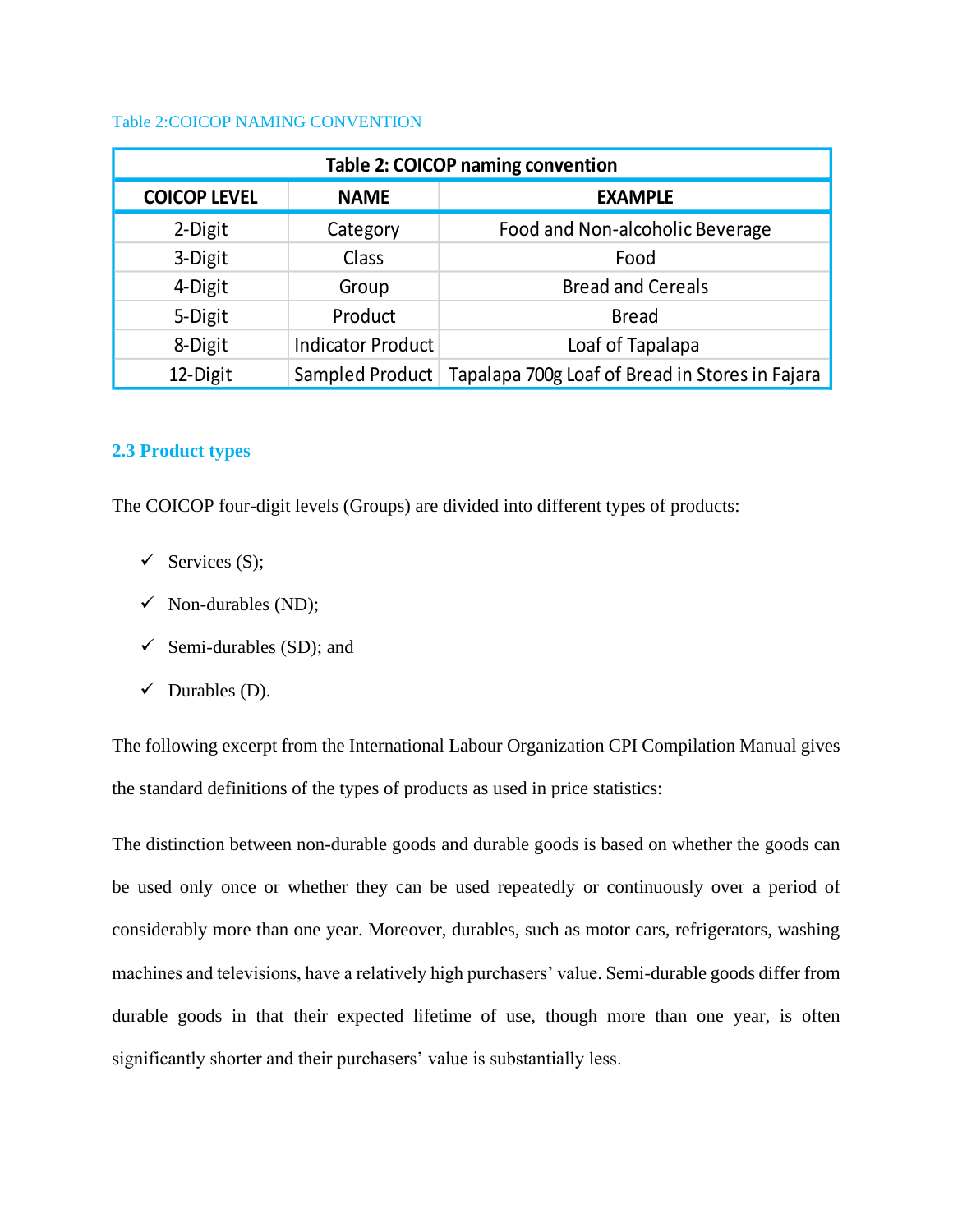The categories of goods defined as durables in COICOP are listed below:

- $\checkmark$  furniture and furnishings;
- $\checkmark$  major household appliances whether or not electrical;
- $\checkmark$  major tools and equipment;
- $\checkmark$  vehicles;
- $\checkmark$  telephone and fax equipment;
- $\checkmark$  information processing equipment;
- $\checkmark$  musical instruments;
- $\checkmark$  equipment for the reception, recording and reproduction of sound and pictures; and
- $\checkmark$  jewelry, clocks and watches.

The following goods are listed as semi-durables:

- $\checkmark$  clothing and footwear;
- $\checkmark$  household textiles;
- $\checkmark$  small electrical household appliances;
- $\checkmark$  glassware, tableware and household utensils;
- $\checkmark$  small tools and miscellaneous accessories;
- $\checkmark$  spare parts for vehicles;
- $\checkmark$  recording media;
- $\checkmark$  games, toys, hobbies;
- $\checkmark$  equipment for sport, camping, etc.;
- $\checkmark$  books; and
- $\checkmark$  other personal effects.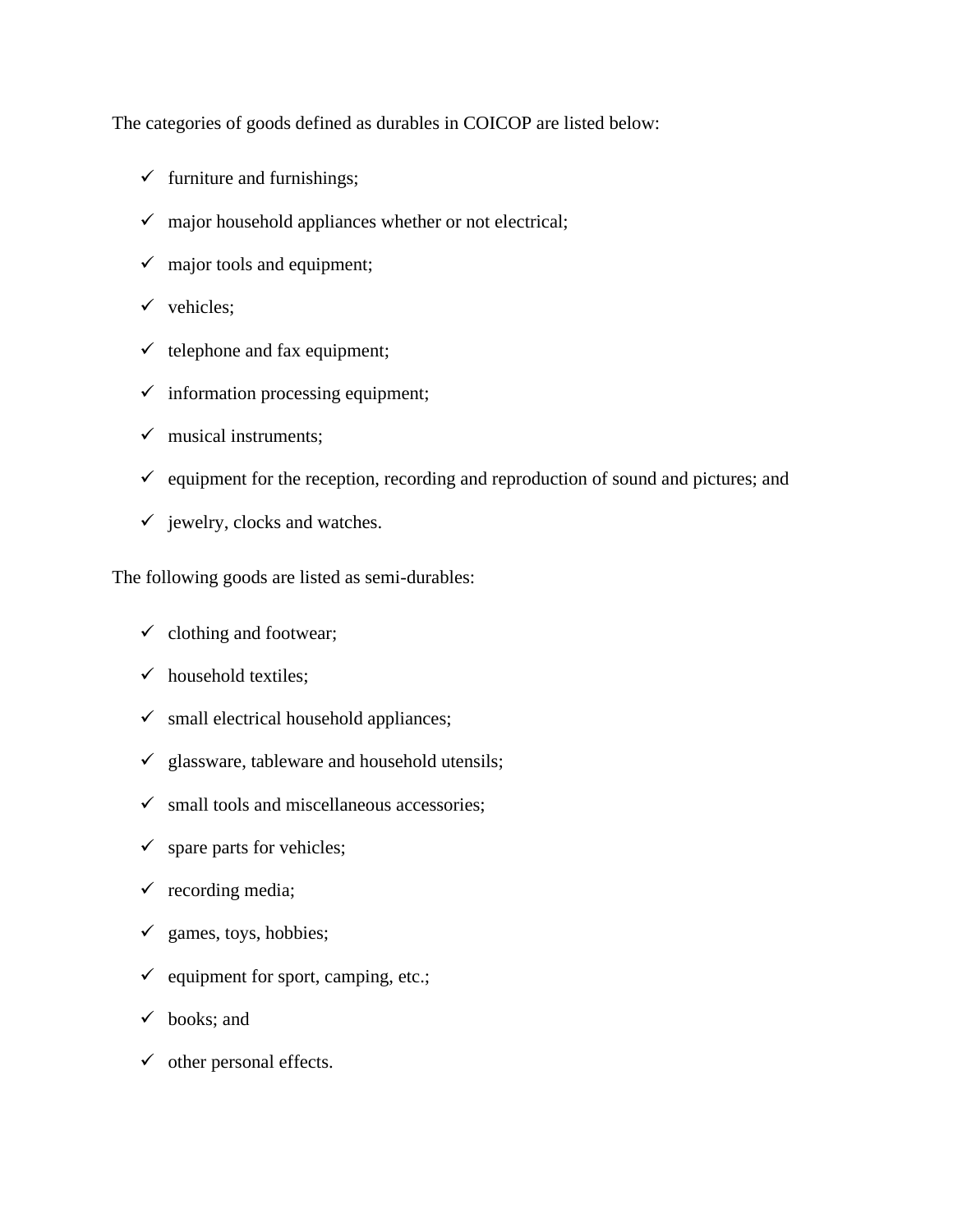The following goods are listed as non-durables:

- $\checkmark$  food and non-alcoholic beverages;
- $\checkmark$  alcoholic beverages and tobacco;
- $\checkmark$  materials for the maintenance and repair of the dwelling;
- $\checkmark$  electricity;
- $\checkmark$  non-durable household goods;
- $\checkmark$  pharmaceutical products;
- $\checkmark$  fuels and lubricants;
- $\checkmark$  gardens, plants and flowers;
- $\checkmark$  pets and related products;
- $\checkmark$  newspaper and periodicals;
- $\checkmark$  stationery and drawing materials; and
- $\checkmark$  personal care products.
- $\checkmark$  The following are listed as services:
- $\checkmark$  actual rentals paid by tenants;
- $\checkmark$  imputed rentals for owner-occupiers;
- $\checkmark$  services for the repair and maintenance of a dwelling (plumbers and electricians);
- $\checkmark$  water supply and other services relating to the dwelling n.e.c.;
- $\checkmark$  domestic services and household services:
- $\checkmark$  medical services:
- $\checkmark$  dental services;
- $\checkmark$  hospital services;
- $\checkmark$  maintenance and repair of personal transport equipment;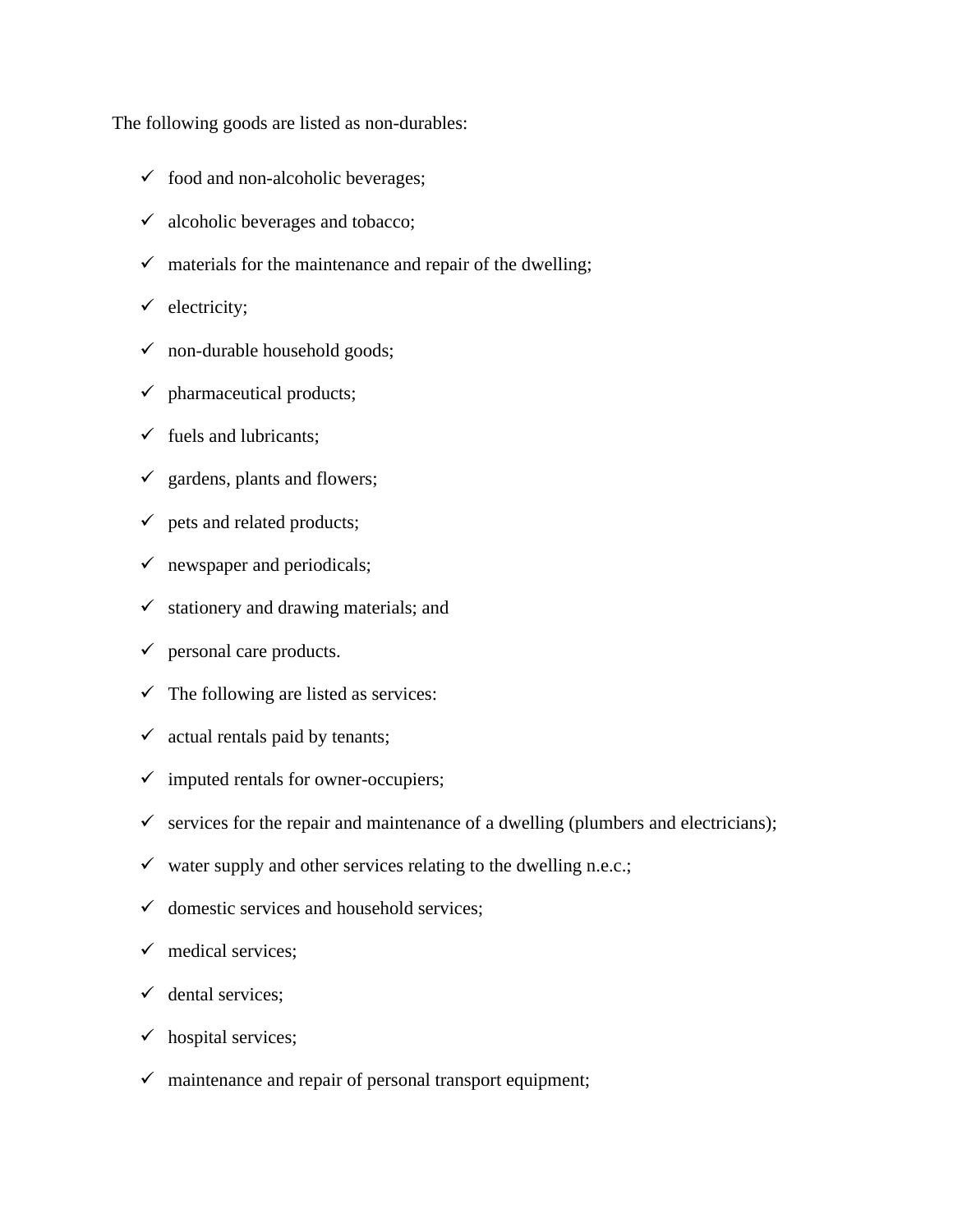- $\checkmark$  other services in respect of personal transport equipment;
- $\checkmark$  transport services;
- $\checkmark$  postal services;
- $\checkmark$  telephone and telefax services;
- $\checkmark$  recreational and sporting services;
- $\checkmark$  cultural services;
- $\checkmark$  games of chance;
- $\checkmark$  package holiday;
- $\checkmark$  education;
- $\checkmark$  restaurants and hotels;
- $\checkmark$  accommodation services;
- $\checkmark$  social protection services;
- $\checkmark$  insurance;
- $\checkmark$  financial services n.e.c: and
- $\checkmark$  other services n.e.c

Some COICOP classes contain both goods and services because it is difficult, for practical reasons, to break them down into goods and services. Such classes are usually designated as a service when the service component is considered predominant; for example, services for the maintenance and repair of the dwelling, which includes the cost of labour and materials.

# <span id="page-16-0"></span>**2.4 Mixed purpose goods and services**

There are some products whose intended use changes according to geographical location; hence COICOP may be twisted to suit local conditions. Goods and services with multi-purpose use are allocated to a category that represents the dominant use, e.g., food consumed outside the home is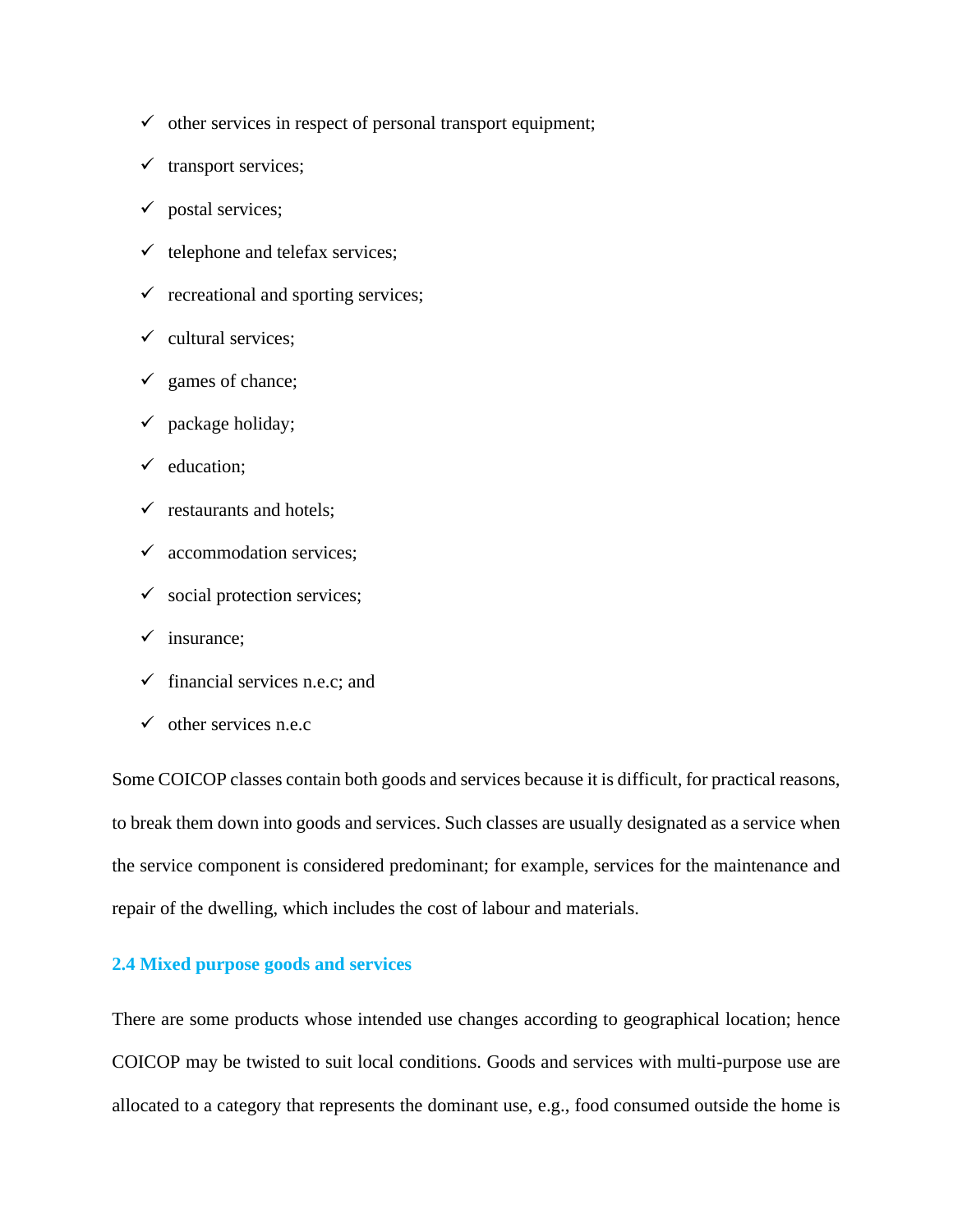shown under Restaurants and hotels and not in Food and non-alcoholic beverages. Some services may consist of a bundle of goods and services that serve mixed purposes. A purpose breakdown of each bundle is done in order to produce the most precise fit that is consistent with practical considerations of data availability. An example of mixed-use products is the purchase of in-patient hospital fees, which include payments for medical treatment, accommodation and catering.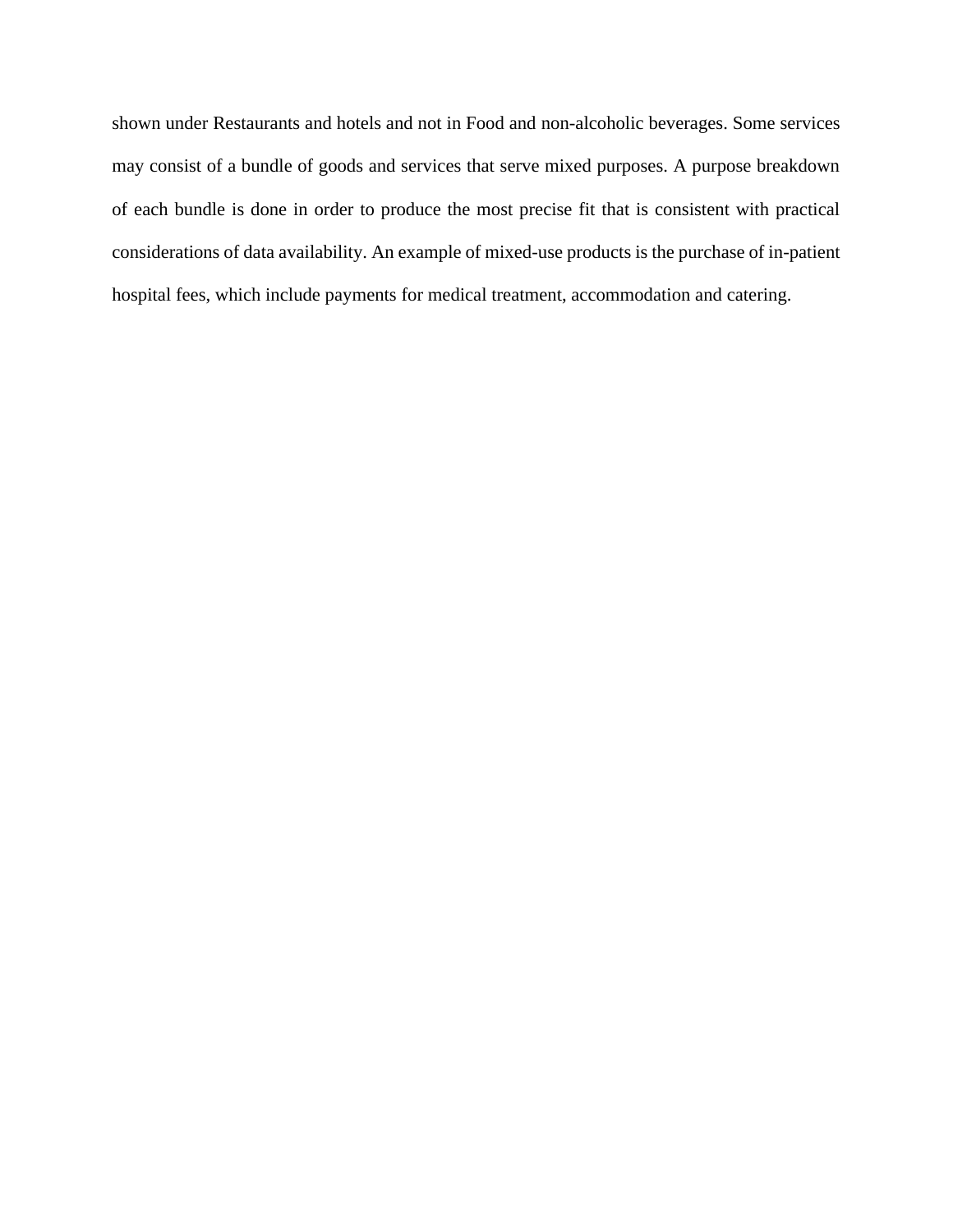#### **CHAPTER THREE**

#### **WEIGHTS IN THE CPI**

## <span id="page-18-2"></span><span id="page-18-1"></span><span id="page-18-0"></span>**1. Introduction**

The weights of the CPI represent the proportions of consumption expenditure by households in a specific period. Each indicator product in the CPI has a weight attached to it which reflects its relative importance in the overall index. The impact that a price change for a good or service has on the overall index is therefore determined by the weight attached to it. The weighted sum of changes in the price of specific products and services in the CPI provides the rate of inflation. Whereas the prices are updated on a monthly, quarterly or annual basis, the weights are normally updated only every four or five years.

There are two types of weighting for the construction of an aggregated price index for a population on the basis of Household Expenditure Survey (HES) otherwise Integrated Household Survey (IHS) results for the case of The Gambia. These are called plutocratic and democratic. Plutocratic weights reflect total expenditures of all reference households and the composition of the estimated aggregate values of the reference population. In this type of weighting, each household contributes to the weights an amount proportional to its expenditure. This is the method used to calculate the CPI weights for the Gambia's CPI.

Democratic weighting gives equal importance to all households by averaging consumption value proportions over the whole population instead of summing consumption values. Democratic weights reflect the expenditure of an average household.

In terms of geographical coverage, all expenditure made by residents outside the boundaries of the country is excluded. However, all expenditure by non-residents within the country are included;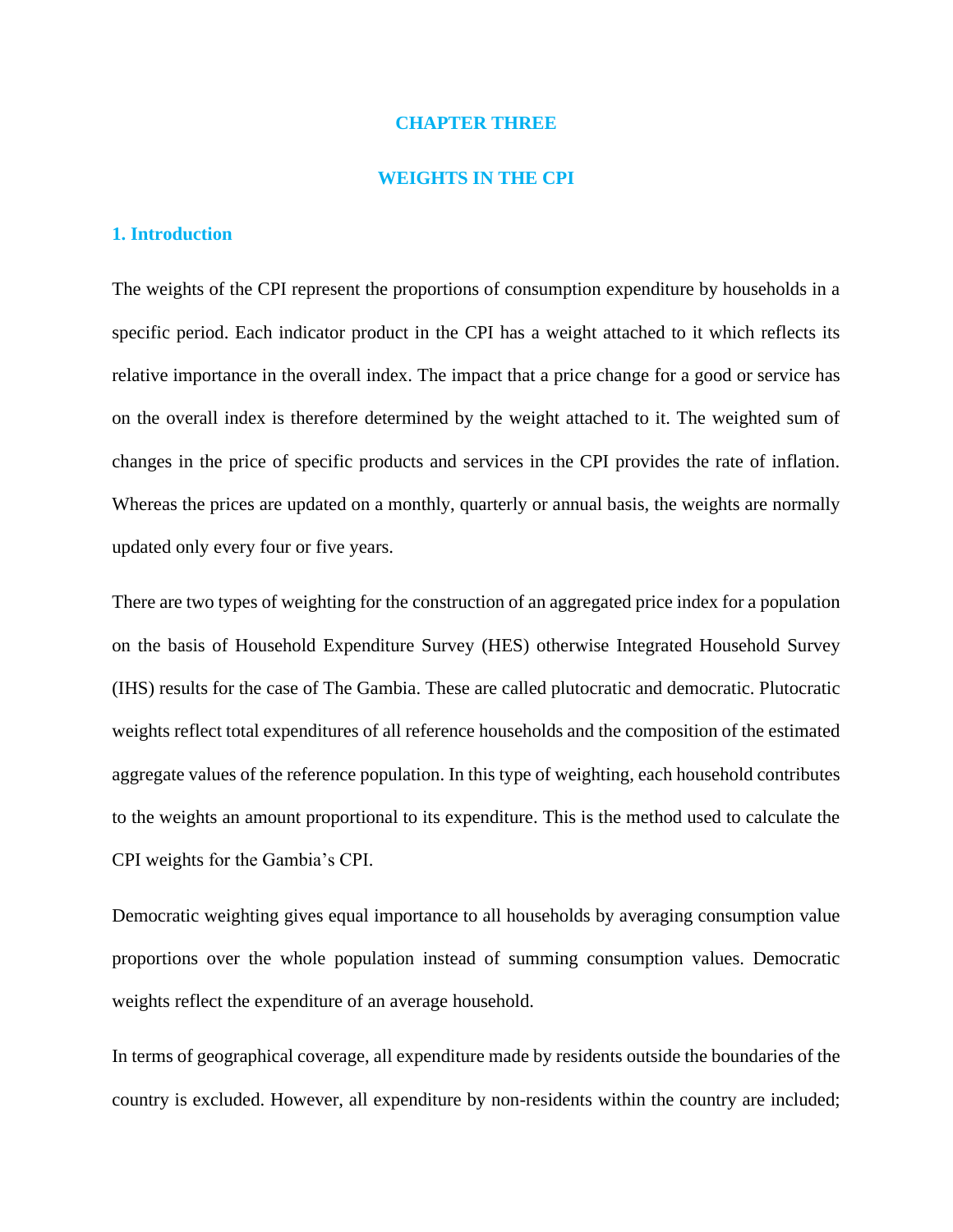this is referred to as the domestic concept. If all expenditure made by residents outside the boundaries of the country is included, then the national concept would be applied. GBoS has adopted the domestic concept for the scope of the CPI. This includes all expenditure by private households/consumers within the boundaries of The Gambia, irrespective of the place of normal residence of the consumer.

# <span id="page-19-0"></span>**2. Need to update weights**

The reference period is the time period to which the estimated weights relate. The chosen period should cover a seasonal cycle, typically a calendar year, and should reflect economic conditions that are reasonably normal or stable. Any irregularities may need to be adjusted.

The accuracy of weights to represent current expenditure patterns decreases as the length of time increases from the weight reference period. However, the frequency of updating weights depends on the availability of the expenditure survey results.

The choice of a weights reference year should ideally avoid periods of high inflation or periods when the influence of special factors is significant.

The International Labour Organization CPI Compilation Manual lists the following sources for weights:

# ✓ **Household expenditure surveys (HES).**

The main requirements of Household Expenditure Survey /Integrated Household Survey (IHS) are that the survey should be representative of all private households in the country, should not exclude any particular group, and should include all types of consumption expenditures by households. HES/IHS include expenditures that are outside the scope of the CPI, but these should be excluded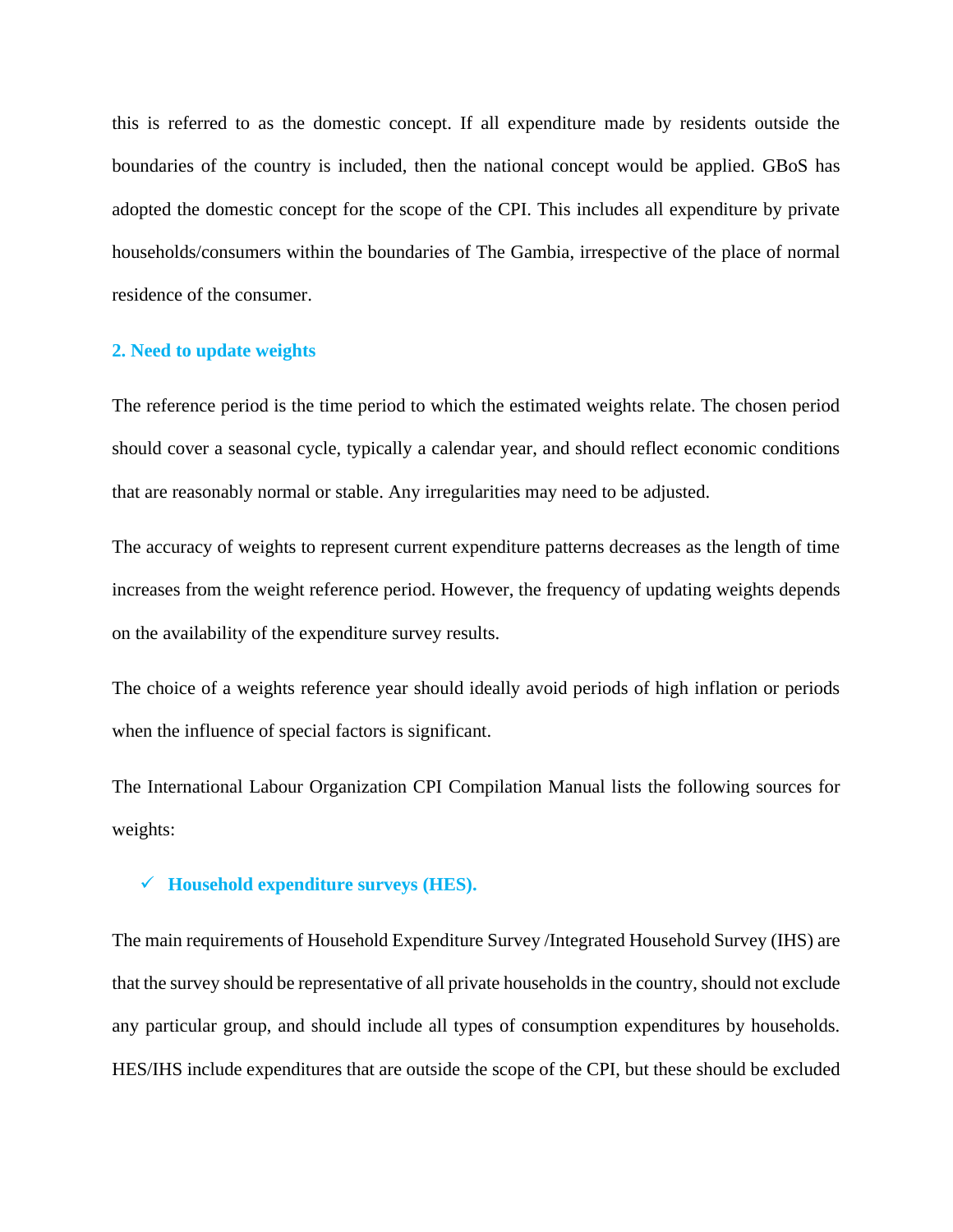from the total expenditure used to estimate CPI weights. Examples are interest payments on credit cards or mortgage bonds.

# ✓ **National accounts.**

The household sector in national accounts consists of all individual households and institutional households. Institutional households are usually excluded from HES/IHS. National accounts expenditure estimates may be used to adjust the weights of products that are known to suffer from significant cases of under- or over-reporting.

# ✓ **Retail sales data.**

Retail sales statistics can provide detailed data at area and product level. The main difficulty in using the data is that it usually contains data for groups that are outside the CPI reference population, e.g. expenditure by businesses.

#### ✓ **Scanner data.**

Cash register data may be used to derive CPI weights.

# ✓ **Population censuses.**

Population statistics may be used in the absence of any expenditure statistics as a basis for regional weights.

For most countries, the Household Expenditure Survey/Integrated Household Survey is the main source for deriving CPI weights. The Household Expenditure Survey/Integrated Household Survey usually requires the use of supplementary data sources to supplement in order to deal with known cases of under- or over-reporting. The use of a combination of Household Expenditure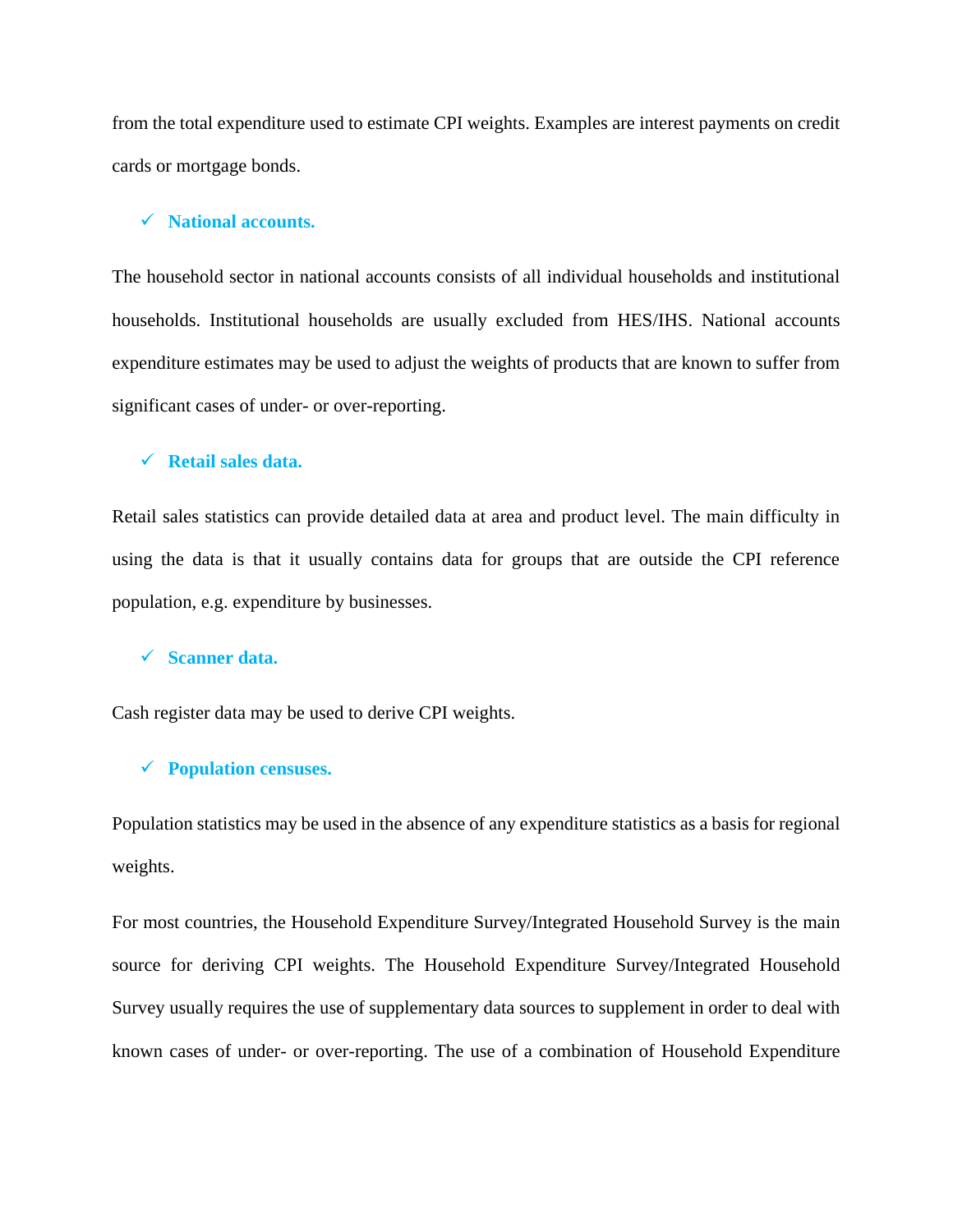Survey/Integrated Household Survey data and national accounts is a common way of deriving CPI weights.

# <span id="page-21-0"></span>**3. Deriving CPI weights**

## <span id="page-21-1"></span>**3.1 Integrated Household Survey**

In the years of 2015/2016, GBoS has run an Integrated Household Survey (IHS). The primary objective of IHS is to provide information on households' consumption expenditure patterns. However, the IHS also provides estimates for monitoring poverty levels. Successive IHS gauge changes in household consumption patterns, levels of income and income distribution. In 2015/16 GBoS conducted its latest Integrated Household Survey.

# <span id="page-21-2"></span>**3.1.1 Sampling and Coverage of the Survey**

# **3.1.1.1 Sampling**

The sampling frame used for the Integrated Household Survey (IHS2015/2016) was the 2013 Gambia Population and Housing Census. The sampling frame is a complete list of Enumeration Areas (EA) containing a convenient number of households, which serves as a counting unit for the census. The sampling frame contains information about the location, the administrative belongings, the type of residence, and the number of residential households and population of each EA.

For statistical purposes, The Gambia is divided into eight Local Government Areas (LGA), including two urban municipalities (Banjul and Kanifing). Each LGA is sub-divided into districts except for the two municipalities, each district is divided into Wards, and each Ward is divided into Settlements. There was a total of 38 districts excluding the two municipalities, 120 Wards and 4,096 EAs. Depending of the size (number of households) of the settlement, an EA can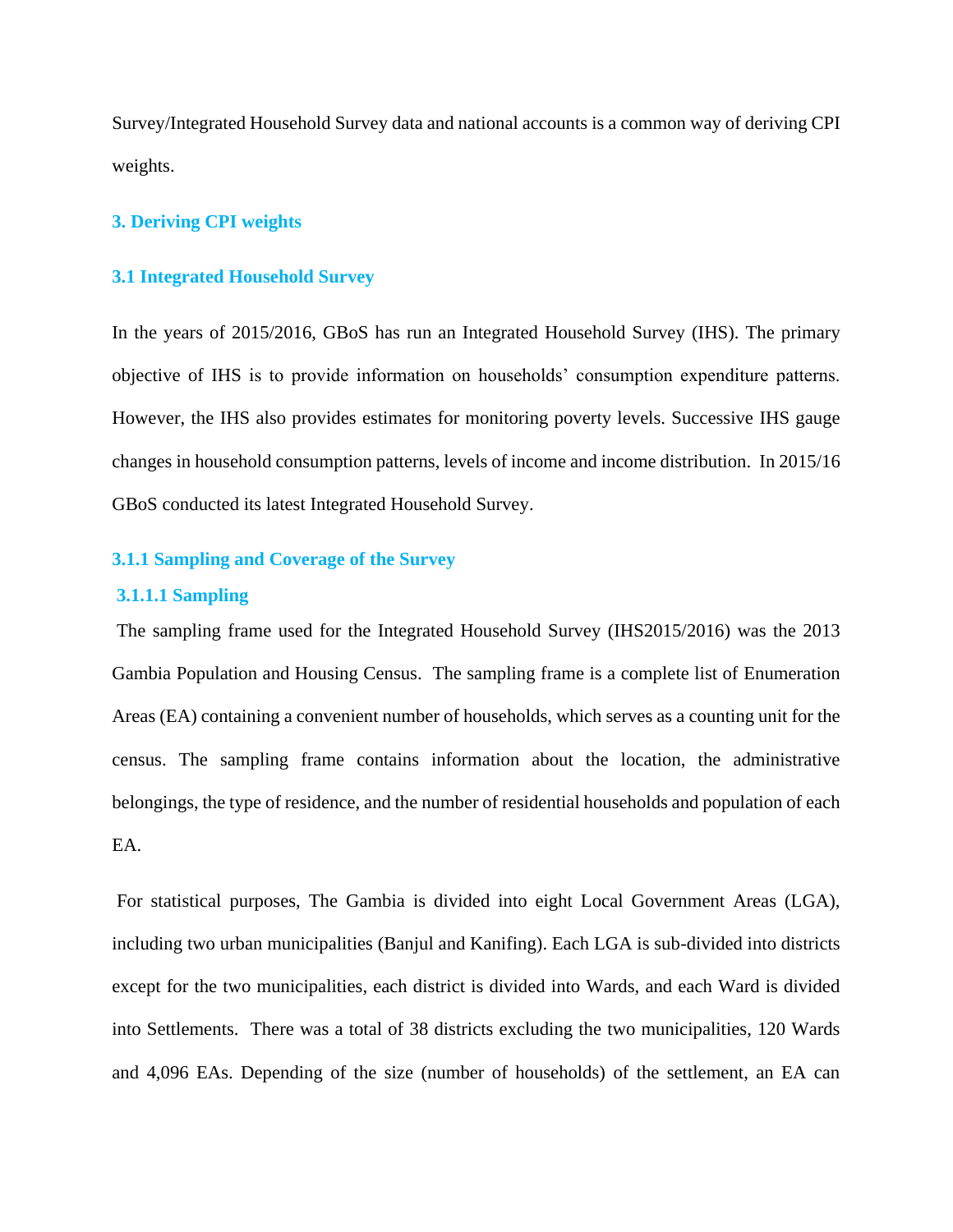comprise of one settlement, a group of small settlements, or a part of a large settlement. Each EA is designated as urban or rural area.

The unit of study for the IHS includes residential households and persons living in those households within all the districts and excluded collective abodes such as hospitals, prisons, orphanage, military barracks, etc. The estimates were to be representative at district level making up a total of 40 strata (38 districts plus Banjul and Kanifing municipalities).

#### **3.1.1.2 Sample selection and implementation**

The IHS 2015/16 sample was a stratified sample selected based on a two-stage probability proportional to size (PPS). The stratification concerned sorting each stratum by urban and rural areas (Banjul and Kanifing are entirely urban areas). Samples were selected independently in each stratum by a two-stage selection process.

The first stage dealt with selecting 667 EAs with probability proportionate to the EA size as the primary sampling unit (PSU). The size of EA is the total number of residential households residing in that EA during the 2013 Population and Housing Census. Sample EAs were selected independently in each stratum and constituted the survey clusters. A household listing operation was conducted in all selected EAs and the list of households served as the sampling frame for the selection of households in the second stage.

In the second stage, 20 households were selected per cluster with an equal probability systematic selection from the household listing. A total of 13,340 households were selected for interview and 13,281 households were interviewed. The household response rate was about 99.4 per cent. The level of response rate for IHS 2015/2016 demonstrates a successful data collection implementation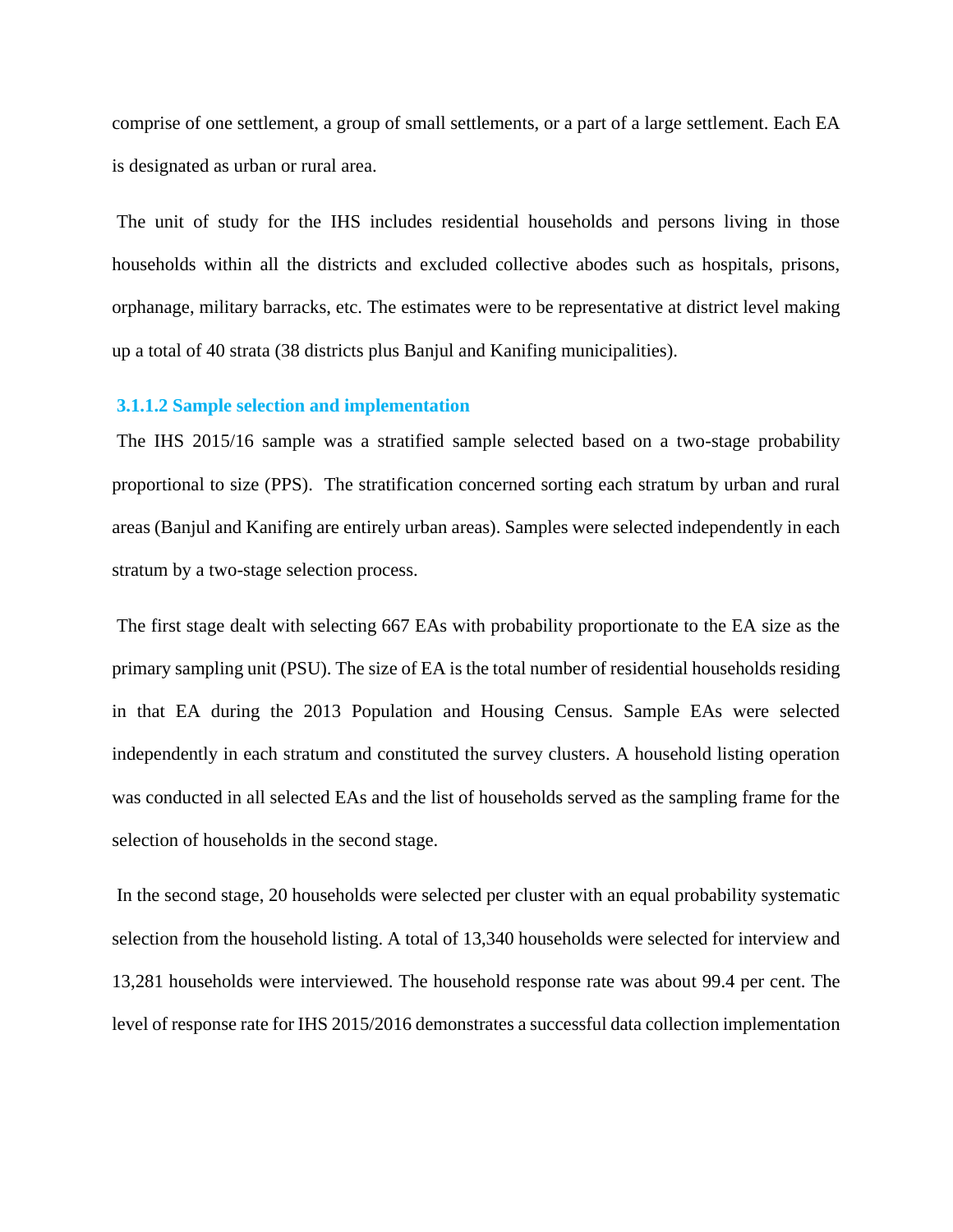of the survey. The IHS 2015/2016 survey was the first of its kind to allow reliable estimation of key indicators at the national, rural-urban, Local Government Area and districts levels.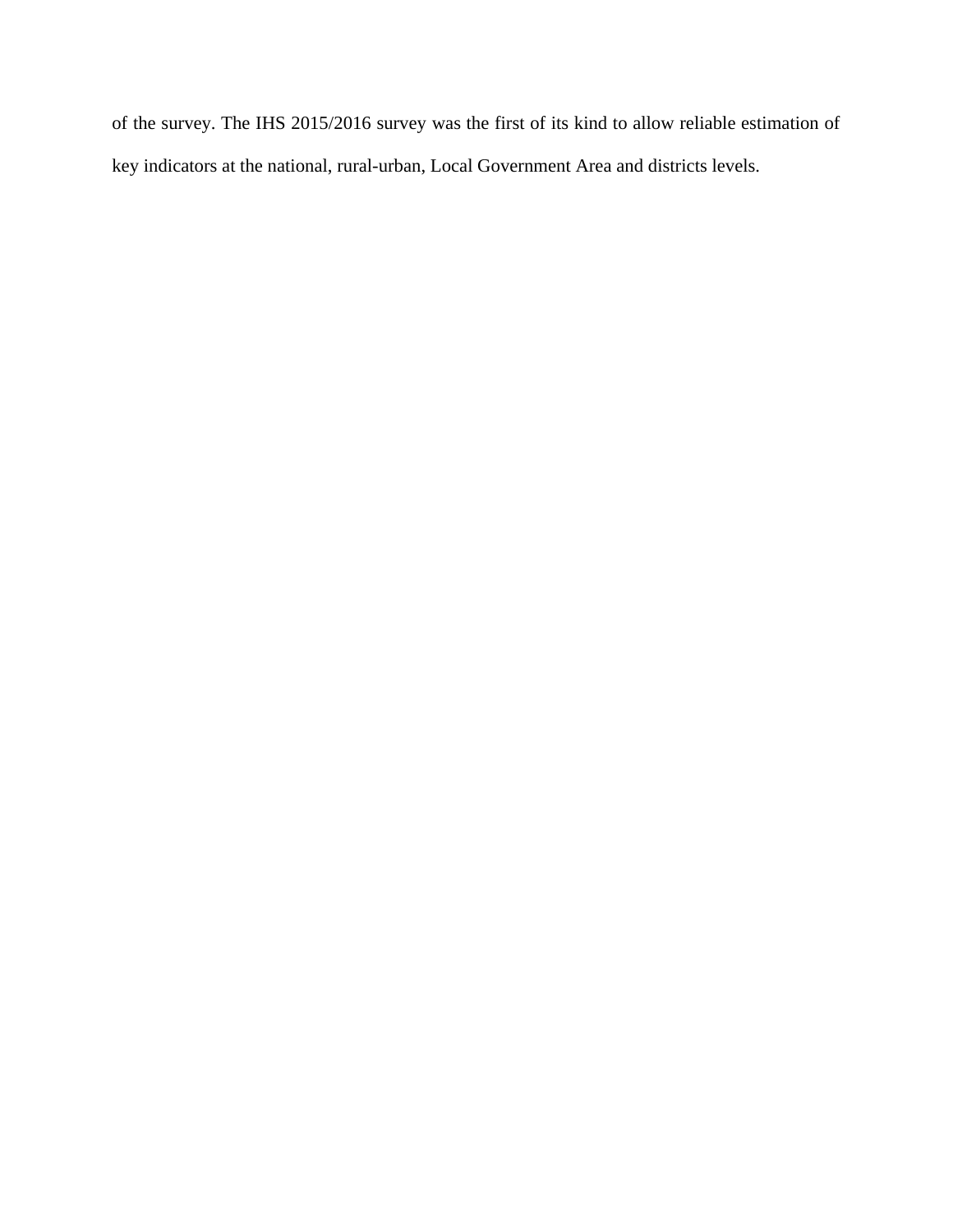# **CHAPTER FOUR**

## **CPI BASKET OF GOODS AND SERVICES**

# <span id="page-24-2"></span><span id="page-24-1"></span><span id="page-24-0"></span>**1. Introduction**

The basket is a list of specific goods and services which forms the sample for price collection in the CPI.

# <span id="page-24-3"></span>**2. Basket of goods and services for The Gambia's CPI**

In 2018, GBoS has been working on the processes of selecting a new basket based on the recent Integrated Household Survey 2015/2016 results. Each residence area (Urban & Rural) has its own set of weights for the national basket. Every product that appears in at least one residence area (Urban & Rural) is included in the national basket.

# <span id="page-24-4"></span>**3. Selection criteria for the basket of goods and services**

Determining the basket composition at a disaggregated residence area (Urban & Rural) level improves the relevance of the CPI to the purchasing patterns at a local level. The baskets reflect the pattern of residence rather than the point at which purchases are made. For publication purposes, GBoS compiles indices at residence area level.

The basket selection is conducted per 'index' area. The objective of the process is to ensure inclusion in the basket of those goods and services that represent the greatest share of expenditure within a group. Products are included in the basket if they contribute at least 0.01% of the total household expenditure.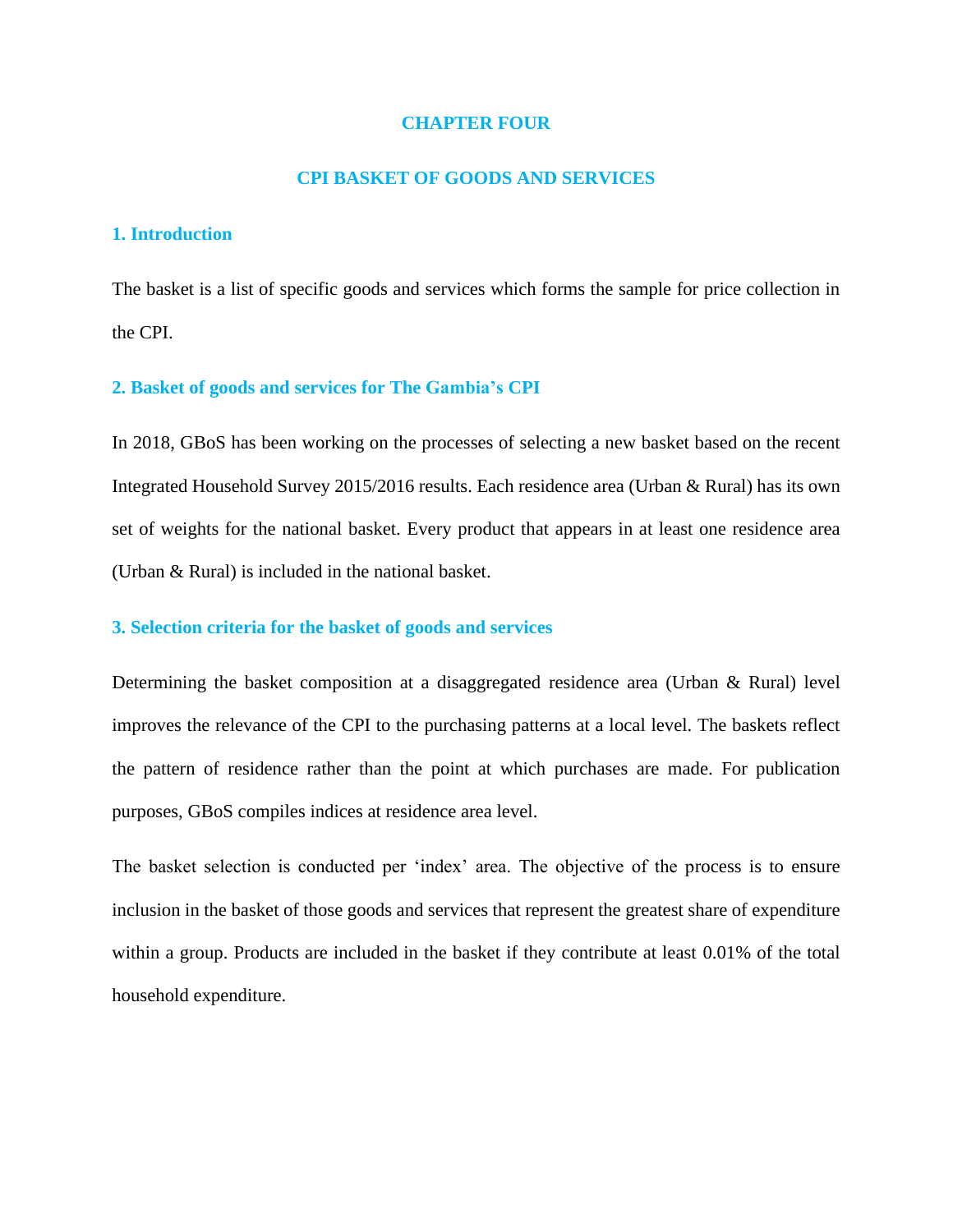The 2019 CPI basket contains 265 products, which is more than the 2004 basket, which had 207 products. The residence area (Urban & Rural) baskets and list of goods and services are provided in Table 3.

<span id="page-25-0"></span>

| Table 3:CPI BASKET OF GOODS AND SERVICES, RURAL, URBAN AND NATIONAL BASKETS INDICATOR |  |  |
|---------------------------------------------------------------------------------------|--|--|
| <b>PRODUCTS AND EXPENDITURE WEIGHTS</b>                                               |  |  |

| <b>Product</b><br>Code | <b>Indicator Product</b>       | <b>Rural</b><br><b>Expenditure</b> | <b>Urban</b><br><b>Expenditure</b> | <b>National</b><br><b>Expenditure</b> |
|------------------------|--------------------------------|------------------------------------|------------------------------------|---------------------------------------|
|                        |                                | Weight                             | Weight                             | Weight                                |
| 1.1.1.1                | Long-Grained Rice (Imported)   | 54                                 | 448                                | 502                                   |
| 1.1.1.2                | Paddy Rice Long Grain (Local)  | 100                                | 22                                 | 122                                   |
| 1.1.1.3                | Medium-Grained Rice (Imported) | 1,145                              | 2,885                              | 4,031                                 |
| 1.1.1.4                | Small grained rice (imported)  | 1,019                              | 2,822                              | 3,841                                 |
| 1.1.1.5                | <b>Basmati Rice (Imported)</b> | $\overline{\phantom{0}}$           | 382                                | 382                                   |
| 1.1.1.6                | Maize                          | 21                                 | 40                                 | 61                                    |
| 1.1.1.7                | Millet                         | 49                                 | 131                                | 180                                   |
| 1.1.1.8                | <b>Bread</b>                   | 674                                | 4,009                              | 4,682                                 |
| 1.1.1.9                | Findi                          | $\overline{7}$                     | 26                                 | 33                                    |
| 1.1.1.10               | Millet Flour                   | $\overline{\phantom{0}}$           | 31                                 | 31                                    |
| 1.1.1.11               | Spaghetti                      | 23                                 | 73                                 | 96                                    |
| 1.1.1.12               | Fish Pie                       | 23                                 | 132                                | 155                                   |
| 1.1.1.13               | Cake (pan, etc.)               | 39                                 | 84                                 | 122                                   |
| 1.1.1.14               | Gari (Cassava Flour)           | $\overline{\phantom{0}}$           | 20                                 | 20                                    |
|                        |                                |                                    |                                    |                                       |
| 1.1.1                  | <b>Bread and Cereals</b>       | 3,153                              | 11,105                             | 14,258                                |
|                        |                                |                                    |                                    |                                       |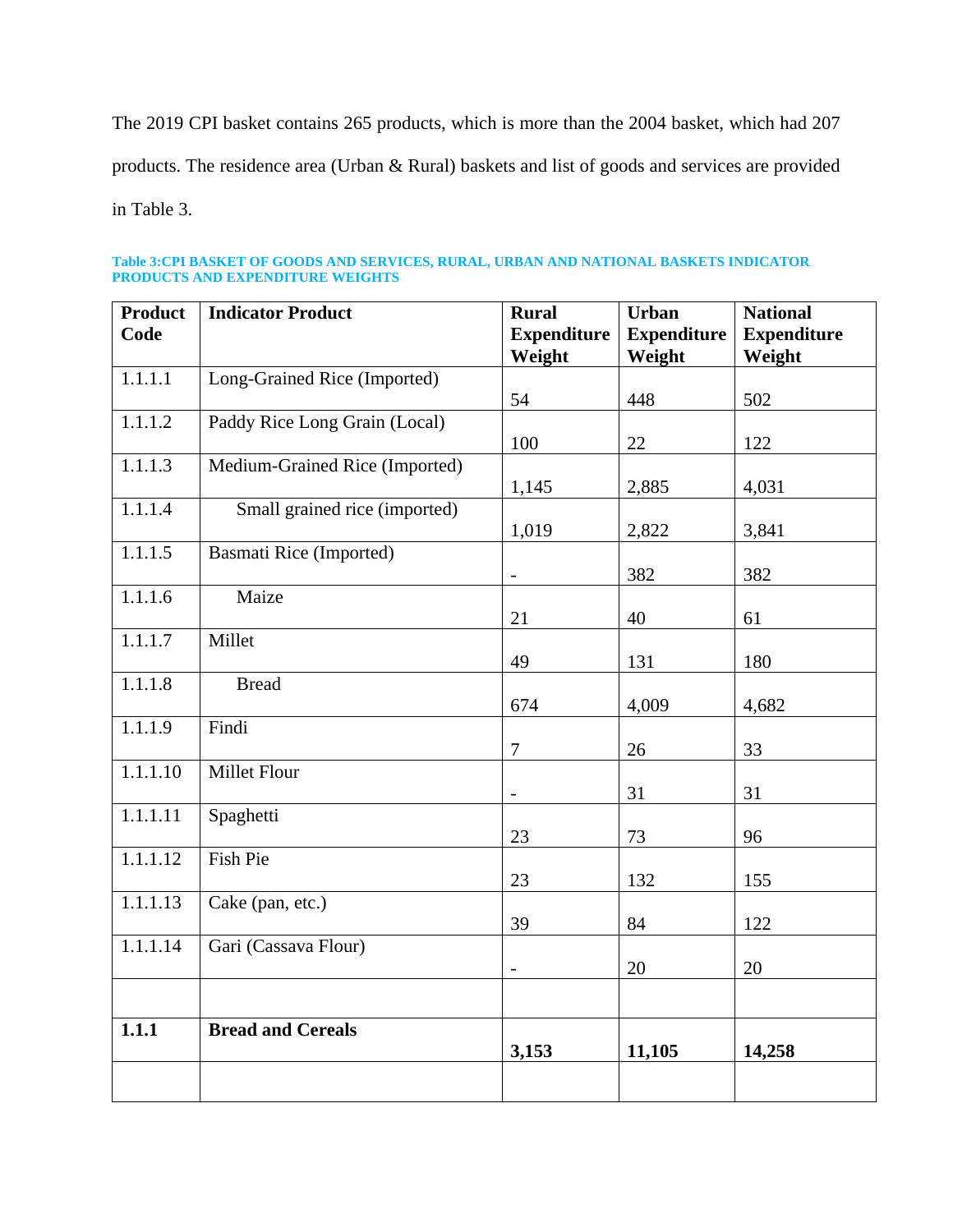| $1.1.2.\overline{1}$ | Beef                     |                          |       |       |
|----------------------|--------------------------|--------------------------|-------|-------|
| 1.1.2.2              | Sheep/Goat meat (mutton) | 341                      | 2,202 | 2,543 |
|                      |                          | 64                       | 120   | 184   |
| 1.1.2.3              | Chicken (Imported)       | 124                      | 1,389 | 1,514 |
| 1.1.2.4              | Chicken (Local)          | 61                       | 478   | 539   |
| 1.1.2.5              | Pork                     | $\overline{\phantom{a}}$ | 62    | 62    |
| 1.1.2.6              | Canned meat              | 10                       | 92    | 102   |
| 1.1.2.7              | <b>Goat Meat</b>         | 113                      | 191   | 304   |
|                      |                          |                          |       |       |
| 1.1.2                | <b>Meat</b>              | 714                      | 4,534 | 5,248 |
|                      |                          |                          |       |       |
| 1.1.3.1              | Fresh Bonga              | 531                      | 1,075 | 1,606 |
| 1.1.3.2              | Smoked Bonga             |                          |       |       |
| 1.1.3.3              | Cat Fish                 | 83                       | 425   | 508   |
|                      |                          | $\overline{a}$           | 1,226 | 1,226 |
| 1.1.3.4              | Fresh Grouper/Lady Fish  | $\qquad \qquad -$        | 1,777 | 1,777 |
| 1.1.3.5              | Fresh Barracuda          | $\overline{\phantom{a}}$ | 198   | 198   |
| 1.1.3.6              | Dried Couta/Tenny        | 15                       | 18    | 33    |
| 1.1.3.7              | <b>Shrimps</b>           |                          | 143   | 143   |
| 1.1.3.8              | Tilapia                  | 42                       | 82    | 125   |
| 1.1.3.9              | Sardine (Tin Fish 125ge) | 32                       | 34    | 66    |
| 1.1.3.10             | Dried fish               | 41                       | 76    | 117   |
|                      |                          |                          |       |       |
| 1.1.3                | Fish                     | 745                      | 5,054 | 5,799 |
|                      |                          |                          |       |       |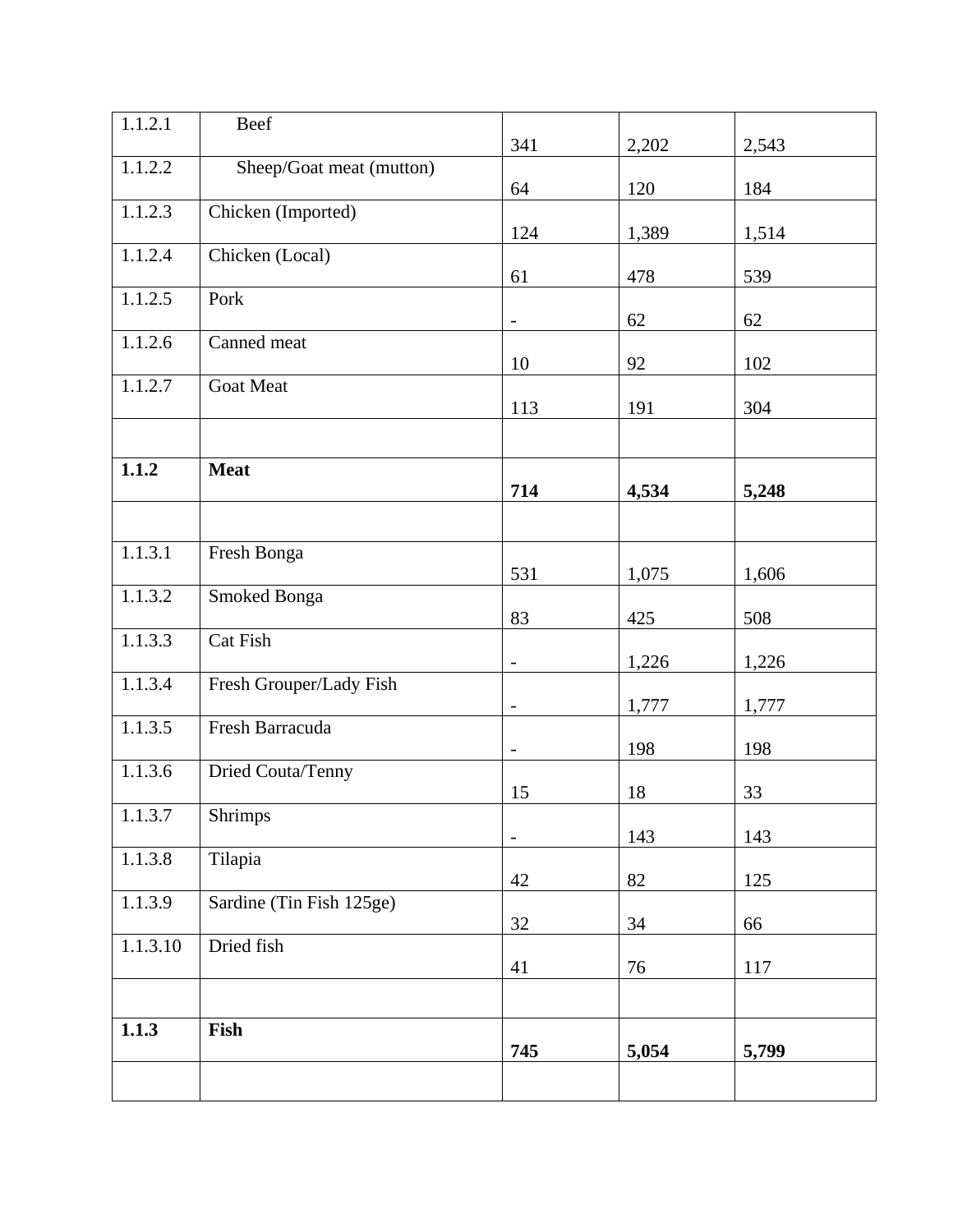| 1.1.4.1 | Eggs                       | 51                       | 446   | 497   |
|---------|----------------------------|--------------------------|-------|-------|
| 1.1.4.2 | Fresh Milk                 |                          |       |       |
|         |                            | 44                       | 177   | 221   |
| 1.1.4.3 | Sour Milk                  | 56                       | 220   | 275   |
| 1.1.4.4 | <b>Evaporated Milk</b>     | 96                       | 835   | 931   |
| 1.1.4.5 | Powdered Milk              | 22                       | 239   | 261   |
| 1.1.4.6 | Vitalait                   | 65                       | 417   | 482   |
| 1.1.4.7 | Yoghurt                    | $\overline{\phantom{0}}$ | 44    | 44    |
|         |                            |                          |       |       |
| 1.1.4   | Milk, cheese and eggs      | 333                      | 2,377 | 2,710 |
|         |                            |                          |       |       |
| 1.1.5.1 | Palm Oil                   | 267                      | 992   | 1,259 |
| 1.1.5.2 | <b>Butter</b>              | $\overline{\phantom{a}}$ | 616   | 616   |
| 1.1.5.3 | Vegetable Oil (Sold loose) | 521                      | 1,434 | 1,955 |
| 1.1.5.4 | Peanut Buter               | 134                      | 305   | 439   |
| 1.1.5.5 | Margarine                  | 14                       | 29    | 43    |
|         |                            |                          |       |       |
| 1.1.5   | <b>Oil and Fats</b>        | 936                      | 3,377 | 4,313 |
|         |                            |                          |       |       |
| 1.1.6.1 | Groundnuts-Shelled         | 44                       | 125   | 170   |
| 1.1.6.2 | Raw Groundnut Powder       | 40                       | 80    | 120   |
| 1.1.6.3 | Banana                     | 35                       | 332   | 367   |
| 1.1.6.4 | Oranges                    | 11                       | 106   | 117   |
| 1.1.6.5 | Mangoes                    | $\overline{7}$           | 102   | 110   |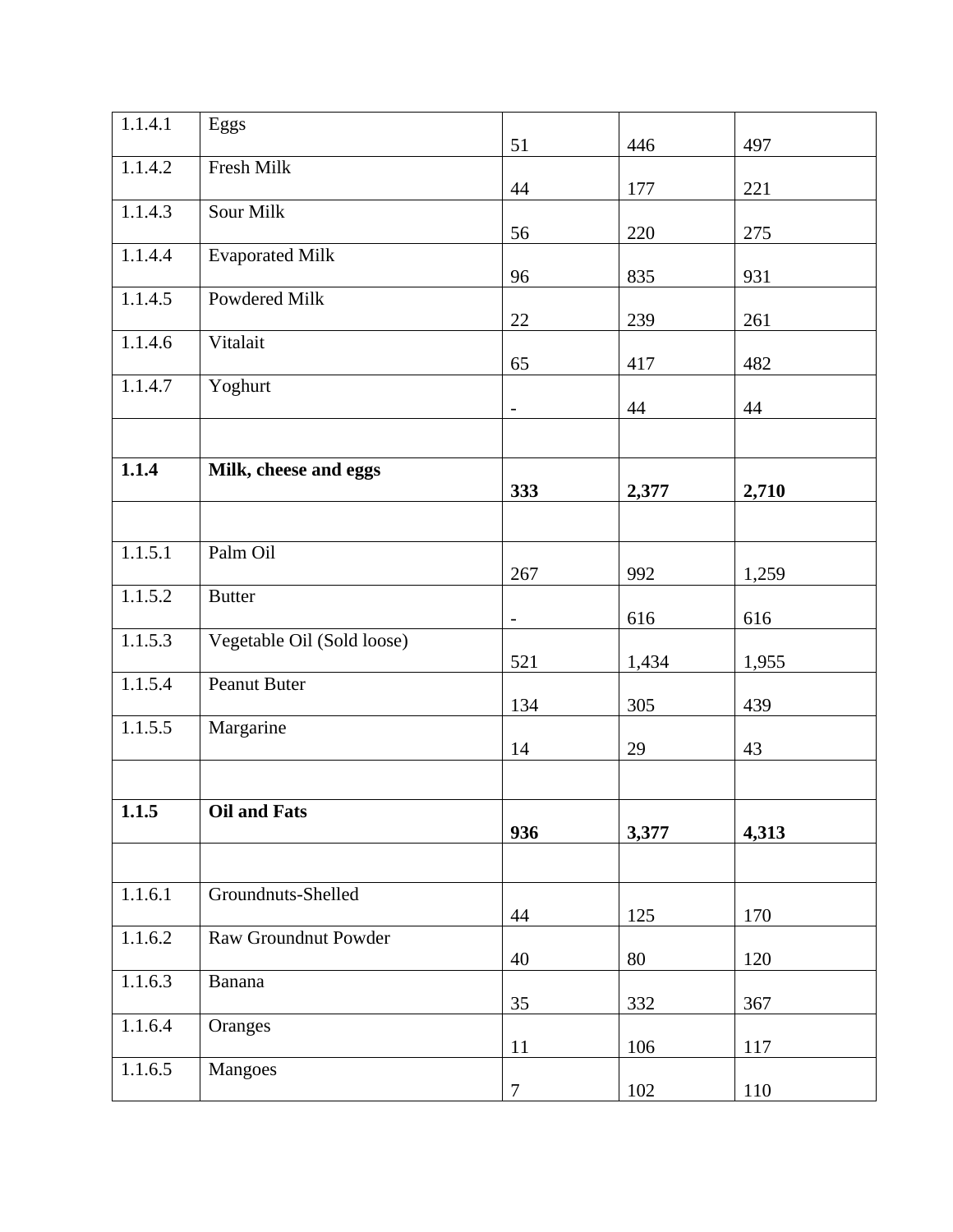| 1.1.6.6  | Lime                  | 11           | 171   | 182   |
|----------|-----------------------|--------------|-------|-------|
| 1.1.6.7  | Apple                 |              |       |       |
|          |                       | 6            | 100   | 106   |
| 1.1.6.8  | Baobab fruit          | $\, 8$       | 10    | 18    |
| 1.1.6.9  | Paw - Paw             | $\mathbf{2}$ | 10    | 12    |
| 1.1.6.10 | Water Melon           | 38           | 257   | 295   |
| 1.1.6.11 | Roasted Groundnut     | 35           | 47    | 82    |
| 1.1.6.12 | Dates                 | 3            | 83    | 86    |
|          |                       |              |       |       |
| 1.1.6    | <b>Fruit and Nuts</b> | 241          | 1,424 | 1,665 |
|          |                       |              |       |       |
| 1.1.7.1  | Potatoes (Irish)      | 100          | 696   | 796   |
| 1.1.7.2  | <b>Sweet Potatoes</b> | 64           | 216   | 280   |
| 1.1.7.3  | Cassava               |              |       |       |
|          |                       | 41           | 238   | 279   |
| 1.1.7.4  | Dry Beans             | 85           | 218   | 303   |
| 1.1.7.5  | Small Pepper-Fresh    | 129          | 261   | 390   |
| 1.1.7.6  | <b>Tomatoes-Fresh</b> | 98           | 466   | 565   |
| 1.1.7.7  | <b>Bitter Tomato</b>  | 125          |       |       |
| 1.1.7.8  | Garden Eggs           |              | 333   | 458   |
| 1.1.7.9  | Okra                  | 76           | 235   | 311   |
|          |                       | 69           | 450   | 519   |
| 1.1.7.10 | Onion                 | 451          | 1,472 | 1,923 |
| 1.1.7.11 | Pumpkin               | $18\,$       | 61    | 79    |
| 1.1.7.12 | <b>Big Red Pepper</b> | 156          | 700   | 855   |
| 1.1.7.13 | Kren-Kren             | 21           | 121   | 142   |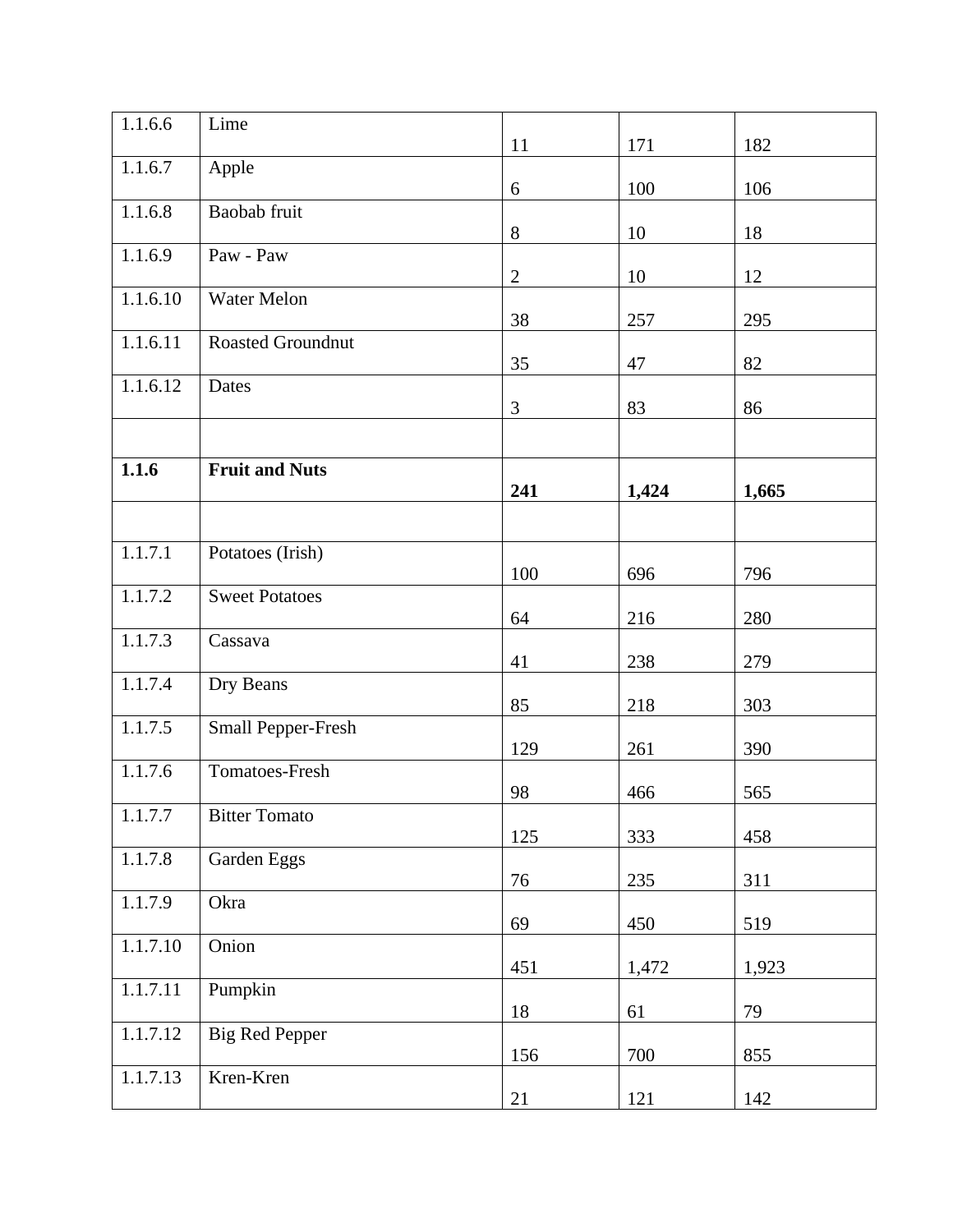| 1.1.7.14 | Bisap                                                              |                          |       |       |
|----------|--------------------------------------------------------------------|--------------------------|-------|-------|
|          |                                                                    | 75                       | 248   | 322   |
| 1.1.7.15 | Cabbage                                                            | 50                       | 193   | 243   |
| 1.1.7.16 | Lettuce (Salad)                                                    | 8                        | 169   | 177   |
| 1.1.7.17 | Tomato Puree (Paste)                                               | 189                      | 725   | 914   |
| 1.1.7.18 | Carrot                                                             | 6                        | 193   | 199   |
| 1.1.7.19 | Cucumber                                                           | $\overline{4}$           | 139   | 143   |
| 1.1.7.20 | Cassava Leaves                                                     | 6                        | 33    | 39    |
| 1.1.7    | Vegetables including potatoes and<br>other tuber vegetables        | 1,772                    | 7,167 | 8,938 |
|          |                                                                    |                          |       |       |
| 1.1.8.1  | Sugar                                                              | 684                      | 1,802 | 2,485 |
| 1.1.8.2  | <b>Black mint (Mint Fresh)</b>                                     | $\mathbf{2}$             | 12    | 14    |
| 1.1.8.3  | Chewing gum (Hollywood)                                            | 11                       | 89    | 100   |
| 1.1.8.4  | Honey                                                              | 13                       | 49    | 61    |
| 1.1.8.5  | Ice Cream (Bowl)                                                   | $\overline{\phantom{a}}$ | 100   | 100   |
| 1.1.8.6  | Mint Stick                                                         | 26                       | 44    | 70    |
| 1.1.8.7  | Biscuit (e.g. Bidew)                                               | 145                      | 463   | 609   |
|          |                                                                    |                          |       |       |
| 1.1.8    | Sugar,<br>jam,<br>honey,<br>syrups,<br>chocolate and confectionery | 880                      | 2,558 | 3,438 |
|          |                                                                    |                          |       |       |
| 1.1.9.1  | Salt                                                               | 106                      | 469   | 575   |
| 1.1.9.2  | Garlic                                                             | 64                       | 363   | 427   |
| 1.1.9.3  | Maggi Cube                                                         | 176                      | 521   | 696   |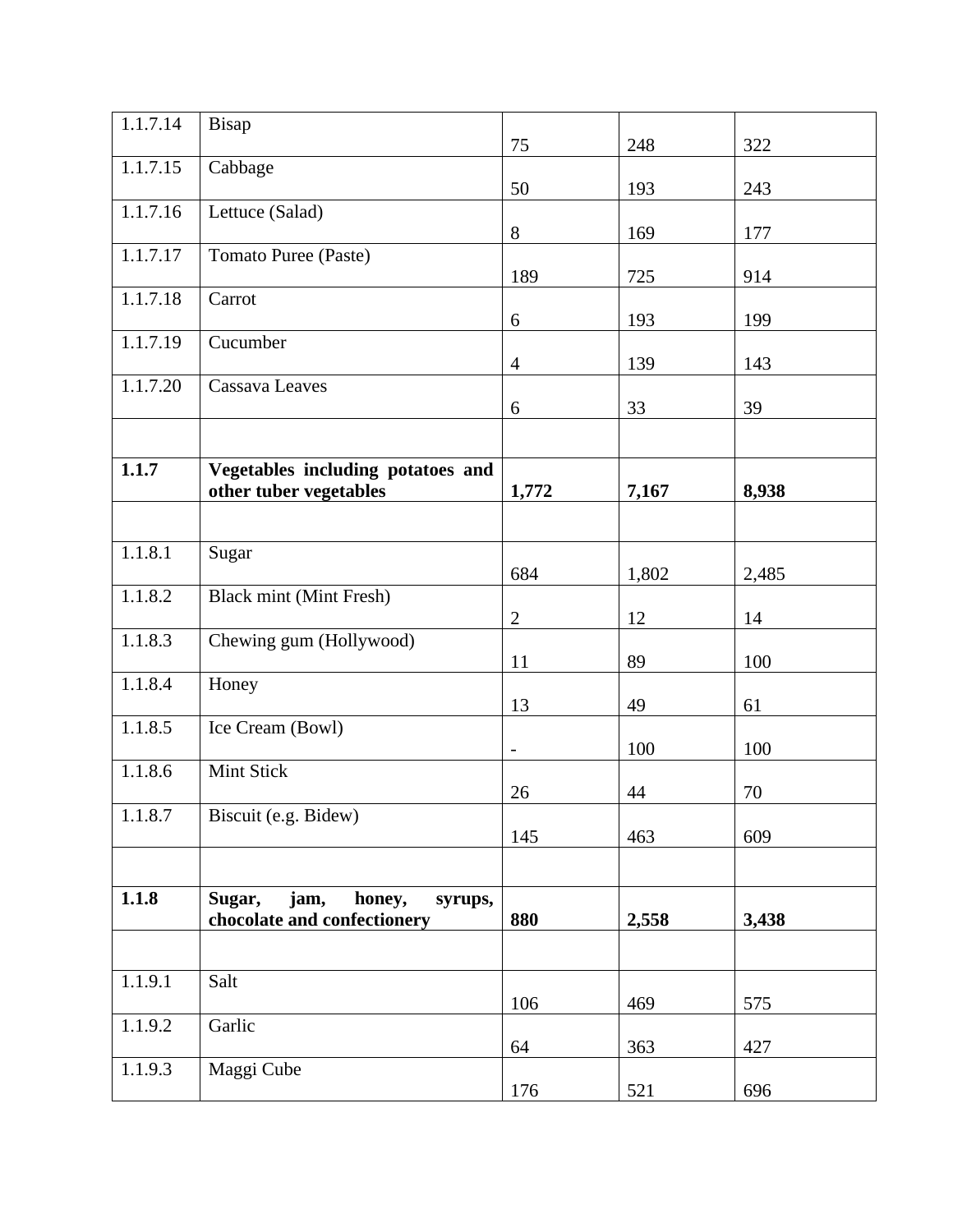| 1.1.9.4 | <b>Small Dry Pepper</b>                            |                          |        |        |
|---------|----------------------------------------------------|--------------------------|--------|--------|
|         |                                                    | 24                       | 97     | 121    |
| 1.1.9.5 | Locust Beans (Neteetu)                             | 38                       | 122    | 160    |
| 1.1.9.6 | <b>Black Pepper (Whole Seed)</b>                   | 110                      | 438    | 548    |
| 1.1.9.7 | Vinegar                                            | 8                        | 73     | 81     |
| 1.1.9.8 | Chilli powder                                      |                          |        |        |
| 1.1.9.9 | Mayonnaise                                         | 3                        | 27     | 30     |
|         |                                                    | 44                       | 476    | 520    |
| 1.1.9   | Food products n.e.c.                               | 574                      | 2,584  | 3,159  |
|         |                                                    |                          |        |        |
| 1.1     | <b>FOOD TOTAL</b>                                  | 9,348                    | 40,181 | 49,529 |
|         |                                                    |                          |        |        |
| 1.2.1.1 | Tea Bags                                           | 55                       | 342    | 396    |
| 1.2.1.2 | Coffee-Nescafe (50gr)                              | $\overline{\phantom{0}}$ | 287    | 287    |
| 1.2.1.3 | Powdered Tea (Ovaltine, 200gr)                     | 57                       | 286    | 343    |
|         |                                                    |                          |        |        |
| 1.2.1   | Coffee, Tea and Cocoa                              | 112                      | 915    | 1,027  |
|         |                                                    |                          |        |        |
| 1.2.2.1 | Juices (Wonjo)                                     | 27                       | 192    | 219    |
| 1.2.2.2 | Chinese Green Tea (20) (Ataya)                     | 397                      | 1,026  | 1,423  |
| 1.2.2.3 | Soft Drinks (Coke, Spirit, Fanta)                  | 9                        | 344    | 353    |
| 1.2.2.4 | Water<br>Mineral<br>(Malta,<br>Cocktail,<br>Vimto) | $\mathbf{1}$             | 28     | 30     |
| 1.2.2.5 | Cold water (1.5Ltr)                                | 12                       | 31     | 43     |
|         |                                                    |                          |        |        |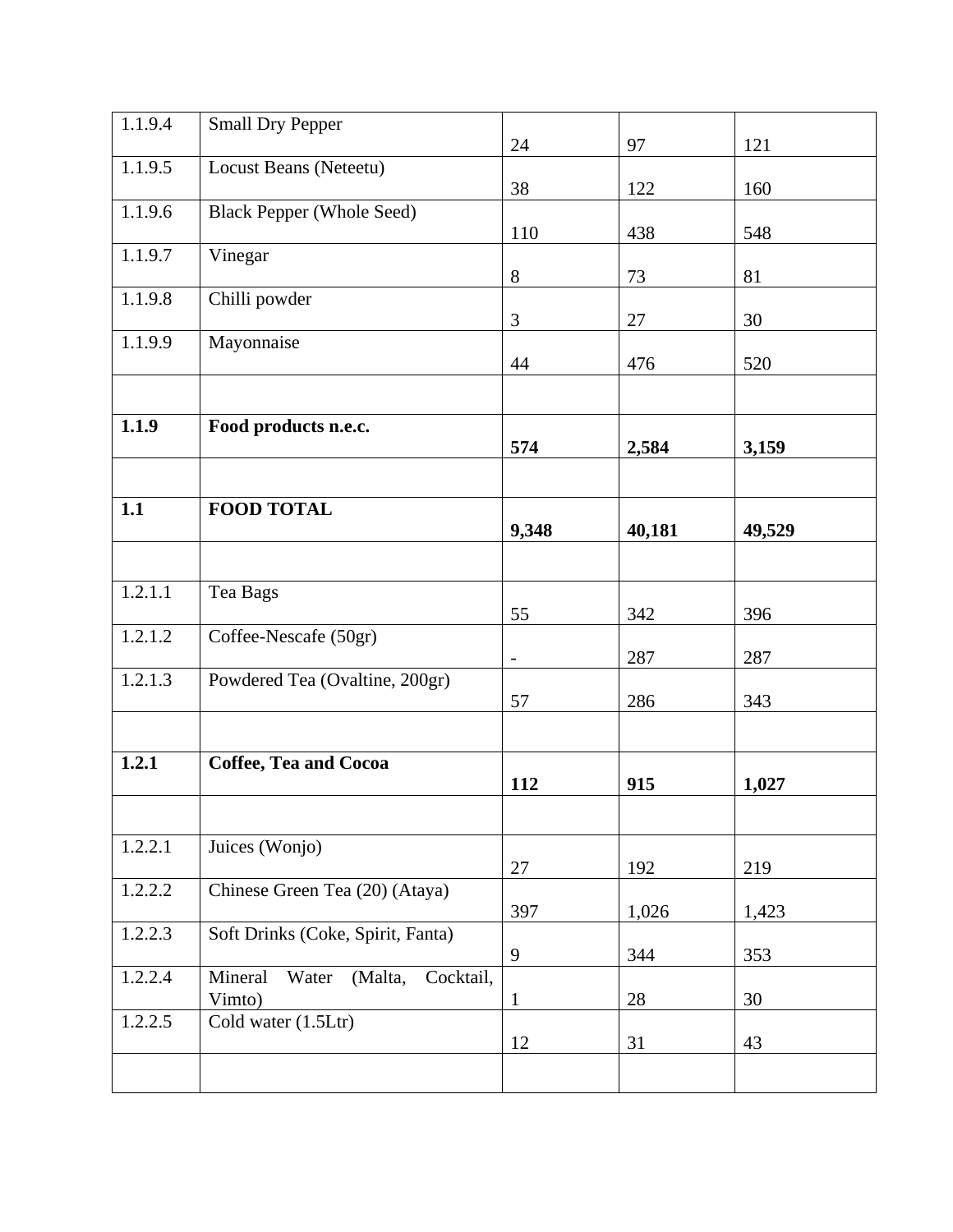| 1.2.2        | Mineral Waters, Soft Drinks, Fruit                   |                          |                  |                  |
|--------------|------------------------------------------------------|--------------------------|------------------|------------------|
|              | and Vegetable Juices                                 | 446                      | 1,621            | 2,067            |
| 1.2          | NON-ALCOHOLIC BEVERAGES<br><b>TOTAL</b>              | 558                      | 2,536            | 3,094            |
| $\mathbf{1}$ | FOOD AND NON-ALCOHOLIC<br><b>BEVERAGES TOTAL</b>     | 9,906                    | 42,717           | 52,623           |
| 2.1.1.1      | Spirits                                              | $\overline{\phantom{a}}$ | 3                | 3                |
| 2.1.1        | <b>Spirits</b>                                       | $\blacksquare$           | $\mathbf{3}$     | $\mathbf{3}$     |
| 2.1.2.1      | Wines (Red, White, etc.)                             | $\overline{\phantom{a}}$ | 6                | 6                |
| 2.1.2.2      | Palm Wine                                            | 0.19                     | $\mathbf{1}$     | $\mathbf{1}$     |
| 2.1.2        | Wine                                                 | 0.19                     | $\overline{7}$   | $\overline{7}$   |
| 2.1.3.1      | Beer (lager and porter)                              |                          | 22               | 22               |
| 2.1.3.2      | Stout                                                | $\overline{\phantom{0}}$ | $\boldsymbol{0}$ | $\boldsymbol{0}$ |
| 2.1.3        | <b>Beer</b>                                          | $\blacksquare$           | 22               | 22               |
| 2.1          | <b>ALCOHOLIC</b><br><b>BEVERAGES</b><br><b>TOTAL</b> | $\boldsymbol{0}$         | 31               | 31               |
| 2.2.0.1      | Piccadilly                                           | 116                      | 215              | 331              |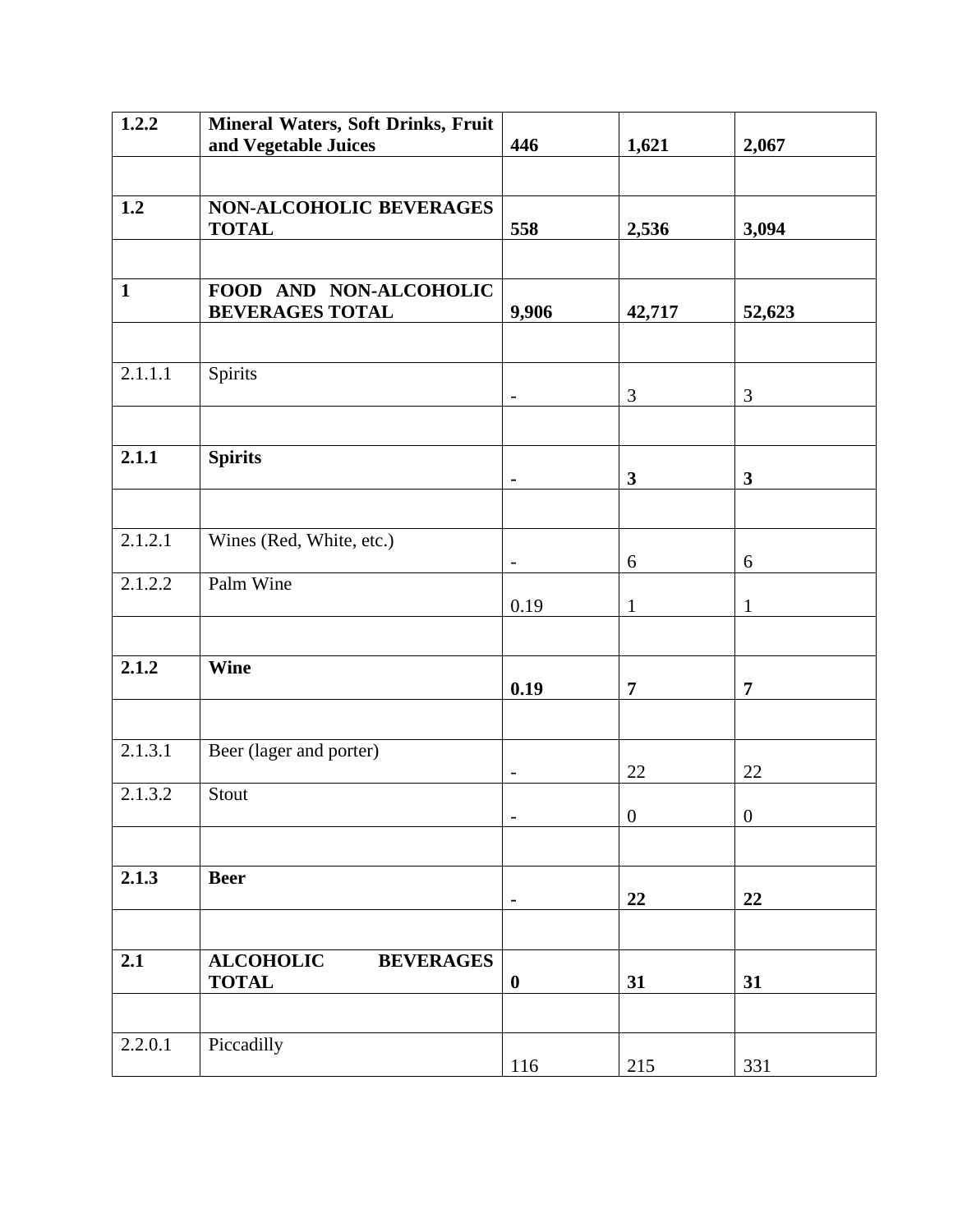| 2.2.0.2        | Marlboro                                                                                        | $\qquad \qquad -$ | 31    | 31    |
|----------------|-------------------------------------------------------------------------------------------------|-------------------|-------|-------|
| 2.2.0.3        | Benson                                                                                          | $\blacksquare$    | 37    | 37    |
| 2.2.0.4        | Manise (Tobacco) Wrapped in Paper                                                               |                   |       |       |
| 2.2.0.5        | <b>Bond</b>                                                                                     | 8                 | 48    | 56    |
| 2.2.0.6        | Snuff                                                                                           | 146               | 307   | 452   |
| 2.2.0.7        | Rizzla                                                                                          | $8\,$             | 12    | 20    |
|                |                                                                                                 | $\overline{4}$    | 9     | 13    |
| 2.2.0          | <b>Tobacco</b>                                                                                  |                   |       |       |
|                |                                                                                                 | 282               | 658   | 940   |
| 2.2            | <b>TOBACCO</b>                                                                                  | 282               | 658   | 940   |
| 2.3.0.1        | Kola Nuts                                                                                       | 58                | 100   | 158   |
| 2.3.0.2        | <b>Bitter Cola Nut</b>                                                                          | 3                 | 31    | 33    |
| 2.3.0          | <b>Narcotics</b>                                                                                |                   |       |       |
|                |                                                                                                 | 60                | 131   | 191   |
| 2.3            | <b>NARCOTICS</b>                                                                                | 60                | 131   | 191   |
| $\overline{2}$ | <b>ALCOHOLIC</b><br><b>BEVERAGES,</b><br><b>NARCOTICS</b><br><b>TOBACCO AND</b><br><b>TOTAL</b> | 343               | 820   | 1,163 |
|                |                                                                                                 |                   |       |       |
| 3.1.1.1        | Material for trouser                                                                            | 586               | 1,609 | 2,195 |
| 3.1.1          | <b>Material for trouser</b>                                                                     | 586               | 1,609 | 2,195 |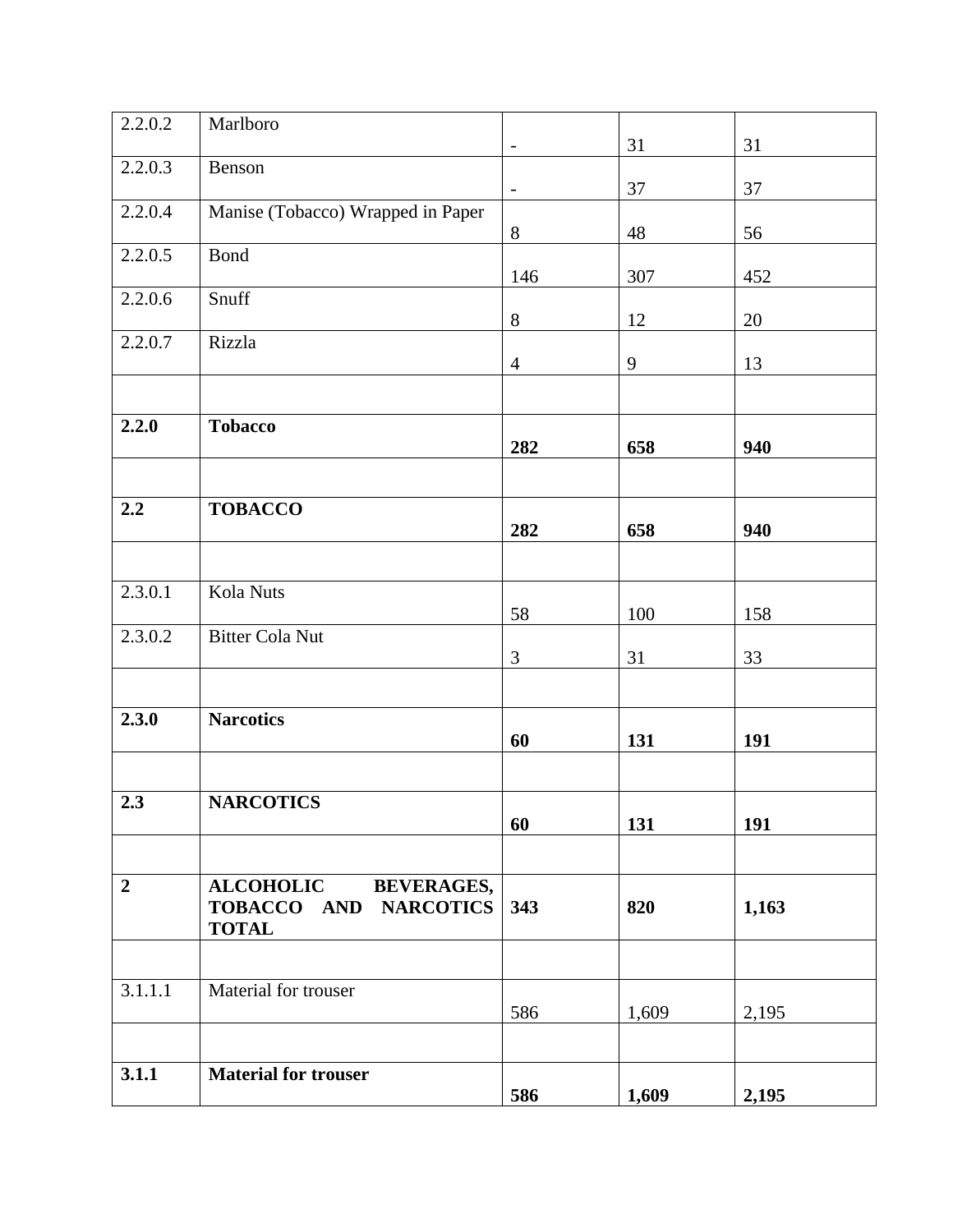| 3.1.2.1  | Babies' Clothes (Napkin)     | 39                       | 155   | 193   |
|----------|------------------------------|--------------------------|-------|-------|
| 3.1.2.2  | Boy's Underpants (4-6 Years) | $\overline{4}$           | 18    | 22    |
| 3.1.2.3  | Boy's Shirt (12-16 Years)    | 31                       | 123   | 154   |
| 3.1.2.4  | Boy's Trousers (12-16 Years) | 49                       | 195   | 243   |
| 3.1.2.5  | <b>Ladies Docket</b>         | $\qquad \qquad -$        | 63    | 63    |
| 3.1.2.6  | <b>Ladies Dress</b>          | 43                       | 132   | 175   |
| 3.1.2.7  | Ladies Underwear             | 17                       | 68    | 85    |
| 3.1.2.8  | Lady's Blouse                | $\overline{\phantom{0}}$ | 104   | 104   |
| 3.1.2.9  | Men's Shirts                 | 18                       | 71    | 88    |
| 3.1.2.10 | Men's Trousers               | 43                       | 173   | 217   |
| 3.1.2.11 | Men's Underwear              | 15                       | 59    | 74    |
| 3.1.2.12 | Singlet                      | 15                       | 43    | 58    |
| 3.1.2.13 | <b>Track Suits</b>           | $\mathbf{1}$             | 5     | 6     |
| 3.1.2.14 | T-Shirt                      | 20                       | 78    | 98    |
| 3.1.2.15 | Girl's Dress (10 Years)      | 31                       | 124   | 155   |
| 3.1.2.16 | <b>Brassiere</b>             | 11                       | 42    | 53    |
| 3.1.2.17 | Men's Sock                   | $\overline{7}$           | 19    | 26    |
| 3.1.2.18 | School Uniform (Grade 1)     | 24                       | 57    | 81    |
|          |                              |                          |       |       |
| 3.1.2    | <b>Garments</b>              | 366                      | 1,528 | 1,894 |
|          |                              |                          |       |       |
|          |                              |                          |       |       |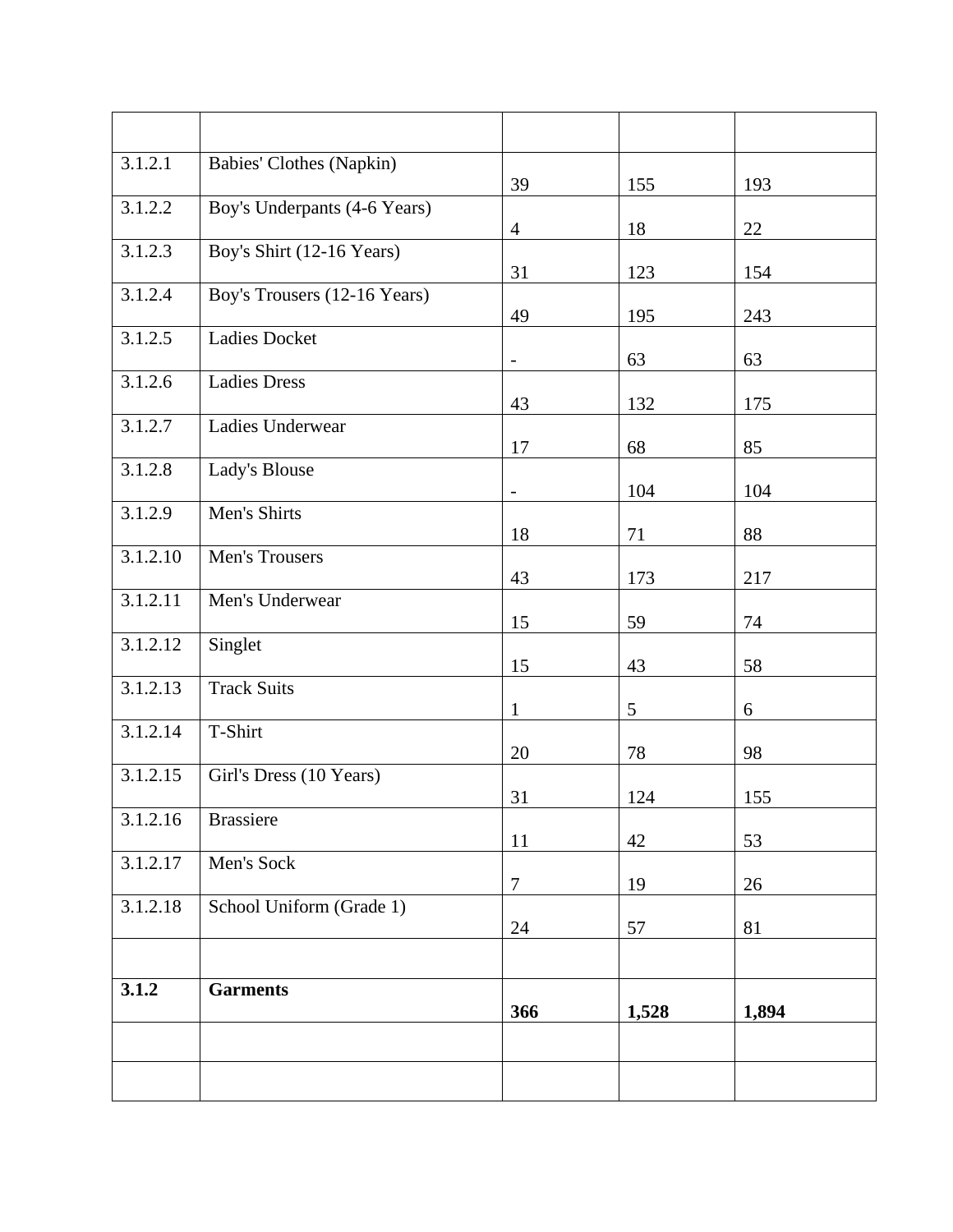| 3.1.4.1  | Laundry (Hand Wash, Trousers and<br>Shirt for Men)        |     | 2,495 | 2,495 |
|----------|-----------------------------------------------------------|-----|-------|-------|
|          |                                                           |     |       |       |
| 3.1.4    | Repair and Hire of<br><b>Cleaning,</b><br><b>Clothing</b> |     | 2,495 | 2,495 |
|          |                                                           |     |       |       |
| 3.1      | <b>CLOTHING TOTAL</b>                                     | 952 | 5,633 | 6,585 |
|          |                                                           |     |       |       |
| 3.2.1.1  | Boy's Rubber Sandals (12-16 Years)                        | 12  | 43    | 55    |
| 3.2.1.2  | Shoes-Plastic (Nyambalastic (12-16)<br>Years)             | 40  | 141   | 181   |
| 3.2.1.3  | Boy's Slippers (12-16 Years)                              | 11  | 40    | 51    |
| 3.2.1.4  | Sports Shoes (12-16 Years)                                | 27  | 119   | 147   |
| 3.2.1.5  | Gilrs's<br>Slippers (Charack, 12-16)<br>Years)            | 14  | 49    | 62    |
| 3.2.1.6  | Girl's Rubber Sandals (12-16 Years)                       | 8   | 21    | 29    |
| 3.2.1.7  | Girls' Full Shoes-Synthetic (12-16<br>Years)              | 11  | 38    | 48    |
| 3.2.1.8  | Men's Full Shoe                                           | 86  | 306   | 391   |
| 3.2.1.9  | Men's Slipper                                             | 18  | 65    | 83    |
| 3.2.1.10 | Men's Sports Shoes                                        | 25  | 146   | 170   |
| 3.2.1.11 | <b>Women's Full Shoes</b>                                 | 19  | 73    | 92    |
|          |                                                           |     |       |       |
| 3.2.1    | Shoes and other footwear                                  | 269 | 1,041 | 1,310 |
|          |                                                           |     |       |       |
| 3.2      | <b>FOOTWEAR</b>                                           | 269 | 1,041 | 1,310 |
|          |                                                           |     |       |       |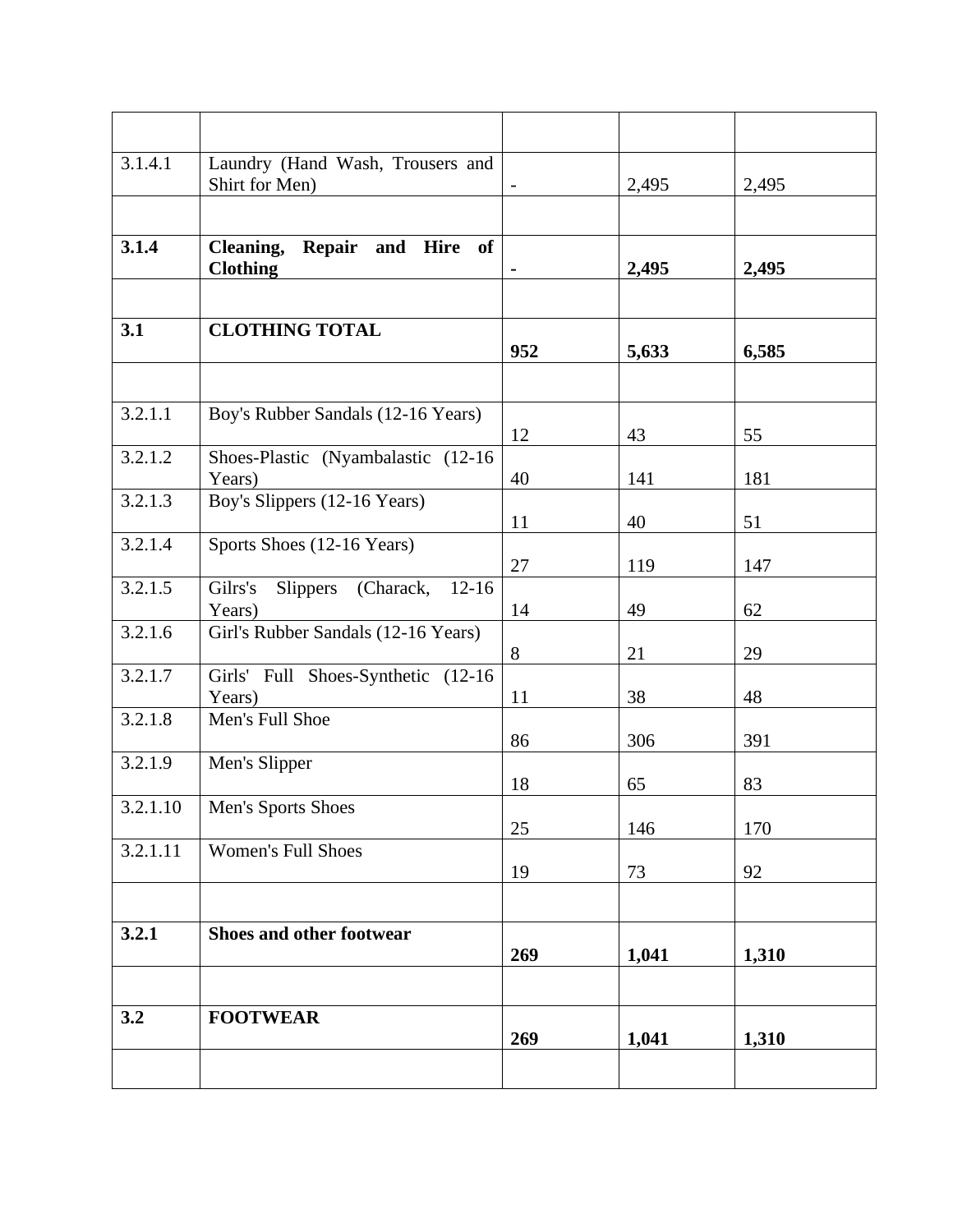| $\overline{\mathbf{3}}$ | <b>CLOTHING AND FOOTWEAR</b>                   |                          |                  |                  |
|-------------------------|------------------------------------------------|--------------------------|------------------|------------------|
|                         | <b>TOTAL</b>                                   | 1,222                    | 6,673            | 7,895            |
|                         |                                                |                          |                  |                  |
| 4.1.1.1                 | One Bedroom Sitter                             |                          |                  |                  |
|                         |                                                | 1.25                     | 3                | 4.58             |
| 4.1.1.2                 | One Bedroom                                    |                          |                  |                  |
| 4.1.1.3                 | Two Bedroom Without Toilet &                   | 1.34                     | 4                | 4.89             |
|                         | Kitchen Facility                               |                          | $\mathbf{1}$     | 1.32             |
| 4.1.1.4                 | Two Bedroom with Toilet & Kitchen<br>Facility  |                          | 3                | 3.16             |
| 4.1.1.5                 | Three Bedroom Without Facility                 |                          |                  |                  |
|                         |                                                | $\overline{\phantom{a}}$ | $\boldsymbol{0}$ | 0.20             |
| 4.1.1.6                 | Three Bedroom with Facility                    |                          |                  |                  |
|                         |                                                | $\overline{a}$           | $\mathbf{1}$     | 0.92             |
| 4.1.1                   | Rent                                           |                          |                  |                  |
|                         |                                                | $\mathbf{3}$             | 12               | 15               |
|                         |                                                |                          |                  |                  |
| 4.3.1.1                 | Cement                                         |                          |                  |                  |
|                         |                                                | 71                       | 225              | 296              |
| 4.3.1.2                 | Ceramic Tiles (Indian)                         |                          |                  |                  |
|                         |                                                | $\overline{\phantom{a}}$ | 15               | 15               |
| 4.3.1.3                 | Joints (Three-Quarter T-Joint)                 |                          |                  |                  |
|                         |                                                | $\mathbf{0}$             | 1                | $\overline{2}$   |
| 4.3.1.4                 | Oil Paints (3.6)                               |                          |                  |                  |
|                         |                                                | 3                        | 9                | 11               |
| 4.3.1.5                 | Water Paints (18 Ltr.)                         |                          |                  |                  |
|                         |                                                | 3                        | 8                | 11               |
| 4.3.1.6                 | Electric Pipes (20 mm, White)                  |                          |                  |                  |
|                         |                                                | 1                        | $\overline{2}$   | $\mathfrak{Z}$   |
| 4.3.1.7                 | Plastering of Room (3 by 3 meter<br>room size) | $\mathbf{1}$             | 3                | $\overline{4}$   |
| 4.3.1.8                 | Tilling of Room (3 by 3 meter room             |                          |                  |                  |
|                         | size)                                          | 27                       | 84               | 111              |
| 4.3.1.9                 | Painting of Room (3 by 3 meter room            |                          |                  |                  |
|                         | size)                                          | $\boldsymbol{0}$         | $\overline{0}$   | $\boldsymbol{0}$ |
| 4.3.1.10                | Window Frame (Aluminum, Standard               |                          |                  |                  |
|                         | Window)                                        |                          | 5                | 5                |
|                         |                                                |                          |                  |                  |
| 4.3.1                   | <b>Materials for the Maintenance and</b>       |                          |                  |                  |
|                         | <b>Repair of the Dwelling</b>                  | 105                      | 352              | 457              |
|                         |                                                |                          |                  |                  |
|                         |                                                |                          |                  |                  |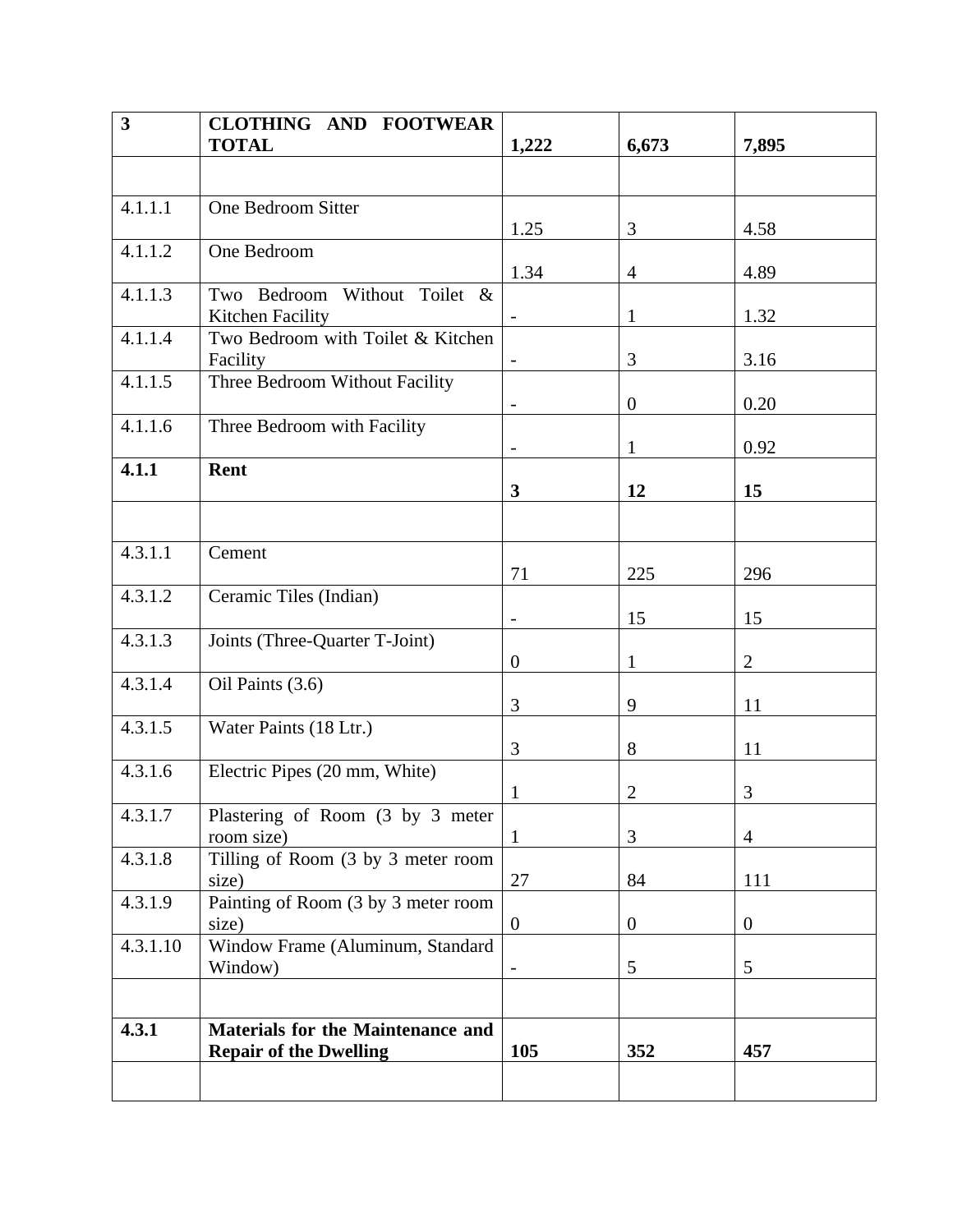| 4.4.1.1 | Water Charges (10 cum)                                                                                             | 83           | 749   | 832   |
|---------|--------------------------------------------------------------------------------------------------------------------|--------------|-------|-------|
|         |                                                                                                                    |              |       |       |
| 4.4.1   | <b>Water Supply</b>                                                                                                | 83           | 749   | 832   |
|         |                                                                                                                    |              |       |       |
| 4.4     | <b>WATER</b><br><b>SUPPLY</b><br><b>AND</b><br><b>MISCELLANEOUS</b><br><b>SERVICES</b><br>RELATING TO THE DWELLING | 83           | 749   | 832   |
|         |                                                                                                                    |              |       |       |
| 4.5.1.1 | Electricity (300 kwh)                                                                                              | 125          | 3,137 | 3,263 |
|         |                                                                                                                    |              |       |       |
| 4.5.1   | Electricity                                                                                                        | 125          | 3,137 | 3,263 |
|         |                                                                                                                    |              |       |       |
| 4.5.2.1 | Gas                                                                                                                | $\mathbf{1}$ | 15    | 17    |
|         |                                                                                                                    |              |       |       |
| 4.5.2   | Gas                                                                                                                | $\mathbf{1}$ | 15    | 17    |
|         |                                                                                                                    |              |       |       |
| 4.5.4.1 | Charcoal                                                                                                           | 96.96        | 686   | 783   |
| 4.5.4.2 | Firewood                                                                                                           | 179.13       | 1,756 | 1,936 |
|         |                                                                                                                    |              |       |       |
| 4.5.4   | <b>Solid Fuels</b>                                                                                                 | 276          | 2,442 | 2,718 |
|         |                                                                                                                    |              |       |       |
| 4.5     | <b>GAS</b><br><b>AND</b><br>ELECTRICITY,<br><b>OTHER FUELS</b>                                                     | 403          | 5,595 | 5,998 |
|         |                                                                                                                    |              |       |       |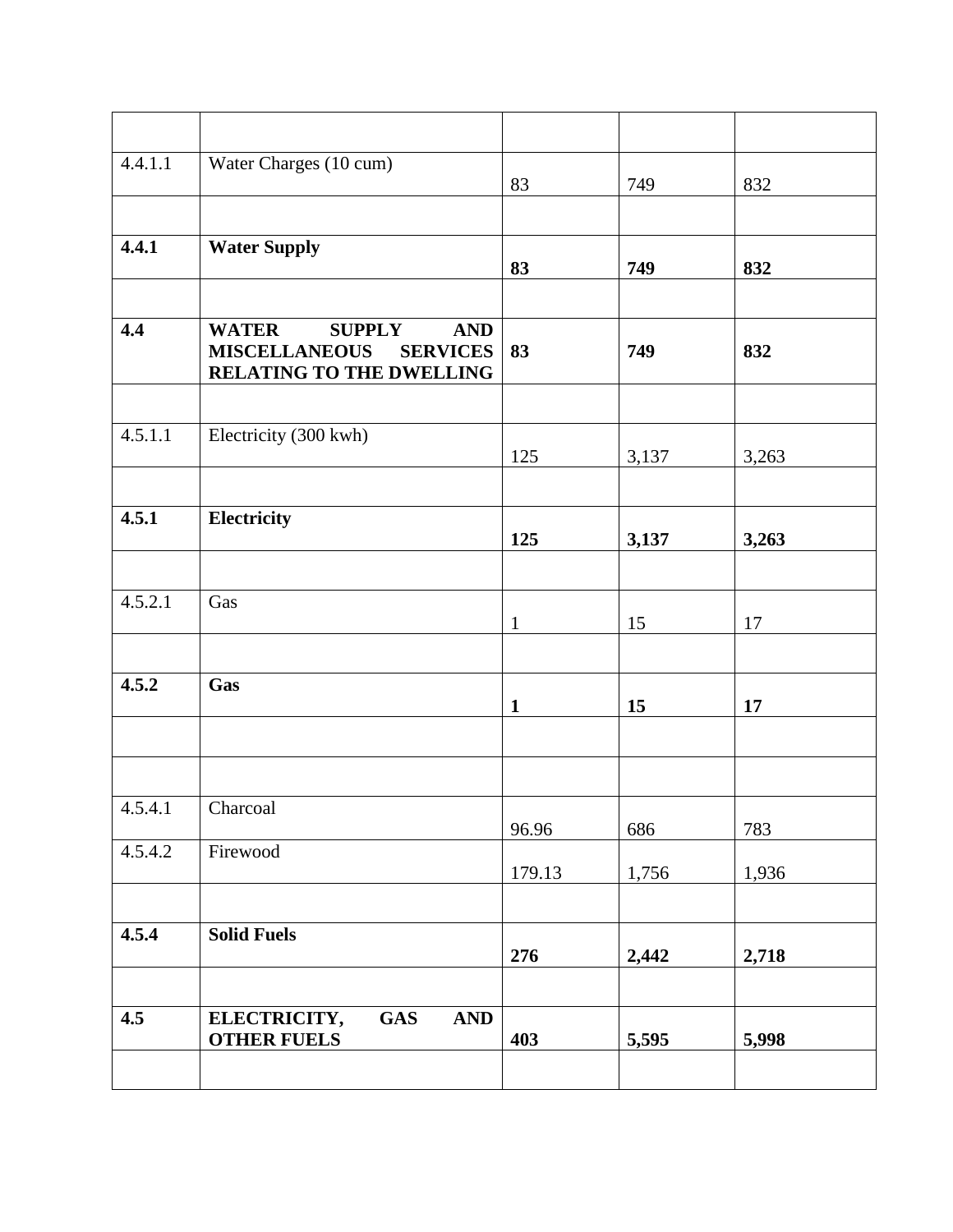| $\overline{\mathbf{4}}$ | HOUSING,<br><b>WATER,</b>                           |                          |              |              |
|-------------------------|-----------------------------------------------------|--------------------------|--------------|--------------|
|                         | ELECTRICITY,<br><b>GAS</b><br><b>AND</b>            | 594                      | 6,709        | 7,302        |
|                         | <b>OTHER FUELS</b>                                  |                          |              |              |
|                         |                                                     |                          |              |              |
| 5.1.1.1                 | Wooden<br><b>Bed</b><br><b>Bed</b><br>with<br>(Box) |                          |              |              |
|                         | Decorated Head)                                     | 16                       | 148          | 164          |
| 5.1.1.2                 | Bedstead                                            |                          |              |              |
|                         |                                                     | 10                       | 91           | 101          |
| 5.1.1.3                 | Sofa Chair (One Set)                                |                          |              |              |
|                         |                                                     | $\frac{1}{2}$            | 66           | 66           |
| 5.1.1.4                 | Mattress (Double Bed 8 Inches)                      |                          |              |              |
|                         |                                                     | 5                        | 49           | 54           |
|                         |                                                     |                          |              |              |
| 5.1.1                   | <b>Furniture and Furnishing</b>                     |                          |              |              |
|                         |                                                     | 32                       | 354          | 385          |
|                         |                                                     |                          |              |              |
|                         |                                                     |                          |              |              |
| 5.1.2.1                 | Vynil Floor Cover (Thick, 1 Mtr)                    |                          |              |              |
|                         |                                                     | 3                        | 8            | 11           |
|                         |                                                     |                          |              |              |
| 5.1.2                   | <b>Carpets and Other Floor Coverings</b>            |                          |              |              |
|                         |                                                     | 3                        | 8            | 11           |
|                         |                                                     |                          |              |              |
|                         |                                                     |                          |              |              |
|                         |                                                     |                          |              |              |
|                         |                                                     |                          |              |              |
|                         |                                                     |                          |              |              |
| 5.1                     | FURNITURE AND FURNISHING,                           |                          |              |              |
|                         | <b>CARPETS AND OTHER FLOOR</b>                      | 35                       | 362          | 397          |
|                         | <b>COVERINGS</b>                                    |                          |              |              |
|                         |                                                     |                          |              |              |
| 5.2.0.1                 | Ready-made Curtains (1 Packet)                      |                          |              |              |
|                         |                                                     | 16                       | 92           | 108          |
| 5.2.0.2                 | Mosquito Net                                        |                          |              |              |
|                         |                                                     | $\overline{\phantom{0}}$ | $\mathbf{1}$ | $\mathbf{1}$ |
| 5.2.0.3                 | Mat (sleeping/Praying)                              |                          |              |              |
|                         |                                                     | 28                       | 21           | 49           |
| 5.2.0.4                 | Bed Sheet (Double Bed)                              |                          |              |              |
|                         |                                                     | 100                      | 60           | 160          |
|                         |                                                     |                          |              |              |
|                         |                                                     |                          |              |              |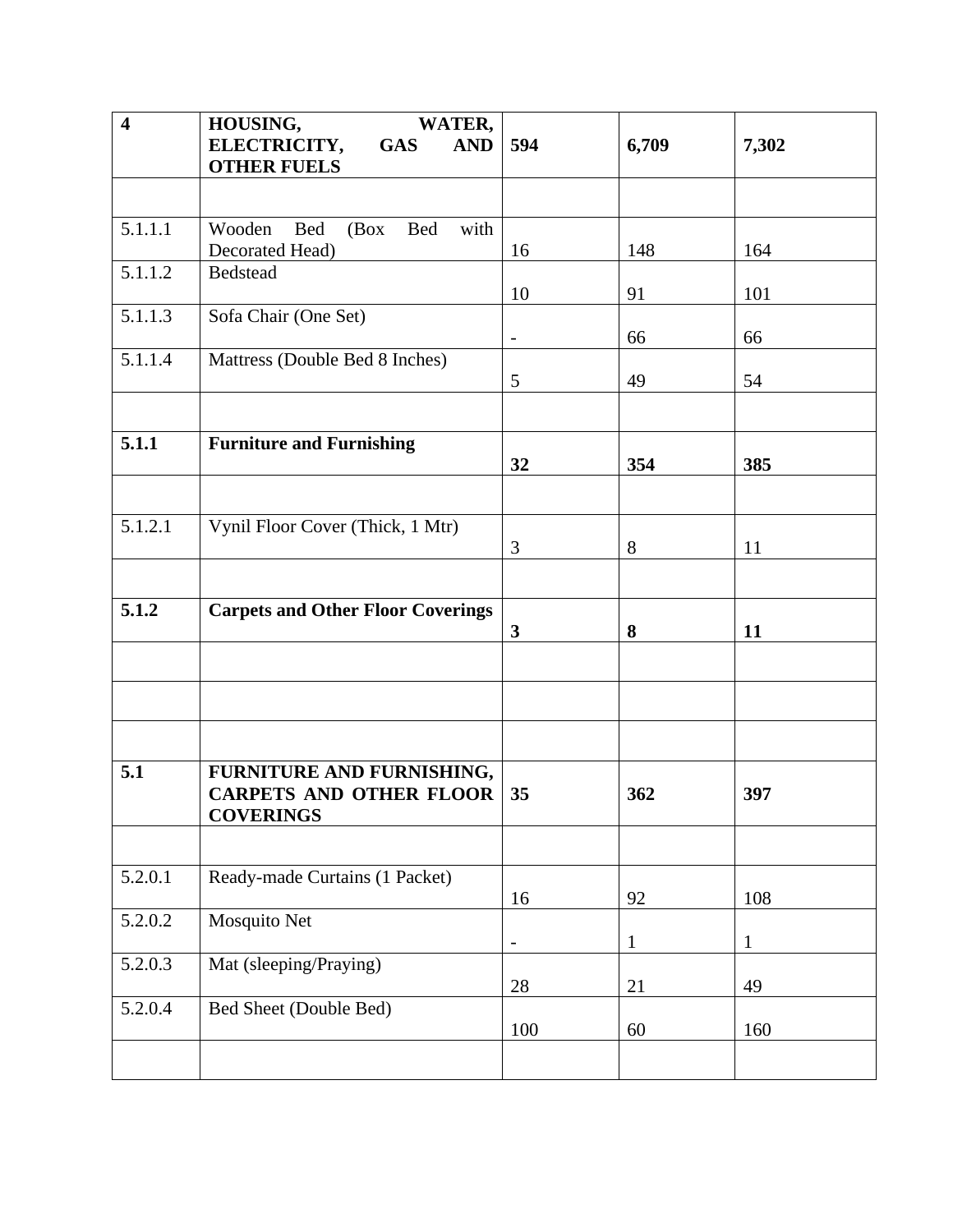| 5.2.0   | <b>Household textiles</b>               |                          |                |                |
|---------|-----------------------------------------|--------------------------|----------------|----------------|
|         |                                         | 144                      | 175            | 319            |
|         |                                         |                          |                |                |
| 5.2     | <b>HOUSEHOLD TEXTILES</b>               |                          |                |                |
|         |                                         | 144                      | 175            | 319            |
|         |                                         |                          |                |                |
|         |                                         |                          |                |                |
| 5.3.1.1 | Pedestal Fan                            |                          |                |                |
|         |                                         | 1                        | 3              | 5              |
| 5.3.1.2 | Freezer (Upright)                       |                          |                |                |
|         |                                         | $\overline{\phantom{a}}$ | 6              | 6              |
| 5.3.1.3 | Generator                               |                          |                |                |
|         |                                         |                          | $\overline{4}$ | $\overline{4}$ |
| 5.3.1.4 | Iron (charcoal)                         |                          |                |                |
|         |                                         | $\overline{0}$           | $\overline{2}$ | $\mathbf{2}$   |
| 5.3.1.5 | Solar panel                             | $\overline{2}$           | 18             | 20             |
| 5.3.1.6 | Refrigerator with Freezer (165-190      |                          |                |                |
|         | Ltr)                                    |                          | 15             | 15             |
|         |                                         |                          |                |                |
|         |                                         |                          |                |                |
| 5.3.1   | household<br><b>Major</b><br>appliances |                          |                |                |
|         | whether electric or not                 | $\overline{\mathbf{3}}$  | 48             | 52             |
|         |                                         |                          |                |                |
|         |                                         |                          |                |                |
|         |                                         |                          |                |                |
| 5.3     | <b>HOUSEHOLD APPLIANCES</b>             | $\mathbf{3}$             | 48             |                |
|         |                                         |                          |                | 52             |
| 5.4.0.1 |                                         |                          |                |                |
|         | Cooking Knife                           | 8                        | 83             | 91             |
| 5.4.0.2 | Frying Pan                              |                          |                |                |
|         |                                         | 1                        | 3              | $\mathfrak{Z}$ |
| 5.4.0.3 | Negro Pot                               |                          |                |                |
|         |                                         | $\mathfrak{Z}$           | 14             | 17             |
| 5.4.0.4 | Thermos Flask                           |                          |                |                |
|         |                                         | $8\,$                    | 19             | 27             |
| 5.4.0.5 | <b>Bucket (Plastic)</b>                 |                          |                |                |
|         |                                         | 6                        | 24             | 29             |
| 5.4.0.6 | Plastic Basin                           |                          |                |                |
|         |                                         | $25\,$                   | 100            | 126            |
| 5.4.0.7 | Plastic Pan                             |                          |                |                |
|         |                                         | 37                       | 147            | 184            |
|         |                                         |                          |                |                |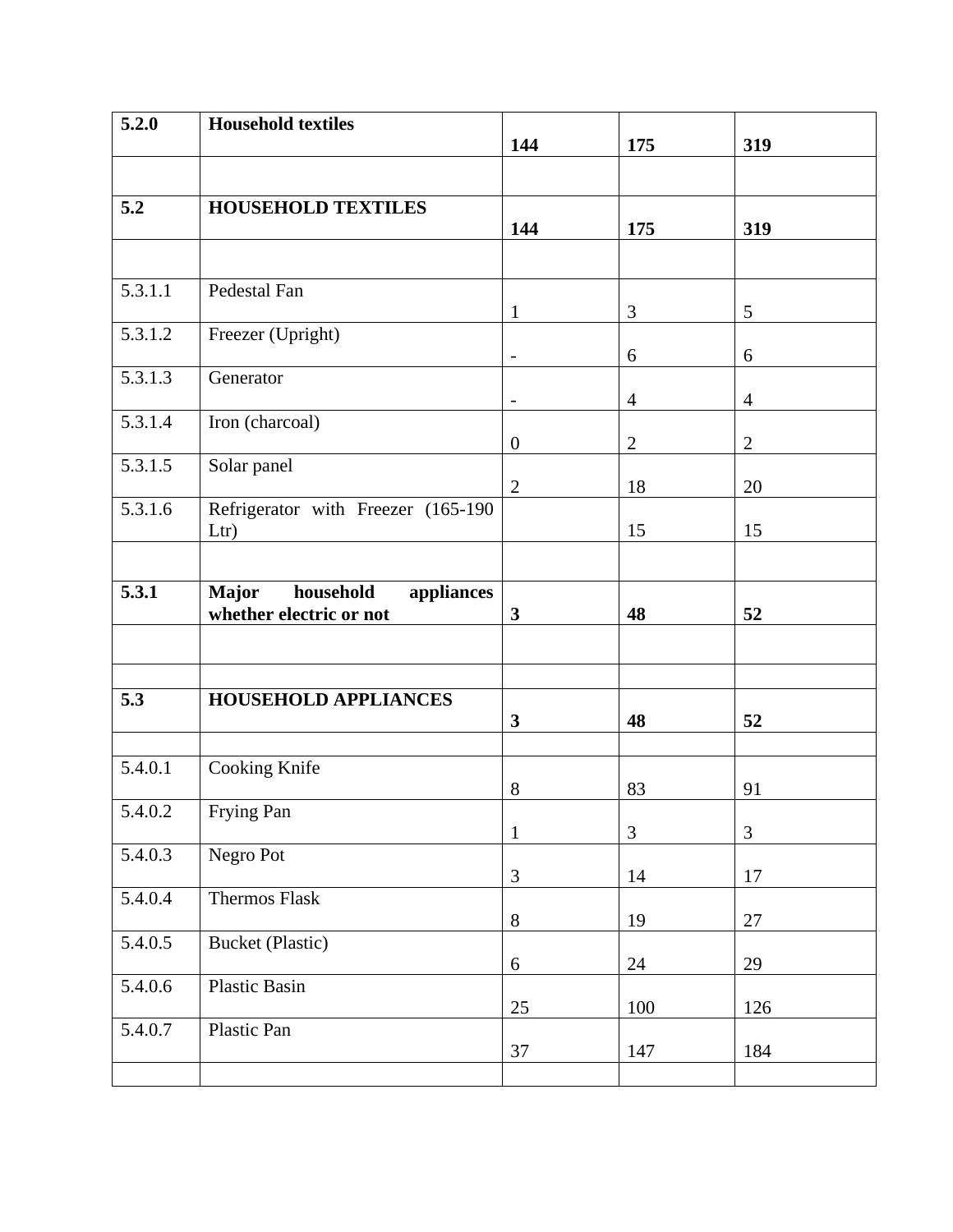| 5.4.0    | Glassware,<br>tableware<br>and                    |                |       |       |
|----------|---------------------------------------------------|----------------|-------|-------|
|          | household utensils                                | 88             | 390   | 478   |
| 5.4      | <b>GLASSWARE,</b><br><b>TABLEWARE</b>             |                |       |       |
|          | AND HOUSEHOLD UTENSILS                            | 88             | 390   | 478   |
|          |                                                   |                |       |       |
|          |                                                   |                |       |       |
| 5.5.2.1  | <b>Batteries</b>                                  |                |       |       |
|          |                                                   | 49             | 197   | 246   |
| 5.5.2.2  | Torch Light                                       | 27             | 108   | 135   |
| 5.5.2.3  | <b>Wheel Barrow</b>                               |                |       |       |
|          |                                                   | $\overline{2}$ | 9     | 11    |
|          |                                                   |                |       |       |
| 5.5.2    | and Miscellaneous<br><b>Tools</b><br><b>Small</b> |                |       |       |
|          | <b>Accessories</b>                                | 78             | 313   | 392   |
| 5.5      | TOOLS AND EQUIPMENT FOR                           |                |       |       |
|          | <b>HOUSE AND GARDEN</b>                           | 78             | 313   | 392   |
|          |                                                   |                |       |       |
| 5.6.1.1  | Bleach (Ordsavel)                                 |                |       |       |
| 5.6.1.2  |                                                   | 75             | 367   | 442   |
|          | Candle                                            | 98             | 393   | 491   |
| 5.6.1.3  | <b>Insecticides Sprays</b>                        |                |       |       |
|          |                                                   | 120            | 756   | 876   |
| 5.6.1.4  | Lighters                                          |                |       |       |
| 5.6.1.5  | Matches                                           | 45             | 380   | 425   |
|          |                                                   | 137            | 491   | 628   |
| 5.6.1.6  | Soda Powder                                       |                |       |       |
|          |                                                   | $107\,$        | 427   | 534   |
| 5.6.1.7  | Soda Soap                                         | 135            | 290   | 426   |
| 5.6.1.8  | Starch (Dakandeh)                                 |                |       |       |
|          |                                                   | 47             | 187   | 234   |
| 5.6.1.9  | Incense (Stick, 1 Packet)                         |                |       |       |
|          |                                                   | 111            | 412   | 523   |
| 5.6.1.10 | Light Bulb                                        | 93             | 340   | 433   |
|          |                                                   |                |       |       |
| 5.6.1    | <b>Non-durable Household Goods</b>                |                |       |       |
|          |                                                   | 968            | 4,043 | 5,011 |
|          |                                                   |                |       |       |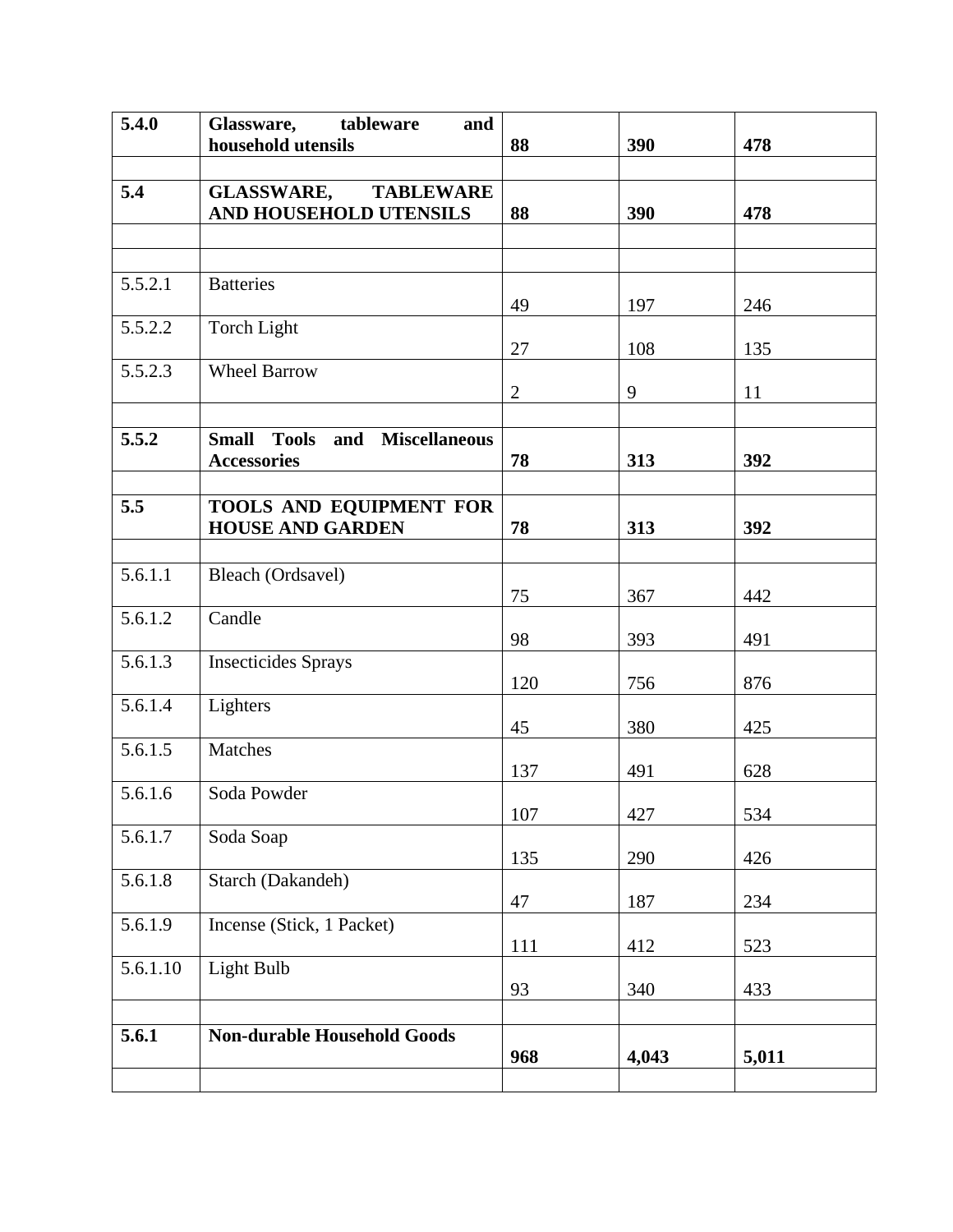| 5.6.2.1 | Maid servants-Full Time                                                                   |                              | 551   | 551   |
|---------|-------------------------------------------------------------------------------------------|------------------------------|-------|-------|
| 5.6.2.2 | Drivers                                                                                   | $\overline{\phantom{a}}$     | 108   | 108   |
|         |                                                                                           |                              |       |       |
| 5.6.2   | <b>Domestic Services and Household</b><br><b>Services</b>                                 |                              | 658   | 658   |
|         |                                                                                           |                              |       |       |
| 5.6     | <b>GOODS AND SERVICES FOR</b><br><b>ROUTINE</b><br><b>HOUSEHOLD</b><br><b>MAINTENANCE</b> | 968                          | 4,701 | 5,669 |
| 5       | FURNISHING, HOUSEHOLD                                                                     |                              |       |       |
|         | EQUIPMENT AND ROUTINE<br>HOUSEHOLD MAINTENANCE                                            | 1,316                        | 5,989 | 7,306 |
|         |                                                                                           |                              |       |       |
| 6.1.1.1 | Amoxilliyin                                                                               | 5                            | 63    | 67    |
| 6.1.1.2 | Aspirin                                                                                   | 1                            | 20    | 21    |
| 6.1.1.3 | Coartem                                                                                   |                              |       |       |
|         |                                                                                           | 26                           | 53    | 79    |
| 6.1.1.4 | Ibrufen                                                                                   | 9                            | 36    | 44    |
| 6.1.1.5 | Paracetamol                                                                               | 39                           | 158   | 197   |
|         |                                                                                           |                              |       |       |
| 6.1.1   | <b>Pharmaceutical Products</b>                                                            | 80                           | 328   | 409   |
|         |                                                                                           |                              |       |       |
| 6.1     | <b>MEDICAL</b><br>PRODUCTS,                                                               |                              |       |       |
|         | <b>APPLIANCES AND EQUIPMENT</b>                                                           | 80                           | 328   | 409   |
| 6.2.1.1 | Out-Patient Fees (Ticket Paid)                                                            |                              |       |       |
| 6.2.1.2 | Doctor's Fee (Public Health Facility)                                                     | 5                            | 14    | 19    |
|         |                                                                                           | 13                           | 50    | 63    |
| 6.2.1.3 | Doctor's Fee (Private Clinic)                                                             | $\qquad \qquad \blacksquare$ | 34    | 34    |
|         |                                                                                           |                              |       |       |
| 6.2.1   | <b>Medical Services</b>                                                                   | 17                           | 98    | 115   |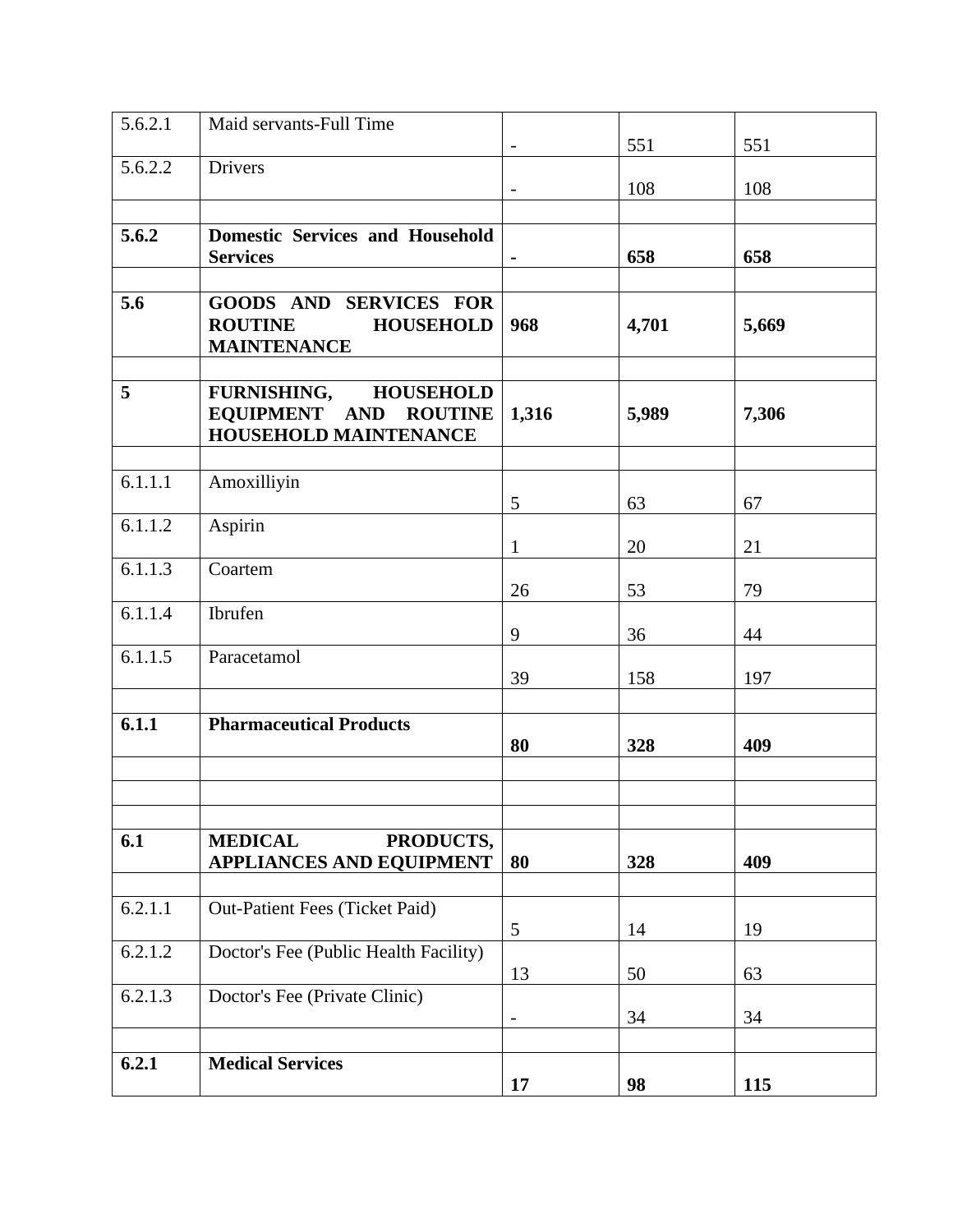| 6.2.2.1 | Dental Costs (Tooth Uproot)           | $\overline{\phantom{a}}$ | 8     | $8\phantom{1}$ |
|---------|---------------------------------------|--------------------------|-------|----------------|
|         |                                       |                          |       |                |
| 6.2.2   | <b>Dental Services</b>                |                          |       |                |
|         |                                       | $\blacksquare$           | 8     | 8              |
| 6.2     | <b>OUTPATIENT SERVICES</b>            |                          |       |                |
|         |                                       | 17                       | 106   | 123            |
|         |                                       |                          |       |                |
| 6.3.0.1 | (Hospitalization,<br>Hospital<br>Fees |                          |       |                |
|         | Public)                               | $\overline{\phantom{a}}$ | 42    | 42             |
| 6.3.0   | <b>Hospital services</b>              |                          |       |                |
|         |                                       | $\blacksquare$           | 42    | 42             |
|         |                                       |                          |       |                |
| 6.3     | <b>HOSPITAL SERVICES</b>              | $\blacksquare$           | 42    | 42             |
|         |                                       |                          |       |                |
| 6       | <b>HEALTH</b>                         |                          |       |                |
|         |                                       | 98                       | 476   | 574            |
|         |                                       |                          |       |                |
| 7.1.1.1 | Car (Toyota Yaris)                    | $\overline{\phantom{a}}$ | 1,761 | 1,761          |
|         |                                       |                          |       |                |
| 7.1.1   | <b>Motor Cars</b>                     |                          |       |                |
|         |                                       | $\blacksquare$           | 1,761 | 1,761          |
| 7.1.2.1 | Motorcycle (DT Yamaha 125)            |                          |       |                |
|         |                                       | $\qquad \qquad -$        | 1,233 | 1,233          |
|         |                                       |                          |       |                |
| 7.1.2   | <b>Motor Cycles</b>                   |                          |       |                |
|         |                                       | $\blacksquare$           | 1,233 | 1,233          |
| 7.1.3.1 | Purchase of Bicycle                   |                          |       |                |
|         |                                       | $\qquad \qquad -$        | 528   | 528            |
|         |                                       |                          |       |                |
| 7.1.3   | <b>Bicycles</b>                       | $\blacksquare$           | 528   | 528            |
|         |                                       |                          |       |                |
|         |                                       |                          |       |                |
| 7.1     | PURCHASE OF VEHICLES                  |                          |       |                |
|         |                                       | $\blacksquare$           | 3,523 | 3,523          |
|         |                                       |                          |       |                |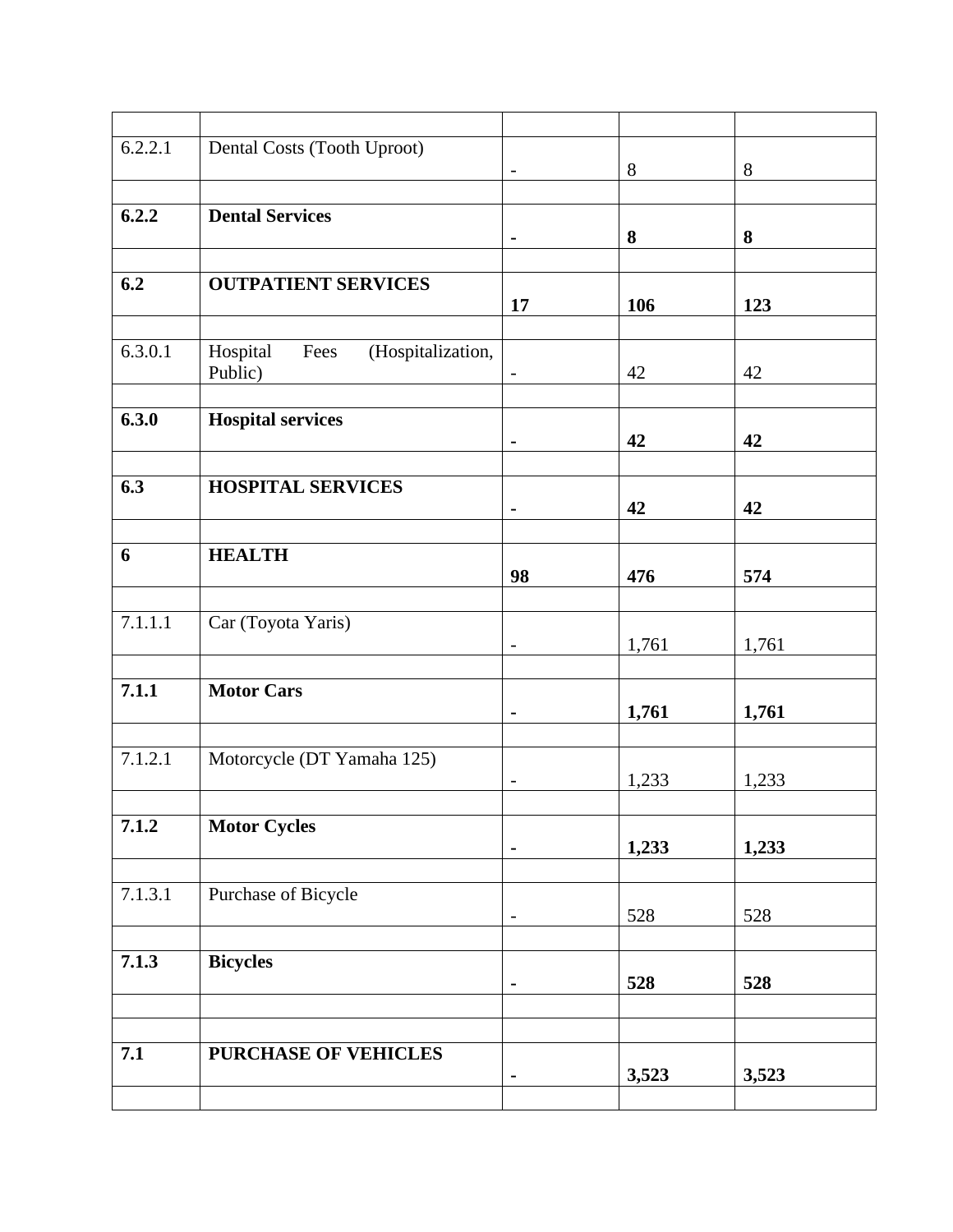| 7.2.1.1 | <b>Bicycle Tyre</b>                                                    | $\mathbf{1}$ | $\overline{4}$ | 5     |  |
|---------|------------------------------------------------------------------------|--------------|----------------|-------|--|
| 7.2.1.2 | Motor vehicle Tyres Tube                                               |              | 42             | 42    |  |
| 7.2.1.3 | Puncture Repair                                                        |              |                |       |  |
| 7.2.1.4 |                                                                        | 9            | 33             | 42    |  |
|         | Servicing of Motor Vehicle (Brake<br>Repair, Labour)                   |              | 195            | 195   |  |
| 7.2.1.5 | <b>Bicycle Tyre</b>                                                    | 27           | 106            | 133   |  |
| 7.2.1.6 | <b>Car Battery</b>                                                     | 1            | 34             | 35    |  |
|         |                                                                        |              |                |       |  |
| 7.2.1   | Spare Parts and Accessories for<br><b>Personal Transport Equipment</b> | 38           | 414            | 452   |  |
| 7.2.2.1 | Diesel                                                                 |              |                |       |  |
|         |                                                                        | 254          | 1,333          | 1,587 |  |
| 7.2.2.2 | Motor Oil (4.5 Ltr)                                                    | 17           | 44             | 61    |  |
| 7.2.2.3 | Petrol                                                                 | 228          | 1,002          | 1,229 |  |
|         |                                                                        |              |                |       |  |
| 7.2.2   | <b>Fuels and Lubricants for Personal</b><br><b>Transport Equipment</b> | 498          | 2,378          | 2,877 |  |
|         |                                                                        |              |                |       |  |
| 7.2     | <b>OPERATION</b><br>OF PERSONAL<br><b>TRANSPORT EQUIPMENT</b>          | 536          | 2,793          | 3,329 |  |
| 7.3.2.1 | <b>Bus Fares (Seven Kilometers)</b>                                    |              |                |       |  |
| 7.3.2.2 | $\sim$<br>Taxi Fares (Shared Taxi, Fixed Route)                        | 51           | 204            | 255   |  |
|         |                                                                        | 452          | 1,456          | 1,909 |  |
| 7.3.2.3 | School Bus Fare (Single Ticket)                                        |              | 25             | 25    |  |
|         |                                                                        |              |                |       |  |
| 7.3.2   | <b>Passenger Transport By Road</b>                                     | 503          | 1,685          | 2,189 |  |
|         |                                                                        |              |                |       |  |
| 7.3.3.1 | International Flights (Return Ticket,<br>Six Hours)                    |              | 506            | 506   |  |
|         |                                                                        |              |                |       |  |
| 7.3.3   | <b>Passenger Transport by Air</b>                                      |              | 506            | 506   |  |
|         |                                                                        |              |                |       |  |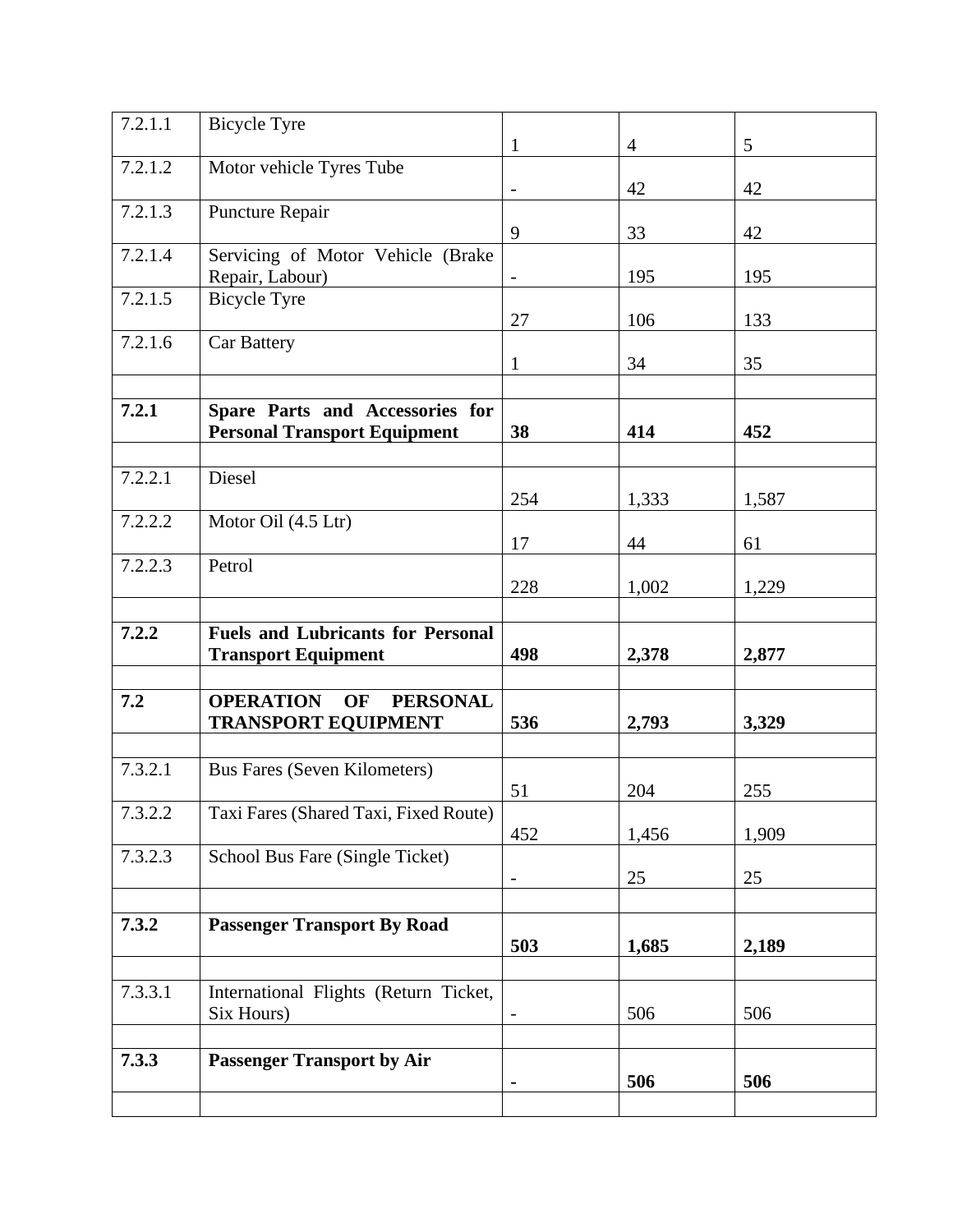| 7.3.4.1        | Ferry Fares (Big Ferry, Single Ticket)                               |                  | 98                   | 98                   |
|----------------|----------------------------------------------------------------------|------------------|----------------------|----------------------|
|                |                                                                      |                  |                      |                      |
| 7.3.4          | Passenger Transport by Sea and<br><b>Inland Waterway</b>             |                  | 98                   | 98                   |
| 7.3            | <b>TRANSPORT SERVICES</b>                                            | 503              | 2,289                | 2,792                |
|                |                                                                      |                  |                      |                      |
| $\overline{7}$ | <b>TRANSPORT</b>                                                     | 1,040            | 8,604                | 9,644                |
|                |                                                                      |                  |                      |                      |
| 8.1.0.1        | Letter Postage (International)                                       |                  | 39                   | 39                   |
| 8.1.0.2        | Letter Postage (Local)                                               |                  | $\overline{2}$       | $\overline{2}$       |
|                |                                                                      |                  |                      |                      |
| 8.1.0          | <b>Postal services</b>                                               |                  | 41                   | 41                   |
| 8.1            | <b>POSTAL SERVICES</b>                                               |                  | 41                   | 41                   |
| 8.2.0.1        | Fixed line Telephone Set (one Piece)                                 |                  |                      |                      |
| 8.2.0.2        | Mobile phone (Itel)                                                  | 9                | $\overline{0}$<br>35 | $\overline{0}$<br>44 |
|                |                                                                      |                  |                      |                      |
| 8.2.0          | Telephone and telefax equipment                                      | 9                | 36                   | 45                   |
|                |                                                                      |                  |                      |                      |
| 8.2            | <b>TELEPHONE</b><br><b>AND</b><br><b>TELEFAX</b><br><b>EQUIPMENT</b> | $\boldsymbol{9}$ | 36                   | 45                   |
| 8.3.0.1        | Internet Costs (1 Hrs, Cyber Café)                                   | $\blacksquare$   |                      |                      |
|                |                                                                      |                  | 2,880                | 2,880                |
| 8.3.0.2        | E-Credit                                                             | 876              | 4,967                | 5,843                |
| 8.3.0          | Telephone and telefax services                                       | 876              | 7,847                | 8,723                |
| 8.3            | <b>TELEPHONE</b><br><b>AND</b><br><b>TELEFAX</b><br><b>SERVICES</b>  | 876              | 7,847                | 8,723                |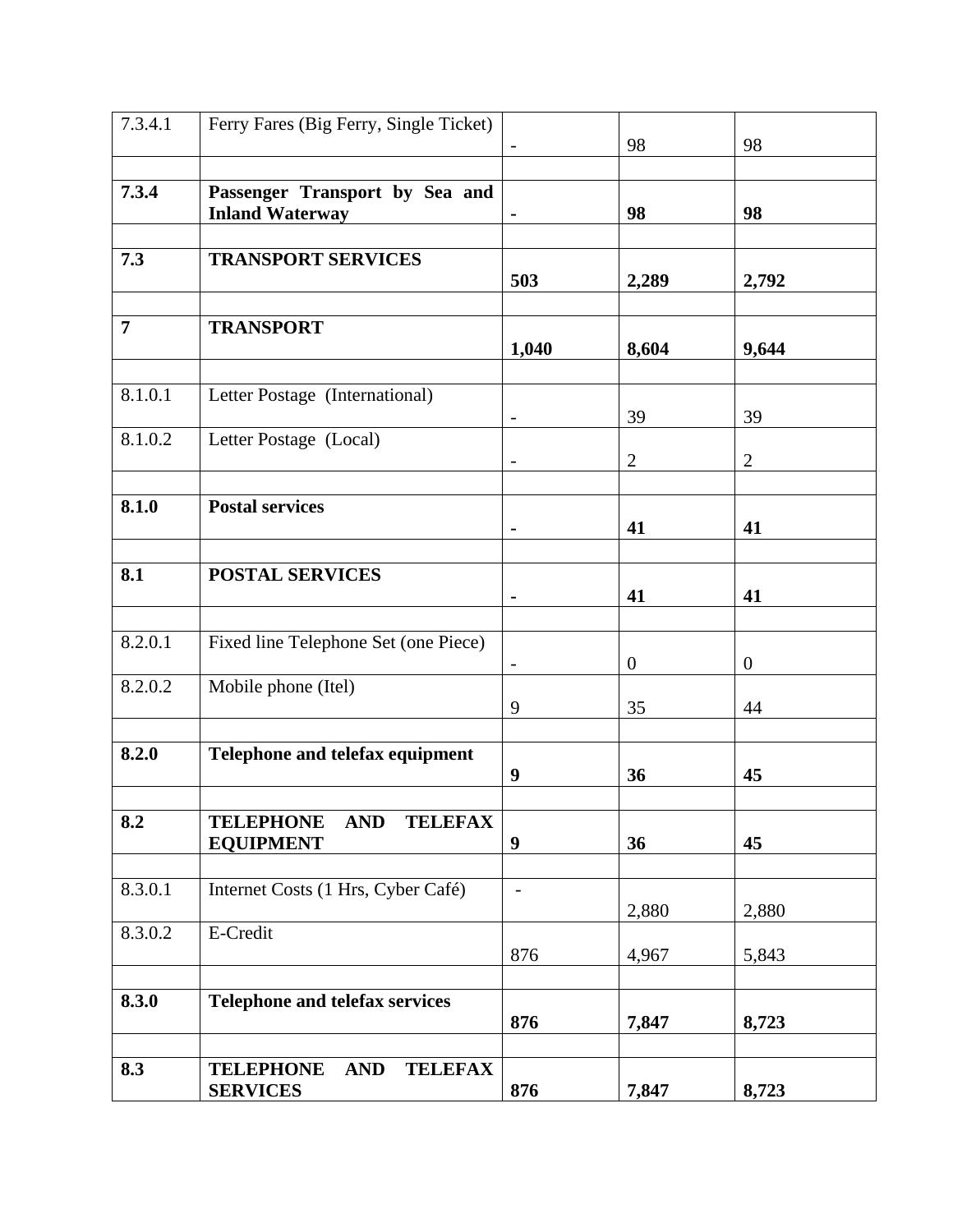| 8       | <b>COMMUNICATION</b>                                                                                     | 885            | 7,924             | 8,809                    |
|---------|----------------------------------------------------------------------------------------------------------|----------------|-------------------|--------------------------|
| 9.1.4.1 | Memory Card Chip (4 GB)                                                                                  | 13.870         | 55.48             | 69                       |
| 9.1.4   | <b>Recording Media</b>                                                                                   | 13.870         | 55                | 69                       |
| 9.1     | AUDIO-VISUAL,<br><b>PHOTOGRAPHIC</b><br><b>AND</b><br><b>INFORMATION PROCESSING</b><br><b>EQUIPMENT</b>  | 13.870         | 55                | 69                       |
|         |                                                                                                          |                |                   |                          |
| 9.2.2.1 | Television Set (LG, LED, 32,<br>SAMSUMG)                                                                 | $\blacksquare$ | $\qquad \qquad -$ | $\overline{\phantom{a}}$ |
| 9.2.2.2 | Radio (12 MB)                                                                                            |                |                   |                          |
| 9.2.2.3 | Radio Cassette Player (4 Batteries)                                                                      |                |                   |                          |
| 9.2.2   | Musical Instruments and Major<br><b>Durables For Indoor Recreation</b>                                   |                | $\bf{0}$          |                          |
| 9.2     | <b>MAJOR DURABLES</b><br><b>OTHER</b><br><b>FOR</b><br><b>RECREATION</b><br><b>AND</b><br><b>CULTURE</b> | $\blacksquare$ | $\boldsymbol{0}$  | $\boldsymbol{0}$         |
| 9.4.2.1 | Ticket for Football Game (National                                                                       |                |                   |                          |
|         | League)                                                                                                  | $\sim$         | 17                | 17                       |
| 9.4.2.2 | Videos Club Ticket (Football Match)                                                                      | 8              | 28                | 35                       |
| 9.4.2.3 | Weekend Dance Charges (Saturday<br>Night)                                                                | 8              | 31                | 39                       |
|         | <b>Recreational and Cultural Services</b>                                                                | 16             | 75                | 91                       |
| 9.4     | <b>RECREATIONAL</b><br><b>AND</b><br><b>CULTURAL SERVICES</b>                                            | 16             | 75                | 91                       |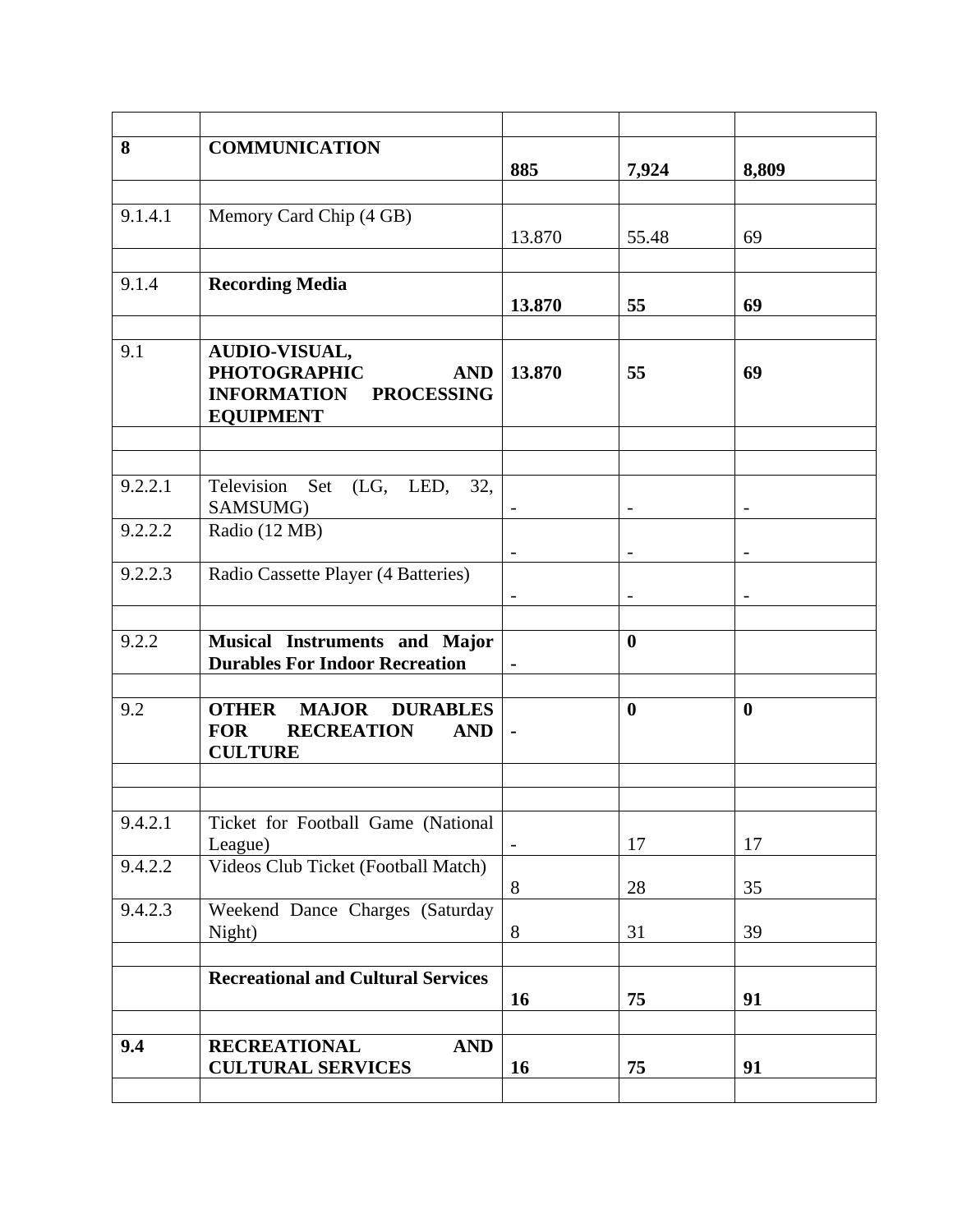| 9.5.1.1 | <b>Text Books</b>                         |                          | 53             | 53             |
|---------|-------------------------------------------|--------------------------|----------------|----------------|
|         |                                           |                          |                |                |
| 9.5.1   | <b>Books</b>                              |                          |                |                |
|         |                                           | $\blacksquare$           | 53             | 53             |
|         |                                           |                          |                |                |
| 9.5.2.1 | Newspapers (Standard Newspaper)           |                          | 192            | 192            |
| 9.5.2.2 | Magazines                                 | $\overline{\phantom{a}}$ |                |                |
|         |                                           |                          | $\overline{0}$ | $\overline{0}$ |
|         |                                           |                          |                |                |
| 9.5.2   | <b>Newspapers and Periodicals</b>         |                          |                |                |
|         |                                           | $\blacksquare$           | 192            | 192            |
|         |                                           |                          |                |                |
| 9.5.4.1 | Pens                                      |                          |                |                |
|         |                                           | 6                        | 13             | 19             |
| 9.5.4.2 | Envelopes                                 |                          |                |                |
|         |                                           | $\overline{0}$           | $\overline{4}$ | $\mathfrak{S}$ |
|         |                                           |                          |                |                |
| 9.5.4   | <b>Stationery and Drawing Materials</b>   |                          |                |                |
|         |                                           | 6                        | 17             | 23             |
| 9.5     | NEWSPAPERS,<br><b>BOOKS</b><br><b>AND</b> |                          |                |                |
|         | <b>STATIONERY</b>                         | 6                        | 262            | 268            |
|         |                                           |                          |                |                |
|         |                                           |                          |                |                |
| 9       | RECREATION AND CULTURE                    |                          |                |                |
|         |                                           | 36                       | 392            | 428            |
| 10.2.1  | School Fees (Private School, Grade 7)     |                          |                |                |
|         |                                           |                          | 19             | 19             |
| 10.2.2  | Examination Fees (Private School,         |                          |                |                |
|         | Grade 9)                                  | $\overline{\phantom{a}}$ | $\mathbf{1}$   | $\mathbf{1}$   |
|         |                                           |                          |                |                |
| 10.2.0  | <b>Secondary education</b>                |                          |                |                |
|         |                                           |                          | 20             | 20             |
| 10.2    | <b>SECONDARY EDUCATION</b>                |                          |                |                |
|         |                                           | $\blacksquare$           | 20             | 20             |
|         |                                           |                          |                |                |
| 10      | <b>EDUCATION</b>                          |                          |                |                |
|         |                                           |                          | 20             | 20             |
|         |                                           |                          |                |                |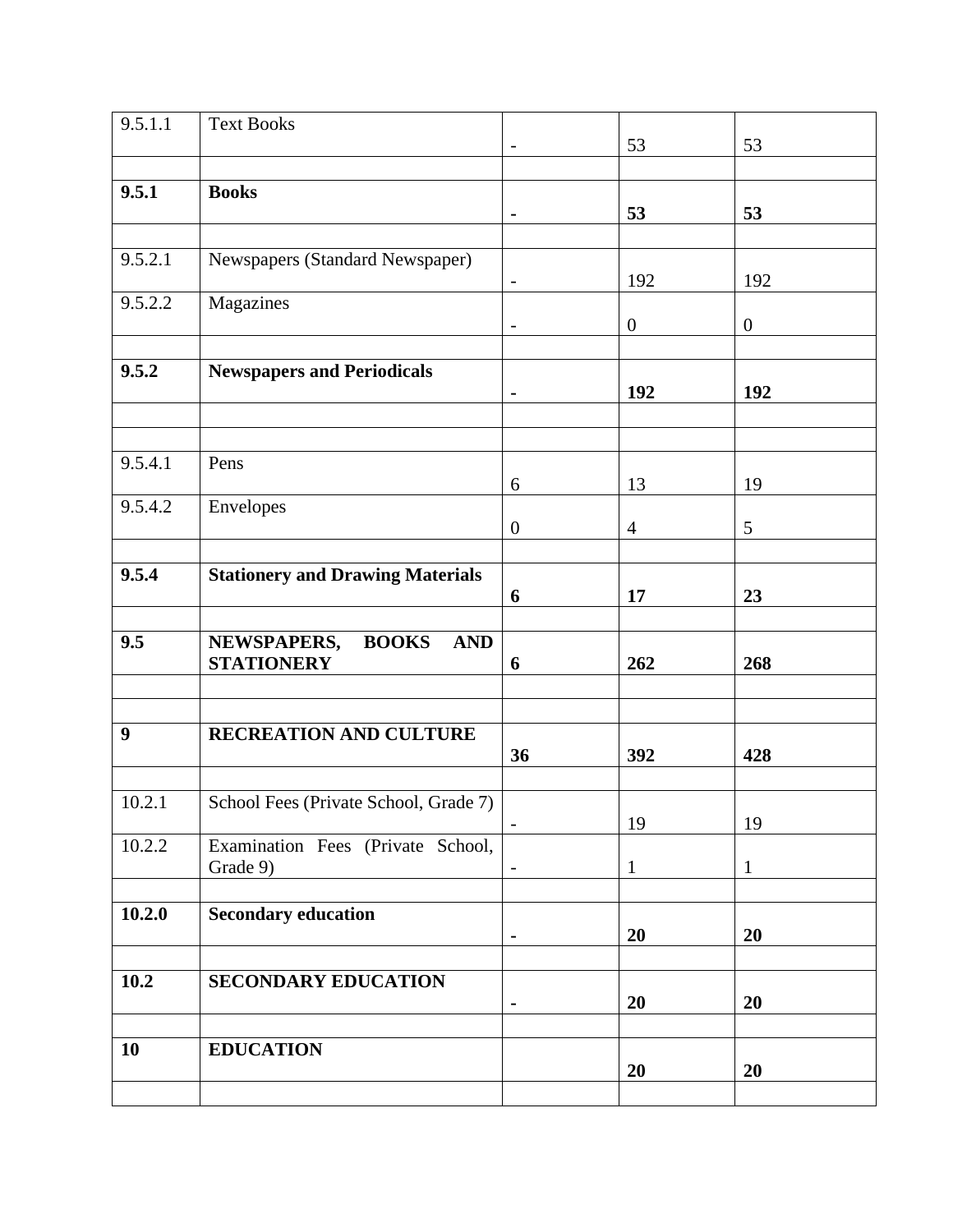| 11.1.1.1 | Rice with Side Dish (1 plate, Domoda,   |                          |                         |                         |
|----------|-----------------------------------------|--------------------------|-------------------------|-------------------------|
|          | Yassa, etc.)                            | 50                       | 450                     | 500                     |
| 11.1.1.2 | Tea with Milk (1 Cup of Tea)            |                          |                         |                         |
|          |                                         | 25                       | 225                     | 250                     |
|          |                                         |                          |                         |                         |
| 11.1.1   | Restaurant, Cafés and the Like          |                          |                         |                         |
|          |                                         | 75                       | 675                     | 750                     |
|          |                                         |                          |                         |                         |
| 11.1     | <b>CATERING SERVICES</b>                |                          |                         |                         |
|          |                                         | 75                       | 675                     | 750                     |
|          |                                         |                          |                         |                         |
| 11.2.1   | Hotel (1 Night, Three-Star)             |                          |                         |                         |
|          |                                         | $\overline{\phantom{a}}$ | $\overline{4}$          | $\overline{4}$          |
| 11.2.2   | Lodge (1 Night)                         |                          |                         |                         |
|          |                                         |                          | $\overline{0}$          | $\boldsymbol{0}$        |
|          |                                         |                          |                         |                         |
| 11.2.0   | <b>Accommodation services</b>           |                          |                         |                         |
|          |                                         | $\blacksquare$           | 4                       | $\overline{\mathbf{4}}$ |
|          |                                         |                          |                         |                         |
| 11.2     | <b>ACCOMMODATION SERVICES</b>           |                          |                         |                         |
|          |                                         |                          | $\overline{\mathbf{4}}$ | $\overline{\mathbf{4}}$ |
|          |                                         |                          |                         |                         |
| 11       | <b>RESTAURANTS AND HOTELS</b>           |                          |                         |                         |
|          |                                         | 75                       | 679                     | 754                     |
|          |                                         |                          |                         |                         |
| 12.1.1.1 | Beautician (Facial Makeup, 1 Service)   |                          |                         |                         |
|          |                                         | 3                        | 19                      | 22                      |
| 12.1.1.2 | Barber (Hair Cut, 1 Service)            |                          |                         |                         |
|          |                                         | $\overline{4}$           | 49                      | 53                      |
| 12.1.1.3 | Beauty Salon (Hair Straightening, 1     |                          |                         |                         |
|          | Service)                                | 5                        | 84                      | 89                      |
|          |                                         |                          |                         |                         |
| 12.1.1   | <b>Hairdressing Salons and Personal</b> | 12                       | 152                     | 164                     |
|          | <b>Grooming Establishments</b>          |                          |                         |                         |
|          |                                         |                          |                         |                         |
|          |                                         |                          |                         |                         |
| 12.1.3.1 | Face Powder (Makeup Powder)             |                          |                         |                         |
|          |                                         | 29                       | 193                     | 222                     |
| 12.1.3.2 | Nail Polish                             |                          |                         |                         |
| 12.1.3.3 | <b>Razor Blade</b>                      | 1                        | 27                      | 29                      |
|          |                                         | 15                       | 62                      | 77                      |
| 12.1.3.4 | Shampoo (1000 ml)                       |                          |                         |                         |
|          |                                         | 28                       | 120                     | 148                     |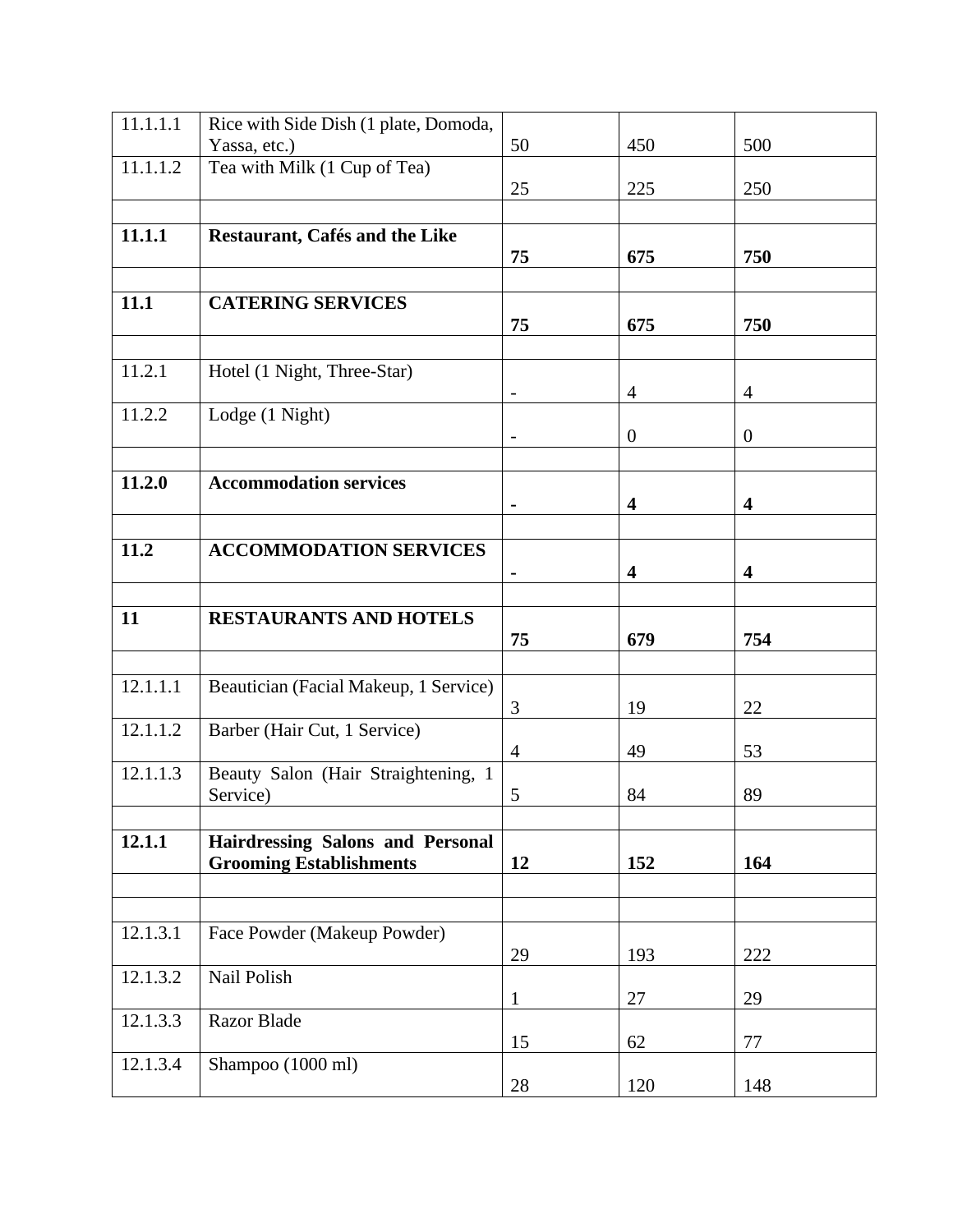| 12.1.3.5 | Skin Light (500 ml)                  |                          |        |         |
|----------|--------------------------------------|--------------------------|--------|---------|
|          |                                      | 137                      | 280    | 416     |
|          |                                      |                          |        |         |
| 12.1.3.6 | Toilet Soap (200g)                   |                          |        |         |
|          |                                      | 65                       | 362    | 427     |
| 12.1.3.7 | Tooth Brush (Adult)                  |                          |        |         |
|          |                                      |                          |        |         |
|          |                                      | 9                        | 56     | 65      |
| 12.1.3.8 | <b>Tooth Paste (Colgate)</b>         |                          |        |         |
|          |                                      |                          |        |         |
|          |                                      | 38                       | 237    | 276     |
|          |                                      |                          |        |         |
| 12.1.3   |                                      |                          |        |         |
|          | Other Appliances, Articles and       |                          |        |         |
|          | <b>Products for Personal Care</b>    | 322                      | 1,337  | 1,659   |
|          |                                      |                          |        |         |
|          |                                      |                          |        |         |
| 12.1     | PERSONAL CARE                        |                          |        |         |
|          |                                      | 334                      | 1,489  | 1,823   |
|          |                                      |                          |        |         |
|          |                                      |                          |        |         |
| 12.3.1.1 | Necklace (Gold Imitation, Simple)    |                          |        |         |
|          |                                      |                          |        |         |
|          |                                      | $\overline{\phantom{a}}$ | 1,659  | 1,659   |
|          |                                      |                          |        |         |
| 12.3.1   | <b>Jewelry, Clocks and Watches</b>   |                          |        |         |
|          |                                      |                          |        |         |
|          |                                      |                          | 1,659  | 1,659   |
|          |                                      |                          |        |         |
|          |                                      |                          |        |         |
| 12.3     | PERSONAL EFFECTS N.E.C.              |                          |        |         |
|          |                                      |                          | 1,659  | 1,659   |
|          |                                      |                          |        |         |
|          |                                      |                          |        |         |
| 12       | MISCELLANEOUS GOODS AND              |                          |        |         |
|          | <b>SERVICES</b>                      | 334                      | 3,148  | 3,482   |
|          |                                      |                          |        |         |
|          |                                      |                          |        |         |
|          | <b>ALL ITEMS INDEX</b>               |                          |        |         |
|          |                                      |                          |        |         |
|          |                                      | 15,848                   | 84,152 | 100,000 |
|          |                                      |                          |        |         |
|          |                                      |                          |        |         |
|          | NON-FOOD<br><b>PRODUCTS</b><br>AND   |                          |        |         |
|          | <b>SERVICES</b><br><b>(EXCLUDING</b> | 5,942                    | 41,415 | 47,357  |
|          | <b>EDUCATION</b> )                   |                          |        |         |
|          |                                      |                          |        |         |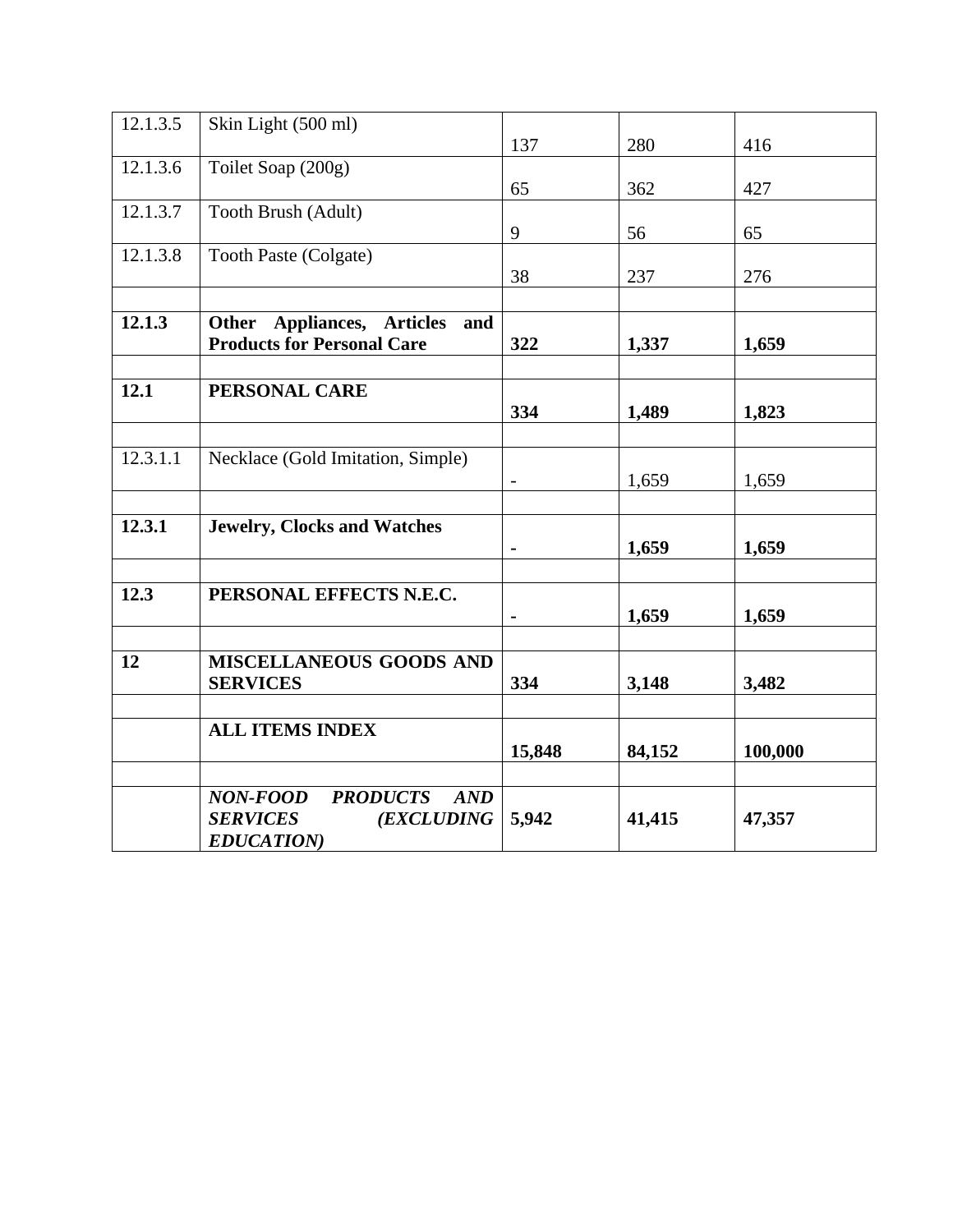### **CHAPTER FIVE**

### **SAMPLING AND CPI OPERATIONS**

# **1. Introduction**

This chapter explains the sampling and collection methodology for all indicator products. There are two principal data collection groupings. These are the field and head office collections.

# **2. Sampling methodology**

The most common procedure used for price collection is a sample survey. There are various methods of sampling, whether determined by probability or not. It is important that The Gambia Bureau of Statistics (GBoS) follows an internationally accepted practice when sampling occurs within the CPI. This section discusses the sampling method used by GBoS.

GBoS has the following restrictions in terms of sampling:

- No sampling frame is available.

- Price collection must take place where there are price collectors.

- A probability sample with respect to the base period is not a proper probability sample with respect to the current period.

Any sampling method applied needs to maximize precision and minimize the cost of carrying out the survey. Given the restrictions mentioned above, outlet selection is purposive and sampled products are selected as follows: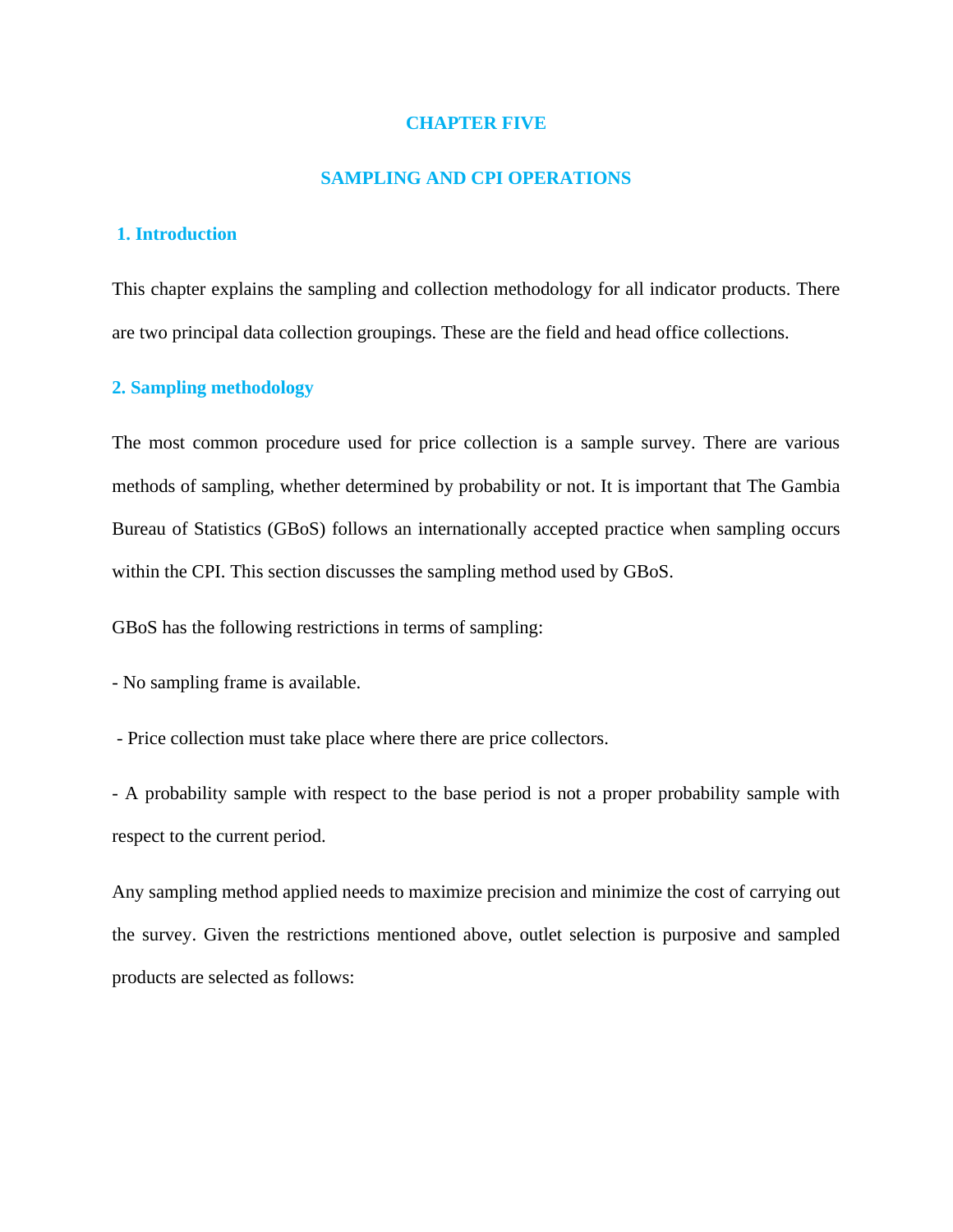- The item selected should be the most popular item in terms of brand and unit. The volume seller is assumed the most popular item. In general, the volume seller is assumed to be the brand and unit with the most shelf space allocated to it.

- The outlet should expect to continue selling the product.

- The item should be regular merchandise. An item is considered to be regular merchandise if the outlet normally sells the item. Special order items that are one-time, one-of-a-kind purchases are not eligible for the index.

- The item must be in good condition.

# **3. Field and head office collection**

Field-based collection entails the use of field staff (price data collectors) who visit sampled outlets and markets in order to record actual prices on the shop floor. The field collection is mostly used for commodities. The collection is carried out on a monthly basis.

The head office collection entails the use of staff based at GBoS's head office mostly for the collection of prices for services. These collections are carried out by e-mail and telephonic surveys. The history and nature of the frequency of changes in prices for specific types of products informs the decision on whether prices should be collected monthly, quarterly or annually.

### **4. Auditing**

GBoS quality assurance audits are conducted on all data collection. The purpose of quality assurance audits is to ensure that the CPI methodology is correctly applied by the field staff at the outlets and by head office collectors. The audit process allows the auditors to confirm if prices and products collected by the price collectors are correct. Audits are performed parallel to price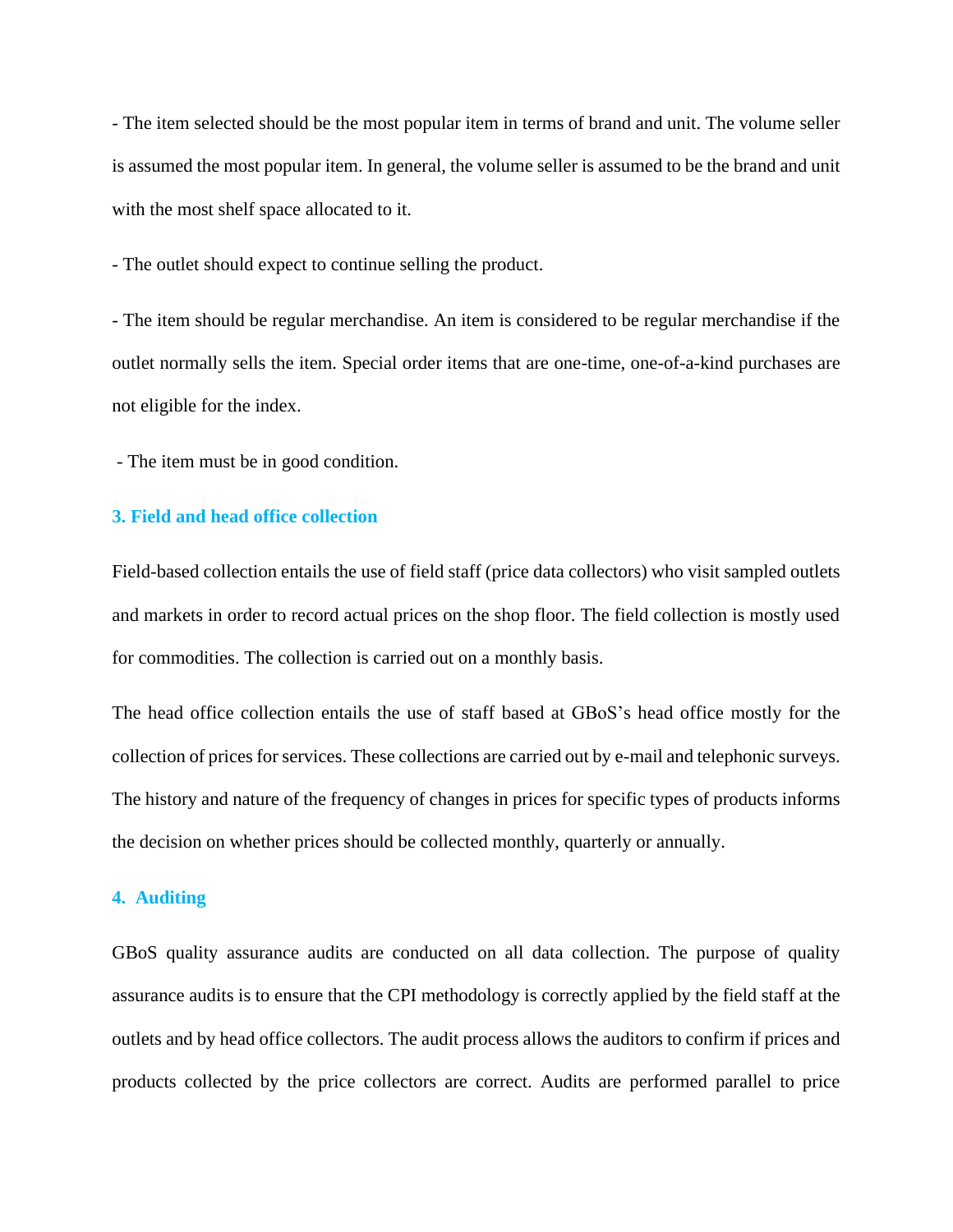collection. For the purpose of general coverage and to ascertain the general level of quality, all 28 markets are audited during a year.

# **5. Data editing**

Edits are performed to detect if there are any errors in the data and, if so, to verify and correct those errors. The main objective of editing is to ensure clean data is prepared for analysis. There are four stages in CPI editing:

- Validation stage: check if the correct codes were allocated during capturing and allocate missing unit codes.

- Phase 1: Logical edits, ensure that the current and previous months' data do not have contradictory values.

- Phase 2: Range edits, identify whether the data item value falls inside a determined acceptable range.

- Phase 3: check the correctness of all the allocated unit status codes.

# **6. Product maintenance**

The aim of product maintenance is to ensure there are enough prices for each product in each residence area (Urban & Rural) basket. This process involves substitution of items that are temporarily unavailable, out of season items, and permanently unavailable items. Products and outlets that are permanently closed or temporarily closed for two consecutive months are substituted.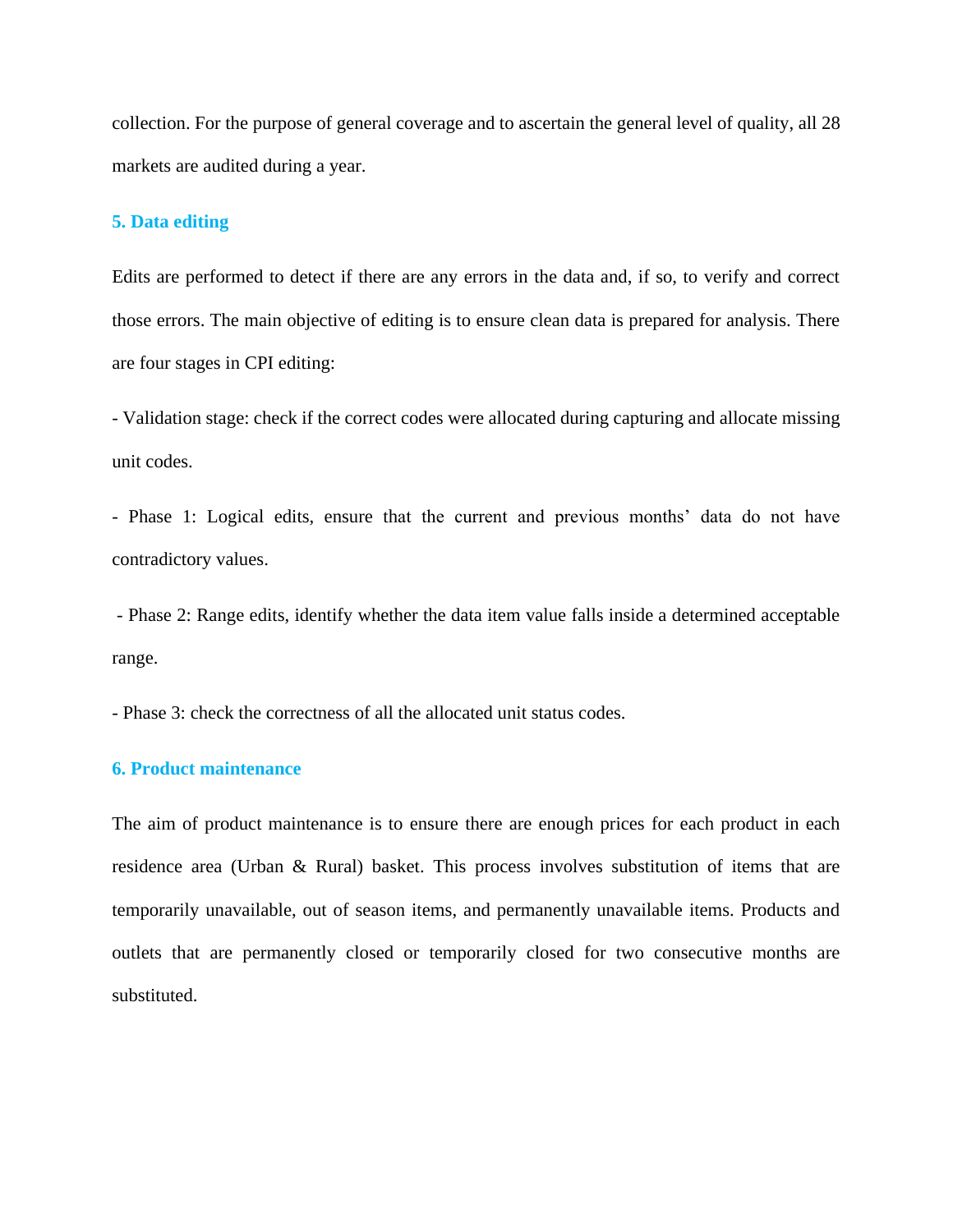# **7. Listing of indicator products and methods**

The data collection form or questionnaire provides a summary of all indicator products and relevant collection methodology information. This questionnaire is developed using CSPro application and it is in built into the Personal Digital Assistant (PDA) device.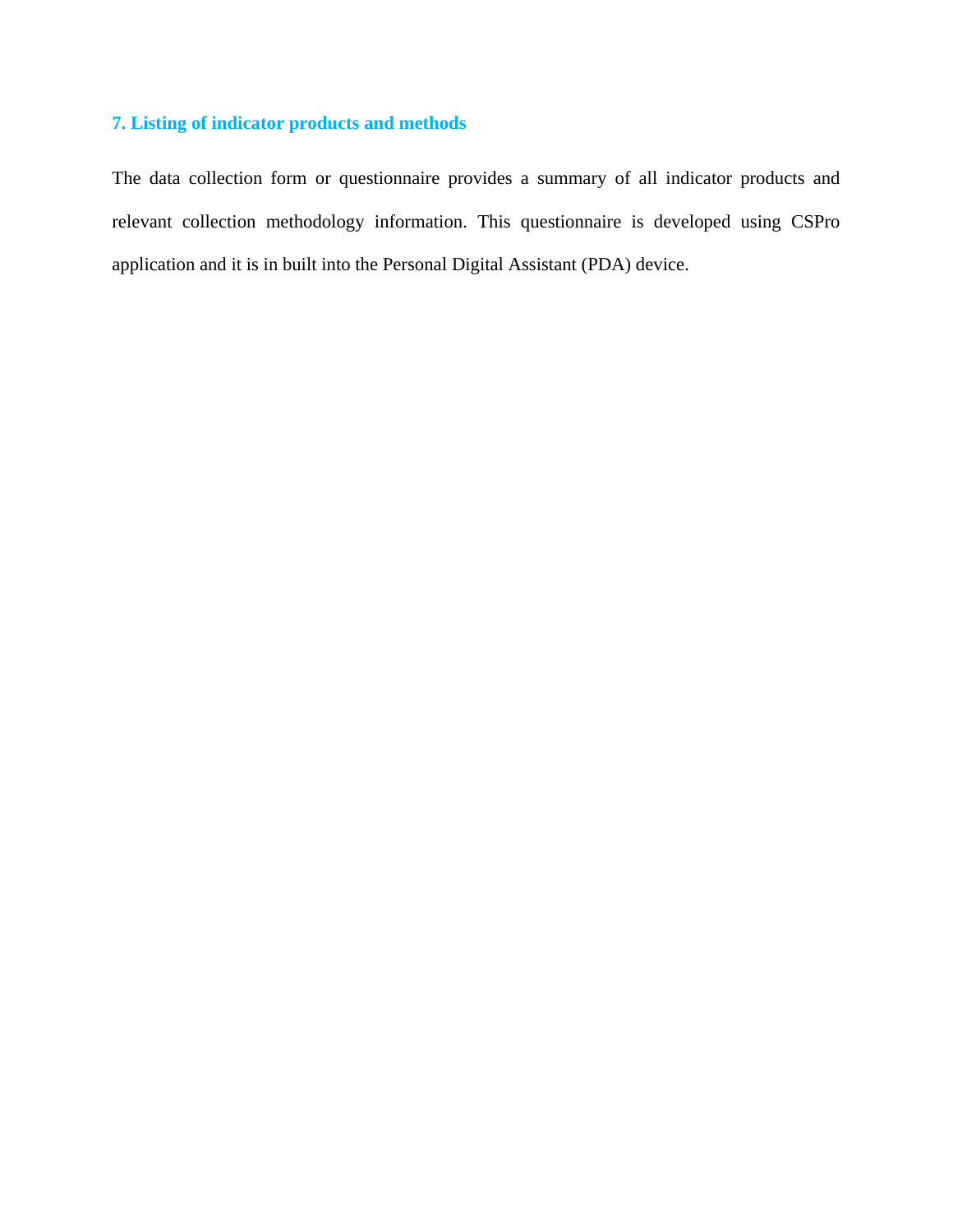# **CHAPTER SIX**

#### **SPECIAL CASES**

# **A. Housing**

#### **1. Introduction**

Essentially there are two types of arrangements that characterize the housing market: a house is occupied by the owner of the property, or rented out by a property owner to a tenant. Estimating the cost of housing should consider these two arrangements.

Defining actual rentals is straightforward. These are the amounts actually paid by tenants to the property owner for the provision of accommodation. Typically, a tenant and property owner enter into a rental agreement valid for a particular period of time, for example 1 month, 3 months, 6 months and 12 months depending on rental agreement. The measurement of actual rentals is expected to track the average changes of all rental agreements.

# **2. Actual rentals for housing**

The sample of indicator products includes houses with the following categories and facilities; One Bedroom, Two Bedroom Without Toilet & Kitchen Facility, Two Bedroom with Toilet & Kitchen Facility, Three Bedroom Without Facility and Three Bedroom with Facility. GBoS conducts its own rental survey of letting agents. In 2018, field staff visit letting agents in order to record rental prices of actual rented properties. The collection was carried out on a one-off basis that helped us in categorization of the housing types and facilities for the CPI.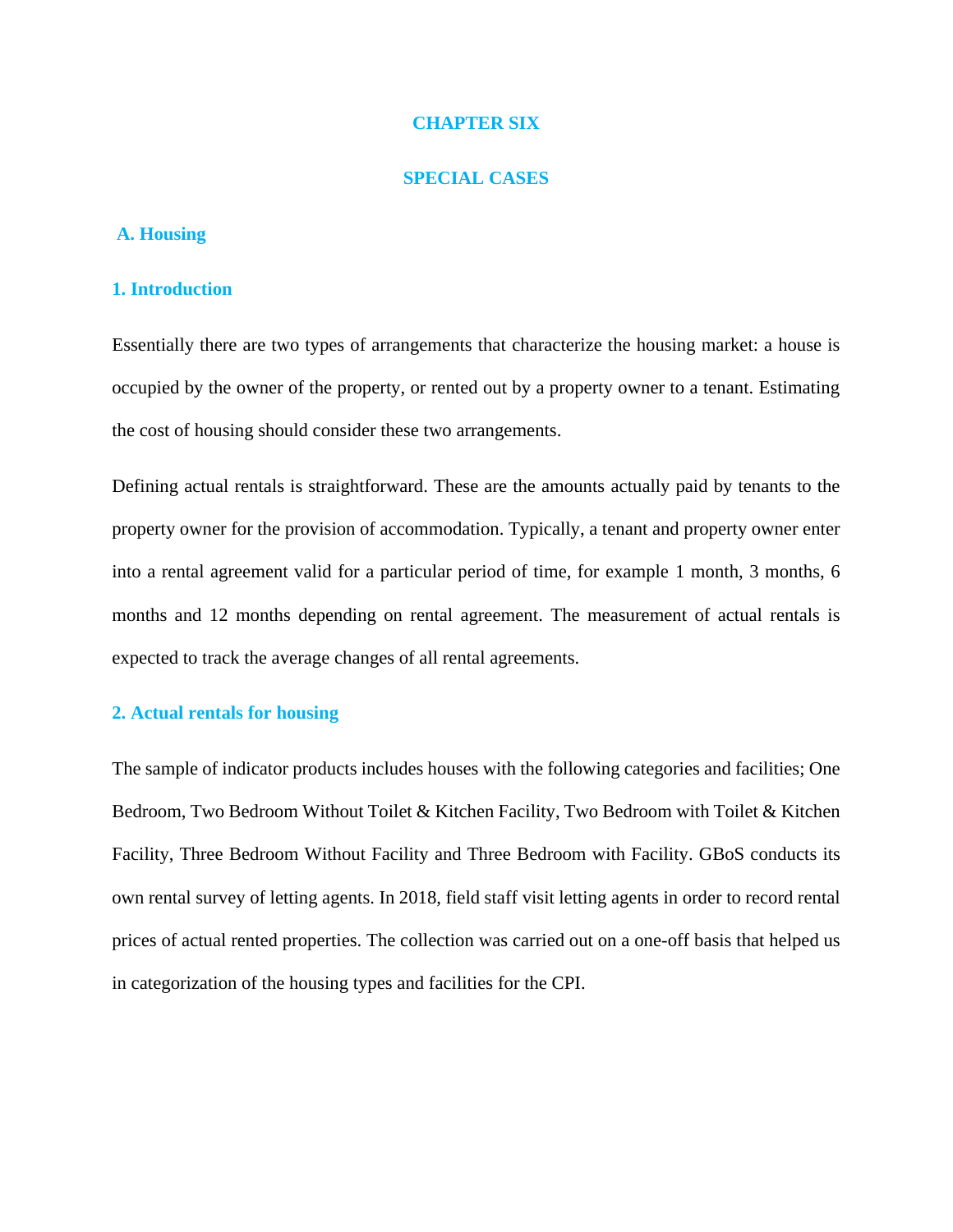### **CHAPTER SEVEN**

#### **CPI COMPILATION**

### **1. Elementary indices**

Compilers of the CPI have to select representative products within an elementary aggregate and then collect a sample of each of the representative products, usually from a sample of different outlets. The individual products for which prices are actually collected are described as the sampled products. Their prices are collected over a succession of time periods. An elementary price index is therefore typically calculated from two sets of matched price observations.

The price index for an aggregate is calculated as a weighted average of the price indices for the sub-aggregates, the weights and type of average being determined by the index formula. The lowest-level aggregates are called elementary aggregates.

Since the elementary aggregates form the building blocks of a CPI, the choice of an inappropriate formula at this level can have a tremendous impact on the overall index. The definition of an elementary aggregate involves aggregation over four possible dimensions:

- $\checkmark$  A time dimension; i.e., the index number could be calculated for all item transactions for a year, a month, a week, or a day;
- $\checkmark$  A spatial dimension; i.e., the index number could be calculated for all item transactions in the country, province or state, city, neighbourhood, or individual location;
- $\checkmark$  A product dimension; i.e., the index number could be calculated for all item transactions in a broad general category (e.g., food), in a more specific category (e.g., margarine), for a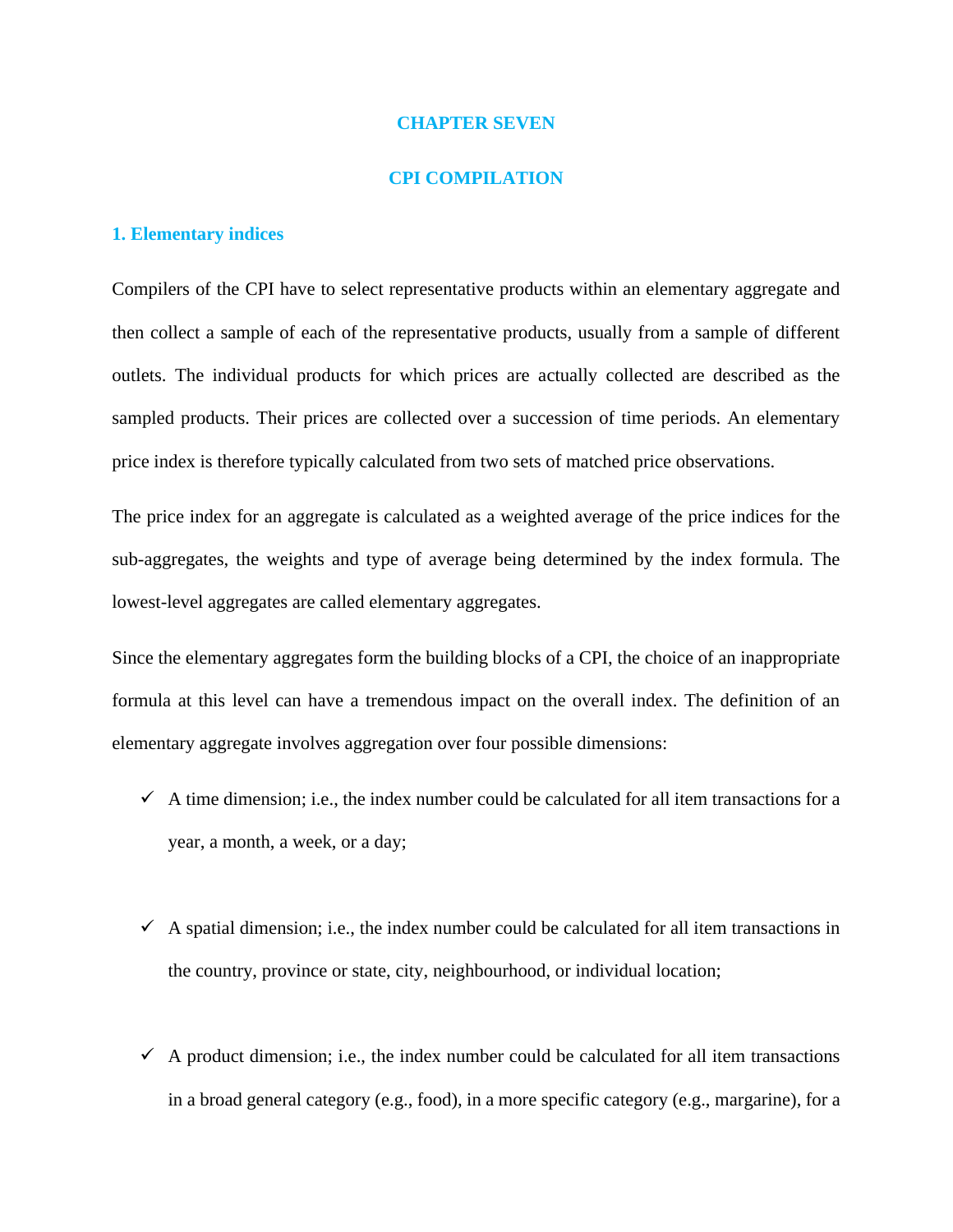particular brand (ignoring any particular size) or for a particular narrowly-defined item (e.g., a particular universal product code); and

 $\checkmark$  A sectoral (or entity or economic agent) dimension; i.e., the index number could be calculated for a particular class of households or a particular class of outlets.

# **2. Calculating the Gambia's CPI**

The CPI measures price change by comparing the cost of a fixed basket of commodities. This basket is based on expenditures in a particular reference period. The basket contains only commodities of unchanging or equivalent quantity and quality, the index reflects pure price movements.

The calculation of The Gambia's CPI entails calculating price relatives using prices in the current and previous survey periods. The survey periods are equal to a month. In the first stage of calculation, for each of the products (goods or services) for which prices are collected, an elementary index is calculated using the Jevons index number formula. The Jevons index is defined as the unweighted geometric mean of the price ratios (relatives).

 0: = ( 0 ) 1 … … … … … … … (1)

The chained monthly indices link together the month-to-month changes through successive multiplication. The Jevons formula is transitive as the chained monthly indices are identical to the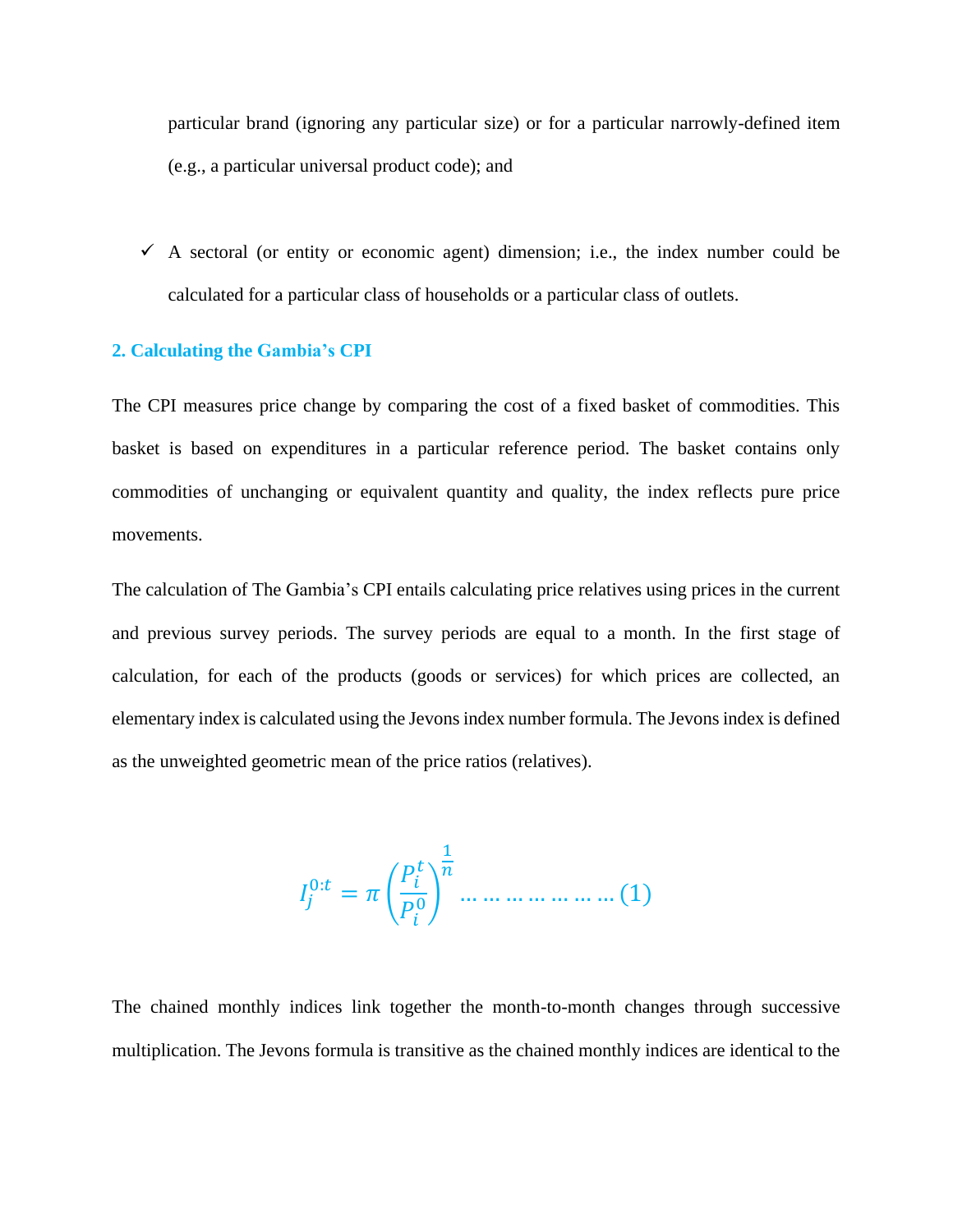corresponding direct indices which compare prices in each successive month directly with those of the reference month.

The second stage of calculating the CPI does not involve individual prices or quantities. Instead, a higher-level index is calculated as a Modified Laspeyres' index in which the elementary price indices are averaged using a set of predetermined weights. The formula can be written as follows:

 0: = ∑ 0: , ∑ ………………… (2)

Where  $I^{0:t}$  denotes the overall CPI, or any high-level index, from period 0 to t;  $W_i^b$  is the weight attached to each of the elementary price indices; and  $I_i^{0:t}$  is the corresponding elementary price index. The elementary indices are identified by the subscript  $i$ , whereas the higher-level index carries no subscript. The weights are derived in period  $b$ , which in practice has to precede period 0, the price reference period. There are three kinds of reference periods:

- $\checkmark$  Weight reference period. The period covered by the expenditure statistics used to calculate the weight. Usually, the weight reference period is a year.
- $\checkmark$  Price reference period. The period whose prices are used as denominators in index calculation. All future prices to be collected are then compared to these prices in calculating the index.
- $\checkmark$  Index reference period. The period for which the index is set to 100, also referred to as the base period.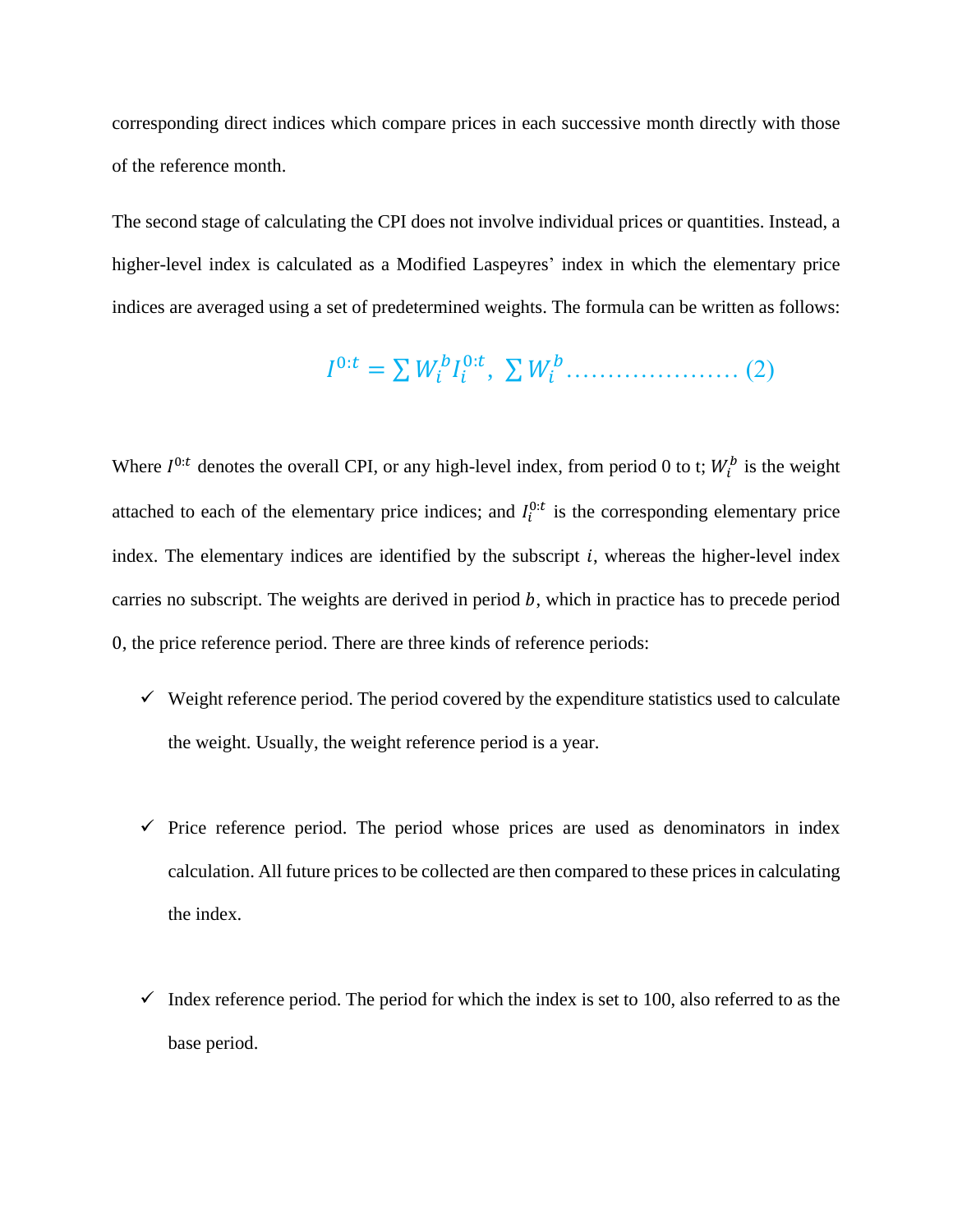# **2.1 Numerical example**

The following example shows the calculations applicable to "Bread and Cereals".

# Table 4:CALCULATING THE PRICE RELATIVE AND CREATING THE INDEX

|                | TABLE 3: CALCULATING THE PRICE RELATIVE AND CREATING THE INDEX |                                                                                              |                                        |                    |                   |                                        |                       |                                     |              |  |  |  |
|----------------|----------------------------------------------------------------|----------------------------------------------------------------------------------------------|----------------------------------------|--------------------|-------------------|----------------------------------------|-----------------------|-------------------------------------|--------------|--|--|--|
|                |                                                                | <b>Classification of</b><br>Individual<br>Consumption<br>according to<br>Purpose<br>(COICOP) |                                        | <b>Expenditure</b> | <b>Base price</b> | <b>Current price</b><br><b>GEOMEAN</b> | <b>Price relative</b> | <b>Price updated</b><br>expenditure | <b>Index</b> |  |  |  |
| $\mathbf{1}$   | $\mathbf{1}$                                                   |                                                                                              | 1.1.1.1 Long-Grained Rice (Imported)   | 448                | 16.16             | 16.61                                  | 102.82                | 46,033                              |              |  |  |  |
| $\overline{2}$ | $\mathbf{1}$                                                   |                                                                                              | 1.1.1.2 Paddy Rice Long Grain (Local)  | 22                 | 14.21             | 14.86                                  | 104.51                | 2,303                               |              |  |  |  |
| 3              | $\mathbf{1}$                                                   |                                                                                              | 1.1.1.3 Medium-Grained Rice (Imported) | 2,885              | 12.16             | 13.23                                  | 108.75                | 313,789                             |              |  |  |  |
| 4              | $\mathbf{1}$                                                   | 1.1.1.4                                                                                      | Small grained rice (imported)          | 2,822              | 12.12             | 13.71                                  | 113.10                | 319,146                             |              |  |  |  |
| 5              | $\mathbf{1}$                                                   |                                                                                              | 1.1.1.5 Basmati Rice (Imported)        | 382                | 71.40             | 69.31                                  | 97.07                 | 37,054                              |              |  |  |  |
| 6              | $\mathbf{1}$                                                   | 1.1.1.6                                                                                      | Maize                                  | 40                 | 12.36             | 13.54                                  | 109.51                | 4,432                               |              |  |  |  |
| $\overline{7}$ | $\mathbf{1}$                                                   | $1.1.1.7$ Millet                                                                             |                                        | 131                | 12.87             | 12.98                                  | 100.85                | 13,229                              |              |  |  |  |
| 8              | $\mathbf{1}$                                                   | 1.1.1.8                                                                                      | <b>Bread</b>                           | 4,009              | 20.08             | 21.13                                  | 105.19                | 421,669                             |              |  |  |  |
| 9              | $\mathbf{1}$                                                   | $1.1.1.9$ Findi                                                                              |                                        | 26                 | 51.57             | 50.27                                  | 97.47                 | 2,557                               |              |  |  |  |
| 10             | $\mathbf{1}$                                                   |                                                                                              | $1.1.1.10$ Millet Flour                | 31                 | 26.03             | 22.63                                  | 86.94                 | 2,686                               |              |  |  |  |
| 11             | $\mathbf{1}$                                                   |                                                                                              | 1.1.1.11 Spaghetti                     | 73                 | 10.78             | 9.08                                   | 84.30                 | 6,156                               |              |  |  |  |
| 12             | $\mathbf{1}$                                                   |                                                                                              | $1.1.1.12$ Fish Pie                    | 132                | 44.82             | 42.57                                  | 94.98                 | 12,555                              |              |  |  |  |
| 13             | $\mathbf{1}$                                                   |                                                                                              | 1.1.1.13 Cake (pan, etc.)              | 84                 | 24.07             | 33.75                                  | 140.25                | 11,711                              |              |  |  |  |
| 14             | 1                                                              |                                                                                              | 1.1.1.14 Gari (Cassava Flour)          | 20                 | 33.62             | 29.77                                  | 88.55                 | 1,796                               |              |  |  |  |
|                |                                                                |                                                                                              |                                        |                    |                   |                                        |                       |                                     |              |  |  |  |
|                | $\mathbf{2}$                                                   |                                                                                              | 1.1.1 Bread And Cereals                | 11,105             |                   |                                        |                       | 1,195,116                           | 107.6        |  |  |  |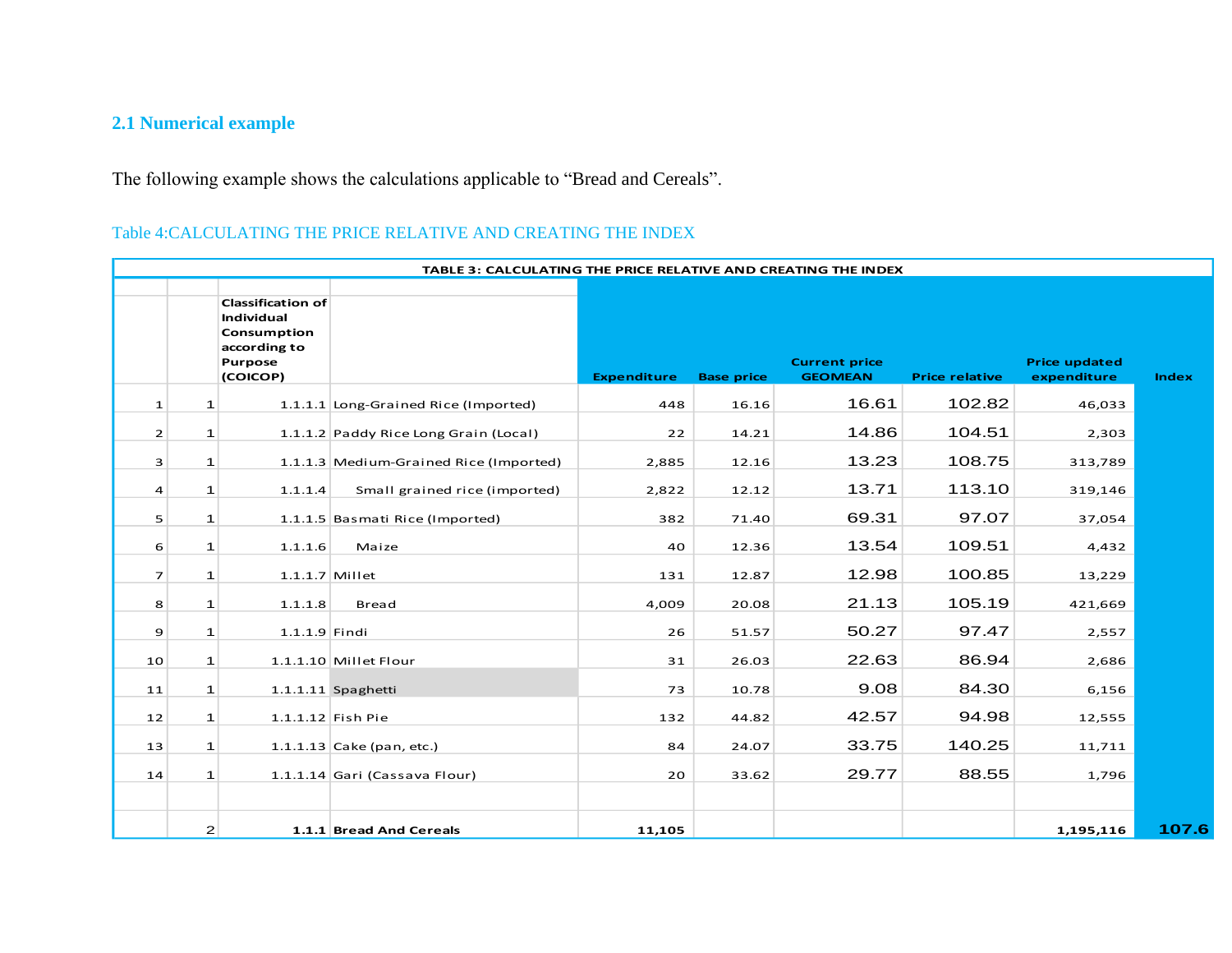# **3. Linking new index series to old index series**

From time to time, the weights for the elementary aggregates have to be revised to ensure that they reflect current expenditure patterns and consumer behaviour. When new weights are introduced, the price reference period for the new index can be the last period of the old index, the old, and the new indices being linked together at this point. The old and the new indices constitute a linked index.

The introduction of new weights is often a complex operation because it provides an opportunity to introduce new items, new samples, new data sources, new compilation practices, new elementary aggregates, new higher-level indices or new classifications. These tasks are often undertaken simultaneously at the time of reweighting to minimize overall disruption to the time series and any resulting inconvenience to users of the indices.

# **3.1 Features of a linked index**

There are several important features of a linked index:

- $\checkmark$  The linked index formula allows weights to be updated, and facilitates the introduction of new items and sub-indices and the removal of obsolete ones.
- $\checkmark$  In order to be able to link the old and the new series, an overlapping period is needed in which the index has to be calculated using both the old and the new set of weights.
- $\checkmark$  A linked index may have two or more links. Between each link period, the index may be calculated as a fixed weight index. The link period may be a month or a year.
- $\checkmark$  Linking is intended to ensure that the individual indices on all levels show the correct development through time.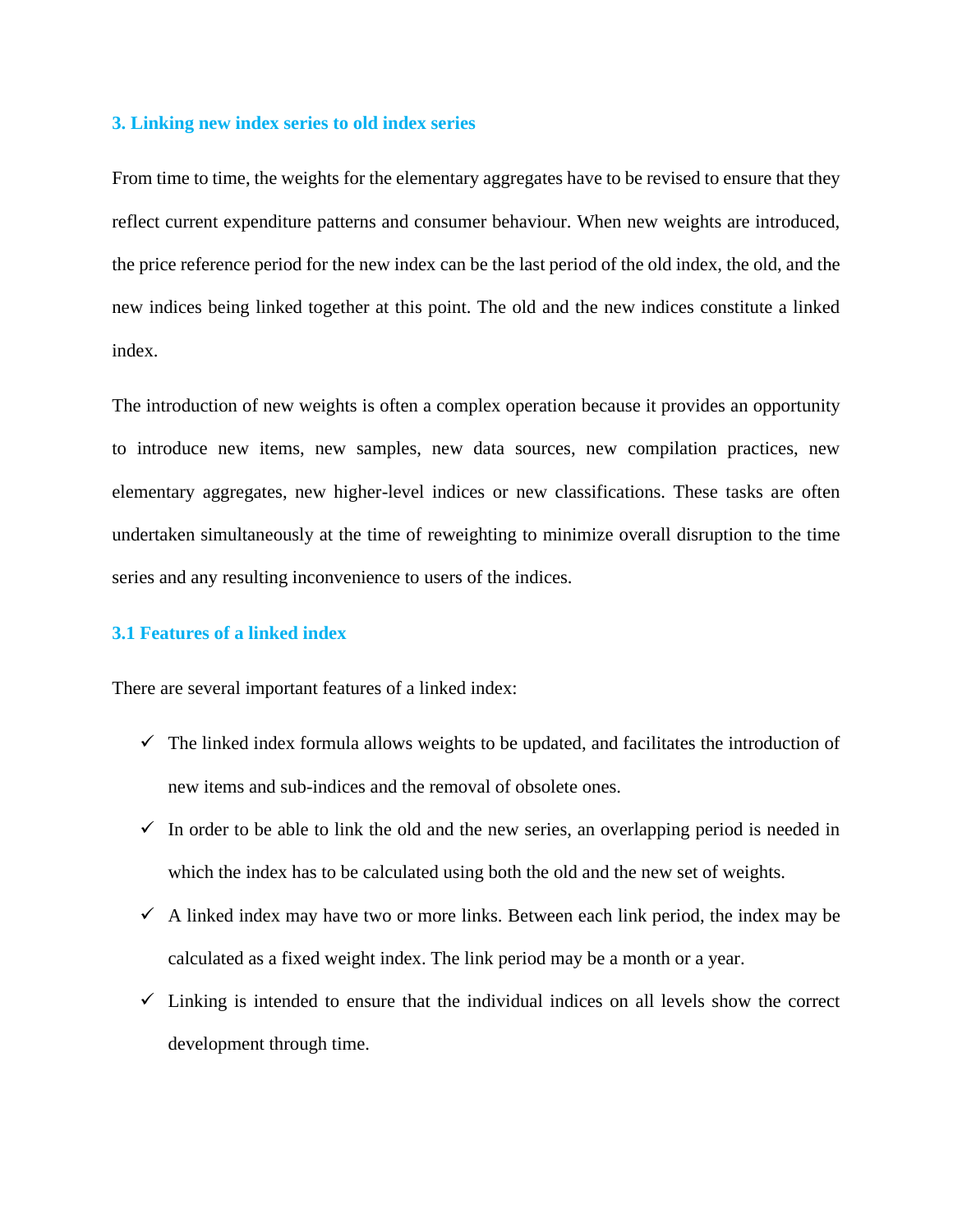$\checkmark$  Linking leads to non-additivity. When the new series is chained onto the old, the historical higher-level indices cannot be obtained as weighted arithmetic averages of individual indices using the new weights. If, on the other hand, the index reference period is changed and the index series prior to the link period is rescaled to the new index reference period, this series cannot be aggregated to higher-level indices by use of the new weights.

# **3.2 Method of linking and rebasing**

There are many different methods of linking indices. The method followed by GBoS is as follows:

- 1. We created an overlap period of one year i.e., for the New Index Series the Price Reference Period is January 2019, Index Reference Period is January 2019 =100 also. For the Old Series the Price Reference Period is August 2004, Index Reference Period is also August 2004=100. This means that the Old Series has been running from August 2004 to December 2019, whereas the New Series started running from January 2019 and will continue to run forever till the next re-base exercise. In this case we have created an overlap period of one year i.e., January 2019 to December 2019.
- 2. We took the New CPI Series i.e., January 2019=100 and we first referenced these to December 2019=100.
- 3. We used these referenced series i.e., January 2019=100 referenced to December 2019=100 and Spliced/Linked onto the Old Series (August 2004=100) so as to have a continuum of similar historical indexes pattern. In this we have linked the two series together.
- 4. We Rescaled the Spliced/Linked series to January 2020=100 as our new Index Reference Period. Going backward and forward we rescaled all the index series from August 2004 up to the current period.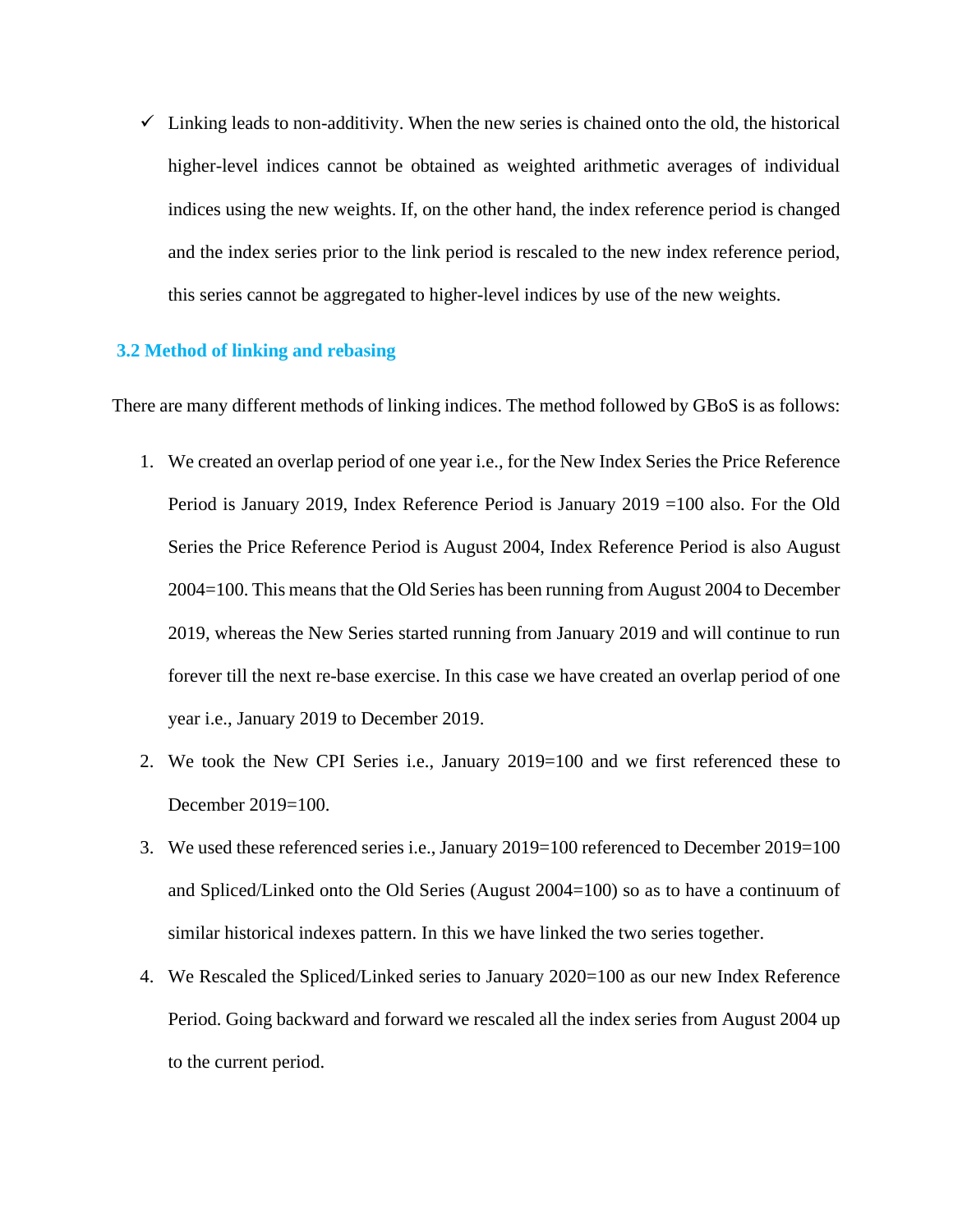**FOR ILLUSTRATION OF THE LINKING PROCESS SEE TABLES 5, 6, 7 AND 8**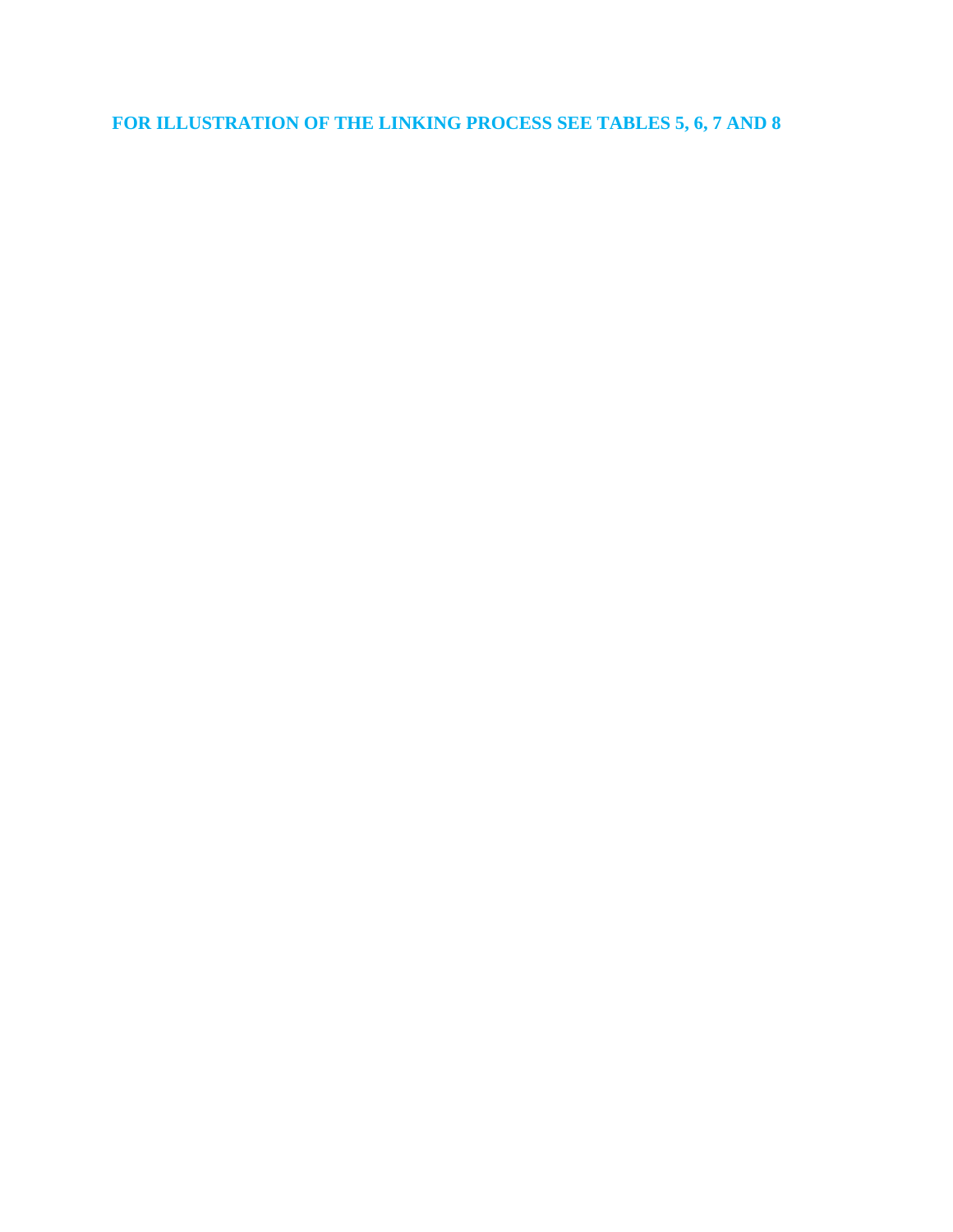#### **Table 5:JANUARY 2019=100 SERIES TO BE RESCALED TO DECEMBER 2019=100**

| JANUARY 2019=100 SERIES TO BE RESCALED TO DECEMBER 2019=100                                            |                                |               |                      |        |               |                                                     |                                   |                      |                                |               |                                |                      |                 |
|--------------------------------------------------------------------------------------------------------|--------------------------------|---------------|----------------------|--------|---------------|-----------------------------------------------------|-----------------------------------|----------------------|--------------------------------|---------------|--------------------------------|----------------------|-----------------|
| ALL ITEMS(NEW SERIES; 2019=100)                                                                        |                                |               | Jan-19 Feb-19 Mar-19 |        |               | Apr-19 May-19 Jun-19                                |                                   | Jul-19 Aug-19 Sep-19 |                                |               |                                | Oct-19 Nov-19 Dec-19 | $Jan-20$        |
| <b>OVERALL INDEX</b>                                                                                   |                                | 100.00 100.26 | 100.94               |        |               |                                                     | 101.10 101.24 101.49 101.69       |                      | 102.10 102.67                  |               | 102.89 103.05                  | 103.19               | 103.28          |
| <b>FOOD AND NON-ALCOHOLIC BEVERAGES</b>                                                                | 100.00 100.31                  |               | 100.54               |        |               |                                                     | 100.70 100.87 101.10 101.36       |                      | 101.98 102.50                  |               |                                | 102.71 102.90 103.02 | 103.71          |
| <b>FOOD</b>                                                                                            |                                | 100.00 100.33 | 100.54               |        |               |                                                     | 100.70 100.85 101.10 101.36       |                      | 102.01 102.55                  |               | 102.77 102.95                  | 103.07               | 103.90          |
| <b>Bread and Cereals</b><br>(i)                                                                        |                                | 100.00 100.30 | 100.32               |        |               |                                                     | 100.56 100.77 101.04 101.09       |                      | 101.40 101.68                  |               | 101.81 101.93                  | 102.01               | 106.82          |
| Meat<br>(ii)                                                                                           |                                | 100.00 100.14 | 100.54               |        |               |                                                     | 100.67   100.84   100.89   101.14 |                      | 101.31 102.85                  |               | 103.12 103.54                  | 103.91               | 106.62          |
| (iii)<br>Fish                                                                                          |                                | 100.00 100.32 | 100.99               |        |               |                                                     | 101.11 101.22 101.36 102.26       |                      | 102.69 103.63                  |               | 103.90 104.25                  | 104.33               | 104.55          |
| (iv) Milk, Cheese and Eggs                                                                             |                                | 100.00 100.16 | 100.39               |        |               | 100.49 100.85 100.98 101.12                         |                                   |                      | 102.24 102.51                  |               | 102.63 103.13                  | 103.20               | 102.37          |
| (v) Oils and fats                                                                                      |                                | 100.00 100.13 | 100.29               |        |               | 100.51 100.62 100.86 101.07                         |                                   |                      | 101.28 101.70                  |               | 101.94 102.05                  | 102.17               | 106.52          |
| (vi) Fruits & nuts                                                                                     | 100.00 100.09                  |               | 100.28               |        |               |                                                     | 100.54 100.96 101.13 101.42       |                      | 101.52 102.28                  |               | 102.40 102.55                  | 102.68               | 92.10           |
| (vii) Vegetables, root crops & tubers                                                                  |                                | 100.00 100.54 | 100.64               |        |               | 100.73 100.68 101.21                                | 101.45                            |                      | 101.57 101.90                  |               | 102.18 102.23                  | 102.29               | 101.14          |
| (viii) Sugar, jam, honey & sweets                                                                      |                                | 100.00 100.74 | 101.14               |        |               | 101.24 101.45 101.52                                | 101.72                            |                      | 107.10 107.62                  |               | 107.75 107.84                  | 107.99               | 103.52          |
| Other food products (N.E.C)                                                                            |                                | 100.00 100.24 | 100.43               |        |               | 100.55 100.68 100.82                                | 101.19                            |                      | 101.41 101.63                  |               | 102.08 102.16                  | 102.30               | 97.26           |
| Non-alcoholic beverages                                                                                | 100.00 100.13                  |               | 100.44               |        |               | 100.71 101.08 101.22                                | 101.29                            |                      | 101.46 101.75                  | 101.83 102.02 |                                | 102.13               | 100.56          |
| <b>NON-FOOD PRODUCTS AND SERVICES</b>                                                                  |                                | 100.00 100.19 | 101.38               |        |               | 101.54 101.66 101.92                                | 102.06                            |                      | 102.25 102.85                  |               | 103.08 103.23                  | 103.38               | 102.82          |
| ALCOHOLIC BEVERAGES, TOBACCO AND NARCOTICS                                                             |                                | 100.00 100.16 | 100.50               |        |               | 100.64 100.78 100.83                                | 100.95                            |                      | 101.00 102.27                  |               | 102.49 102.55                  | 102.63               | 95.69           |
| Alcoholic beverages                                                                                    |                                | 100.00 100.06 | 100.19               |        |               | 100.27 100.79 100.87                                | 100.99                            |                      | 100.99 102.37                  |               | 102.37 102.44                  | 102.46               | 105.22          |
| <b>Tobacco</b>                                                                                         |                                | 100.00 100.06 | 100.22               |        |               | 100.29 100.34 100.37                                | 100.38                            |                      | 100.44 101.91                  |               | 102.03 102.05                  | 102.09               | 93.31           |
| <b>Narcotics</b>                                                                                       |                                | 100.00 100.64 | 101.92               |        |               |                                                     | 102.42 102.96 103.10 103.76       |                      | 103.76 104.04                  |               | 104.74 105.02                  | 105.30               | 105.86          |
| <b>CLOTHING &amp; FOOTWEAR</b>                                                                         |                                | 100.00 100.45 | 100.82               |        |               | 101.15 101.45 101.81                                | 102.09                            |                      | 102.54 103.15                  | 103.44 103.71 |                                | 103.97               | 104.26          |
| <b>CLOTHING</b>                                                                                        |                                | 100.00 100.53 | 100.95               |        |               | 101.28 101.61 102.05 102.34                         |                                   |                      | 102.85 103.47                  |               | 103.77 104.07                  | 104.35               | 104.82          |
| <b>Material for trouser</b>                                                                            |                                | 100.00 100.59 | 101.08               |        |               | 101.43 101.80 102.05 102.32                         |                                   |                      | 103.11 103.43                  |               | 103.78 104.04                  | 104.30               | 106.05          |
| Garments                                                                                               |                                | 100.00 100.25 | 100.34               |        |               | 100.48 100.58 100.64                                | 100.82                            |                      | 101.08 101.55                  |               | 101.67 101.78                  | 101.91               | 102.74          |
| <b>Cleaning, Repair and Hire of Clothing</b>                                                           |                                | 100.00 100.69 | 101.29               |        |               | 101.76 102.24 103.11                                | 103.50                            |                      | 103.98 104.95                  |               | 105.35 105.84                  | 106.24               | 105.32          |
| <b>Footwear</b>                                                                                        | 100.00 100.05                  |               | 100.17               |        |               | 100.49 100.60 100.64                                | 100.83                            |                      | 100.94 101.57                  |               | 101.81 101.92                  | 102.06               | 101.43          |
| HOUSING, WATER, ELECTRICITY, GAS AND OTHER FUELS                                                       |                                | 100.00 100.25 | 100.40               |        |               | 100.48 100.63 100.79                                | 100.87                            |                      | 101.00 101.37                  |               | 101.78 101.86                  | 102.01               | 102.66          |
| <b>Actual rentals for housing</b>                                                                      |                                | 100.00 100.25 | 100.25               |        |               |                                                     | 100.90 101.69 101.69 101.89       |                      | 101.95 102.04                  |               | 102.35 102.56                  | 102.74               | 102.84          |
| Maintenance and Repair of the Dwelling                                                                 |                                | 100.00 100.34 | 100.36               |        |               | 100.46 100.52 100.56                                | 100.66                            |                      | 100.91 101.08                  |               | 101.16 101.26                  | 101.30               | 101.32          |
| Water Supply and Miscellaneous Services Relating to the Dwelling                                       |                                | 100.00 100.00 | 100.00               |        |               | 100.00 100.00 100.00                                | 100.00                            |                      | 100.00 100.00                  |               | 100.00 100.00                  | 100.00               | 100.00          |
| Electricity, gas and other fuels                                                                       |                                | 100.00 100.28 | 100.45               |        |               | 100.54 100.72 100.91                                | 101.00                            |                      | 101.15 101.58                  |               | 102.07 102.16                  | 102.34               | 103.13          |
| Furnishing, Household Equipment and Routine Household Maintenance                                      |                                | 100.00 100.26 | 100.40               |        |               | 100.55 100.65 100.79                                | 100.90                            |                      | 101.15 102.76                  |               | 102.81 102.92                  | 103.05               | 105.58          |
| <b>Furniture and Furnishing, Carpets and Other Floor Coverings</b>                                     | 100.00 100.09                  |               | 100.57               |        |               | 100.59 100.78 100.97                                | 101.52                            | 101.82               | 102.24                         |               | 102.77 102.88                  | 103.09               | 101.27          |
| <b>Household textiles</b>                                                                              |                                | 100.00 100.42 | 101.05               | 101.81 |               | 102.09 102.23                                       | 102.43                            |                      | 102.76 103.58                  |               | 103.83 104.14                  | 104.32               | 104.46          |
| <b>Household appliances</b>                                                                            | 100.00 100.17                  |               | 100.49               |        |               | 100.57 100.74 100.80                                | 101.28                            |                      | 101.36 102.04                  | 102.21 102.51 |                                | 102.59               | 105.01          |
| Glassware, Tableware and Household Utensils                                                            | 100.00 100.61                  |               | 100.89               |        |               | 101.13 101.22 101.54                                | 101.65                            |                      | 102.86 104.23                  |               | 104.48 104.61                  | 104.72               | 99.23           |
| <b>Tool and Equipment for House and Garden</b><br>Goods and services for routine household maintenance | 100.00 100.07<br>100.00 100.24 |               | 100.16<br>100.33     |        |               | 100.49 100.63 100.76 100.91<br>100.43 100.51 100.63 | 100.71                            |                      | 101.25 102.60<br>100.87 102.65 |               | 103.05 103.29<br>102.61 102.69 | 103.37<br>102.81     | 99.38<br>106.92 |
| <b>HEALTH</b>                                                                                          |                                | 100.00 100.00 | 100.07               |        |               | 100.32 100.42 100.42                                | 100.63                            |                      | 100.63 100.79                  |               | 100.88 101.00                  | 101.10               | 97.62           |
| <b>TRANSPORT</b>                                                                                       |                                | 100.00 100.06 | 100.07               |        |               | 100.09 100.18 100.23                                | 100.24                            | 100.24               | 100.26                         |               | 100.43 100.46                  | 100.49               | 100.62          |
| <b>COMMUNICATIONS</b>                                                                                  |                                | 100.00 100.00 | 105.67               |        | 105.86 105.87 | 106.47                                              | 106.68                            |                      | 106.88 107.51                  |               | 107.68 107.84                  | 108.09               | 102.93          |
| <b>RECREATION AND CULTURE</b>                                                                          |                                | 100.00 100.46 | 100.90               |        |               | 101.13 101.26 101.33                                | 101.65                            | 101.79               | 102.28                         |               | 102.56 102.84                  | 103.02               | 99.23           |
| Audio-Visual, Photographic and Information Processing Equipment                                        | 100.00 100.00                  |               | 100.65               | 101.13 | 101.46        | 101.72                                              | 102.42                            | 102.89               | 104.39                         | 104.66        | 105.40                         | 105.78               | 95.06           |
| Other Major Durables for Recreation and Culture                                                        | 0.00                           | 0.00          | 0.00                 | 0.00   | 0.00          | 0.00                                                | 0.00                              | 0.00                 | 0.00                           | 0.00          | 0.00                           | 0.00                 | 0.00            |
| <b>Recreational and Cultural Services</b>                                                              |                                | 100.00 102.15 | 103.50               |        |               | 104.04 104.31 104.45                                | 105.19                            | 105.54               | 106.57                         |               | 107.13 107.86                  | 108.43               | 113.22          |
| Newspapers, books and stationery                                                                       |                                | 100.00 100.00 | 100.09               |        | 100.15 100.17 | 100.17                                              | 100.25                            | 100.25               | 100.28                         | 100.48        | 100.48                         | 100.48               | 95.57           |
| <b>Education</b>                                                                                       |                                | 100.00 100.00 | 100.00               |        |               | 100.00 100.00 100.00                                | 100.00                            |                      | 100.00 100.00                  |               | 100.00 100.00                  | 100.00               | 100.00          |
| <b>Restaurant and Hotels</b>                                                                           | 100.00 100.62                  |               | 100.96               |        | 101.18 101.32 | 101.53                                              | 102.20                            | 102.58               | 103.30                         |               | 104.12 104.35                  | 104.60               | 105.28          |
| <b>MISCELLANEOUS GOODS AND SERVICES</b>                                                                | 100.00 100.14                  |               | 100.24               |        | 100.45 100.49 | 100.85                                              | 100.90                            | 101.01               | 101.34                         | 101.65        | 102.02                         | 102.09               | 103.00          |
| <b>Personal care</b>                                                                                   | 100.00 100.26                  |               | 100.45               | 100.47 | 100.55        | 100.87                                              | 100.97                            | 101.18               | 101.81                         | 102.41 103.11 |                                | 103.25               | 103.40          |
|                                                                                                        |                                |               |                      |        |               |                                                     |                                   |                      |                                |               |                                |                      |                 |
| <b>ALL ITEM INDEX</b>                                                                                  |                                | 100.00 100.26 | 100.94               |        |               | 101.10 101.24 101.49                                | 101.69                            |                      | 102.10 102.67                  |               | 102.89 103.05                  | 103.19               | 103.28          |
| <b>12-MONTH MOVING AVERAGE</b>                                                                         |                                |               |                      |        |               |                                                     |                                   |                      |                                |               |                                |                      |                 |
| <b>ANNUAL INFLATION RATE</b>                                                                           |                                |               |                      |        |               |                                                     |                                   |                      |                                |               |                                |                      |                 |
|                                                                                                        |                                |               |                      |        |               |                                                     |                                   |                      |                                |               |                                |                      |                 |
| Year on Year inflation                                                                                 |                                |               |                      |        |               |                                                     |                                   |                      |                                |               |                                |                      |                 |
|                                                                                                        |                                |               |                      |        |               |                                                     |                                   |                      |                                |               |                                |                      |                 |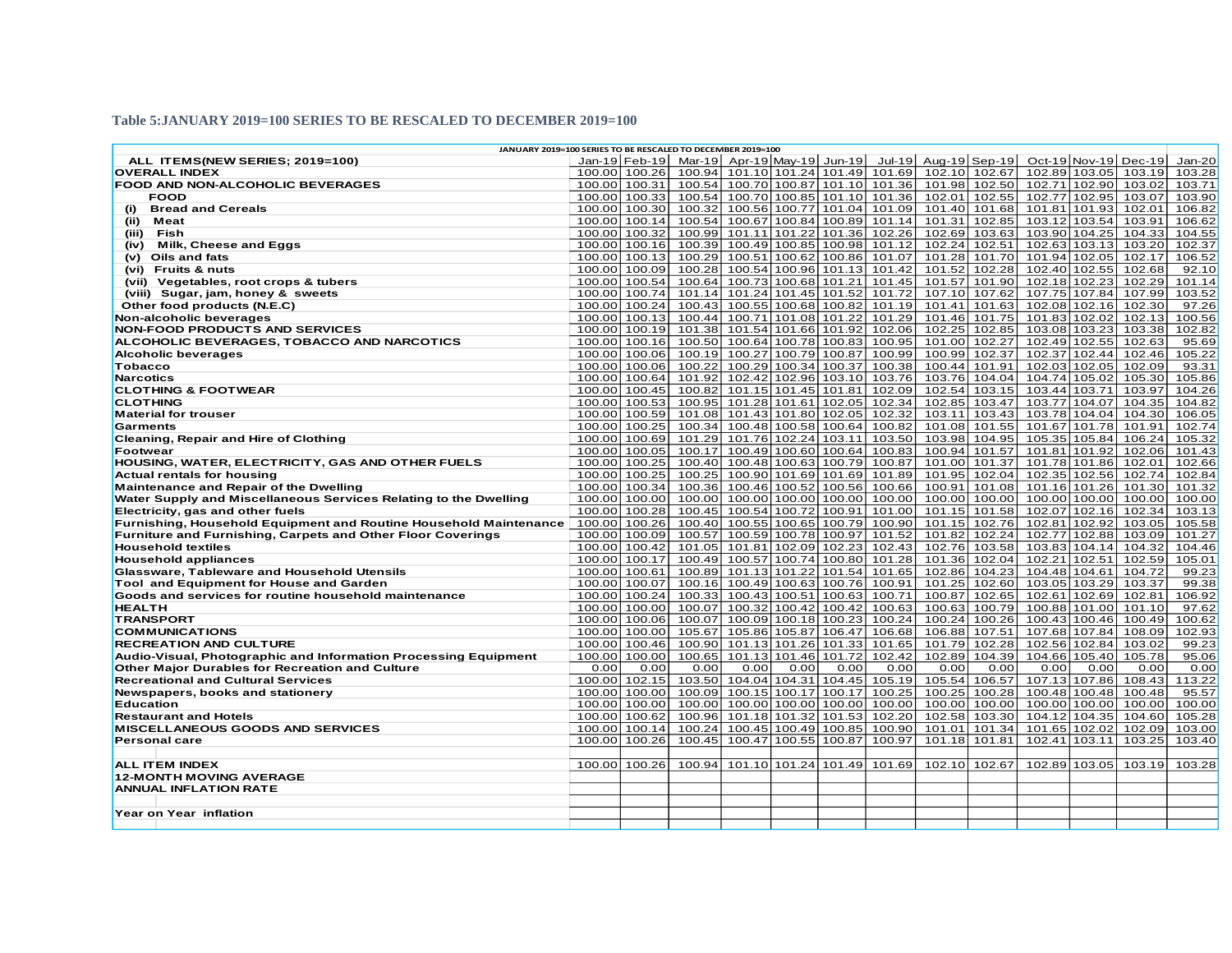#### **Table 6:RESCALED SERIES OF JANUARY 2019=100 TO DECEMBER 2019=100**

| RESCALED SERIES OF JANUARY 2019=100 TO DECEMBER 2019=100          |                 |                                    |      |       |       |          |        |       |               |          |               |       |        |
|-------------------------------------------------------------------|-----------------|------------------------------------|------|-------|-------|----------|--------|-------|---------------|----------|---------------|-------|--------|
| ALL ITEMS(NEW SERIES: 2019=100)                                   |                 | Jan-19 Feb-19 Mar-19 Apr-19 Mav-19 |      |       |       | $Jun-19$ | Jul-19 |       | Aug-19 Sep-19 | $Oct-19$ | Nov-19 Dec-19 |       | Jan-20 |
| <b>OVERALL INDEX</b>                                              | 96.9            | 97.2                               | 97.8 | 98.0  | 98.1  | 98.4     | 98.5   | 99.0  | 99.           | 99.7     | 99.9          | 100.0 | 100.1  |
| FOOD AND NON-ALCOHOLIC BEVERAGES                                  | 97.1            | 97.4                               | 97.6 | 97.8  | 97.9  | 98.1     | 98.4   | 99.0  | 99.5          | 99.7     | 99.9          | 100.0 | 100.7  |
| <b>FOOD</b>                                                       | 97.C            | 97.3                               | 97.5 | 97.7  | 97.9  | 98.1     | 98.3   | 99.0  | 99.           | 99.7     | 99.9          | 100.0 | 100.8  |
| <b>Bread and Cereals</b><br>(i)                                   | 98.0            | 98.3                               | 98.  | 98.6  | 98.8  | 99.0     | 99.1   | 99.4  | 99.           | 99.8     | 99.9          | 100.  | 104.7  |
| (ii)<br>Meat                                                      | 96.2            | 96.4                               | 96.8 | 96.9  | 97.C  | 97.1     | 97.    | 97.   | 99.0          | 99.2     | 99.6          | 100.  | 102.6  |
| (iii)<br>Fish                                                     | 95.             | 96.2                               | 96.8 | 96.   | 97.C  | 97.2     | 98.0   | 98.   | 99.           | 99.6     | 99.9          | 100.  | 100.2  |
| Milk, Cheese and Eggs<br>(iv)                                     | 96.9            | 97.1                               | 97.  | 97.4  | 97.7  | 97.9     | 98.C   | 99.1  | 99.           | 99.4     | 99.9          | 100.  | 99.2   |
| Oils and fats<br>(v)                                              | 97.9            | 98.0                               | 98.2 | 98.4  | 98.5  | 98.7     | 98.9   | 99.1  | 99.           | 99.8     | 99.9          | 100.0 | 104.3  |
| <b>Fruits &amp; nuts</b><br>(vi)                                  | 97.4            | 97.5                               | 97.7 | 97.9  | 98.3  | 98.5     | 98.8   | 98.9  | 99.6          | 99.7     | 99.S          | 100.0 | 89.7   |
| Vegetables, root crops & tubers<br>(vii)                          | 97.8            | 98.3                               | 98.4 | 98.5  | 98.4  | 98.9     | 99.2   | 99.3  | 99.6          | 99.9     | 99.9          | 100.0 | 98.9   |
| (viii) Sugar, jam, honey & sweets                                 | 92.6            | 93.3                               | 93.7 | 93.7  | 93.9  | 94.0     | 94.2   | 99.2  | 99.7          | 99.8     | 99.9          | 100.0 | 95.9   |
| Other food products (N.E.C)                                       | 97.7            | 98.0                               | 98.2 | 98.3  | 98.4  | 98.6     | 98.9   | 99.1  | 99.           | 99.8     | 99.9          | 100.0 | 95.1   |
| Non-alcoholic beverages                                           | 97.             | 98.C                               | 98.  | 98.   | 99.C  | 99.      | 99.2   | 99.3  | 99.6          | 99.7     | 99.9          | 100.  | 98.5   |
| <b>NON-FOOD PRODUCTS AND SERVICES</b>                             | 96.7            | 96.9                               | 98.  | 98.2  | 98.3  | 98.6     | 98.7   | 98.9  | 99.           | 99.7     | 99.9          | 100.  | 99.5   |
| ALCOHOLIC BEVERAGES, TOBACCO AND NARCOTICS                        | 97.4            | 97.6                               | 97.9 | 98.1  | 98.2  | 98.3     | 98.4   | 98.4  | 99.6          | 99.9     | 99.9          | 100.  | 93.2   |
| <b>Alcoholic beverages</b>                                        | 97.6            | 97.7                               | 97.8 | 97.9  | 98.4  | 98.5     | 98.6   | 98.6  | 99.9          | 99.9     | 100.0         | 100.  | 102.7  |
| <b>Tobacco</b>                                                    | 98.0            | 98.0                               | 98.2 | 98.2  | 98.3  | 98.3     | 98.3   | 98.4  | 99.8          | 99.9     | 100.C         | 100.0 | 91.4   |
| <b>Narcotics</b>                                                  | 95 <sub>c</sub> | 95.6                               | 96.8 | 97.3  | 97.8  | 97.9     | 98.5   | 98.5  | 98.8          | 99.5     | 99.7          | 100.0 | 100.5  |
| <b>CLOTHING &amp; FOOTWEAR</b>                                    | 96.2            | 96.6                               | 97.0 | 97.3  | 97.6  | 97.9     | 98.2   | 98.6  | 99.2          | 99.5     | 99.8          | 100.0 | 100.3  |
| <b>CLOTHING</b>                                                   | 95.8            | 96.3                               | 96.  | 97.1  | 97.4  | 97.8     | 98.1   | 98.6  | 99.           | 99.4     | 99.7          | 100.  | 100.5  |
| <b>Material for trouser</b>                                       | 95.9            | 96.4                               | 96.9 | 97.2  | 97.6  | 97.8     | 98.1   | 98.9  | 99.           | 99.5     | 99.8          | 100.  | 101.7  |
| Garments                                                          | 98.1            | 98.4                               | 98.  | 98.6  | 98.7  | 98.8     | 98.9   | 99.2  | 99.6          | 99.8     | 99.S          | 100.  | 100.8  |
| Cleaning, Repair and Hire of Clothing                             | 94.1            | 94.8                               | 95.  | 95.8  | 96.2  | 97.0     | 97.4   | 97.9  | 98.8          | 99.2     | 99.6          | 100.0 | 99.1   |
| Footwear                                                          | 98.0            | 98.0                               | 98.3 | 98.   | 98.6  | 98.6     | 98.8   | 98.9  | 99.5          | 99.8     | 99.9          | 100.0 | 99.4   |
| HOUSING, WATER, ELECTRICITY, GAS AND OTHER FUELS                  | 98.C            | 98.3                               | 98.4 | 98.5  | 98.6  | 98.8     | 98.9   | 99.0  | 99.4          | 99.8     | 99.9          | 100.0 | 100.6  |
| <b>Actual rentals for housing</b>                                 | 97.3            | 97.6                               | 97.6 | 98.2  | 99.0  | 99.0     | 99.2   | 99.2  | 99.3          | 99.6     | 99.8          | 100.0 | 100.1  |
| Maintenance and Repair of the Dwelling                            | 98.             | 99.                                | 99.  | 99.2  | 99.2  | 99.3     | 99.4   | 99.6  | 99.           | 99.9     | 100.0         | 100.  | 100.0  |
| Water Supply and Miscellaneous Services Relating to the Dwelling  | 100.0           | 100.0                              | 100. | 100.C | 100.0 | 100.0    | 100.0  | 100.0 | 100.          | 100.C    | 100.0         | 100.  | 100.0  |
| Electricity, gas and other fuels                                  | 97.7            | 98.0                               | 98.2 | 98.2  | 98.4  | 98.6     | 98.7   | 98.8  | 99.           | 99.7     | 99.8          | 100.0 | 100.8  |
| Furnishing, Household Equipment and Routine Household Maintenance | 97.C            | 97.3                               | 97.  | 97.6  | 97.7  | 97.8     | 97.9   | 98.2  | 99.7          | 99.8     | 99.9          | 100.0 | 102.5  |
| Furniture and Furnishing, Carpets and Other Floor Coverings       | 97.0            | 97.1                               | 97.  | 97.6  | 97.8  | 98.0     | 98.    | 98.8  | 99.2          | 99.7     | 99.8          | 100.  | 98.2   |
| <b>Household textiles</b>                                         | 95.9            | 96.3                               | 96.9 | 97.6  | 97.9  | 98.C     | 98.2   | 98.5  | 99.3          | 99.5     | 99.8          | 100.0 | 100.1  |
| <b>Household appliances</b>                                       | 97.5            | 97.6                               | 97.9 | 98.C  | 98.2  | 98.3     | 98.7   | 98.8  | 99.5          | 99.6     | 99.9          | 100.0 | 102.4  |
| Glassware, Tableware and Household Utensils                       | 95.5            | 96.1                               | 96.  | 96.6  | 96.7  | 97.0     | 97.1   | 98.2  | 99.           | 99.8     | 99.9          | 100.0 | 94.8   |
| Tool and Equipment for House and Garden                           | 96.7            | 96.8                               | 96.9 | 97.2  | 97.3  | 97.5     | 97.6   | 98.C  | 99.           | 99.7     | 99.9          | 100.  | 96.1   |
| Goods and services for routine household maintenance              | 97.3            | 97.5                               | 97.  | 97.7  | 97.8  | 97.      | 98.0   | 98.1  | 99.8          | 99.8     | 99.9          | 100.  | 104.0  |
| <b>HEALTH</b>                                                     | 98.9            | 98.9                               | 99.0 | 99.2  | 99.3  | 99.3     | 99.5   | 99.5  | 99.7          | 99.8     | 99.9          | 100.  | 96.6   |
| <b>TRANSPORT</b>                                                  | 99.             | 99.6                               | 99.6 | 99.6  | 99.7  | 99.7     | 99.8   | 99.8  | 99.8          | 99.9     | 100.0         | 100.  | 100.1  |
| <b>COMMUNICATIONS</b>                                             | 92.5            | 92.5                               | 97.8 | 97.9  | 97.S  | 98.5     | 98.7   | 98.9  | 99.5          | 99.6     | 99.8          | 100.0 | 95.2   |
| <b>RECREATION AND CULTURE</b>                                     | 97.1            | 97.5                               | 97.9 | 98.2  | 98.3  | 98.4     | 98.7   | 98.8  | 99.           | 99.6     | 99.8          | 100.0 | 96.3   |
| Audio-Visual, Photographic and Information Processing Equipment   | 94.             | 94.5                               | 95.2 | 95.6  | 95.9  | 96.2     | 96.8   | 97.3  | 98.7          | 98.9     | 99.6          | 100.  | 89.9   |
| Other Major Durables for Recreation and Culture                   |                 |                                    |      |       |       |          |        |       |               |          |               |       |        |
| <b>Recreational and Cultural Services</b>                         | 92.             | 94.2                               | 95.  | 96.0  | 96.   | 96.      | 97.    | 97.3  | 98.           | 98.8     | 99.5          | 100.  | 104.4  |
| Newspapers, books and stationery                                  | 99.             | 99.                                | 99.6 | 99.7  | 99.7  | 99.7     | 99.8   | 99.8  | 99.8          | 100.C    | 100.0         | 100.  | 95.1   |
| <b>Education</b>                                                  | 100.0           | 100.0                              | 100. | 100.0 | 100.0 | 100.0    | 100.0  | 100.0 | 100.          | 100.0    | 100.0         | 100.  | 100.0  |
| <b>Restaurant and Hotels</b>                                      | 95.6            | 96.2                               | 96.  | 96.7  | 96.9  | 97.1     | 97.7   | 98.1  | 98.8          | 99.5     | 99.8          | 100.  | 100.7  |
| <b>MISCELLANEOUS GOODS AND SERVICES</b>                           | 98.C            | 98.1                               | 98.7 | 98.4  | 98.4  | 98.8     | 98.8   | 98.9  | 99.3          | 99.6     | 99.9          | 100.0 | 100.9  |
| <b>Personal care</b>                                              | 96.9            | 97.1                               | 97.3 | 97.3  | 97.4  | 97.7     | 97.8   | 98.0  | 98.6          | 99.2     | 99.9          | 100.0 | 100.1  |
|                                                                   |                 |                                    |      |       |       |          |        |       |               |          |               |       |        |
| <b>ALL ITEM INDEX</b>                                             | 96.9            | 97.2                               | 97.8 | 98.0  | 98.   | 98.4     | 98.5   | 99.0  | 99.5          | 99.7     | 99.S          | 100.0 | 100.1  |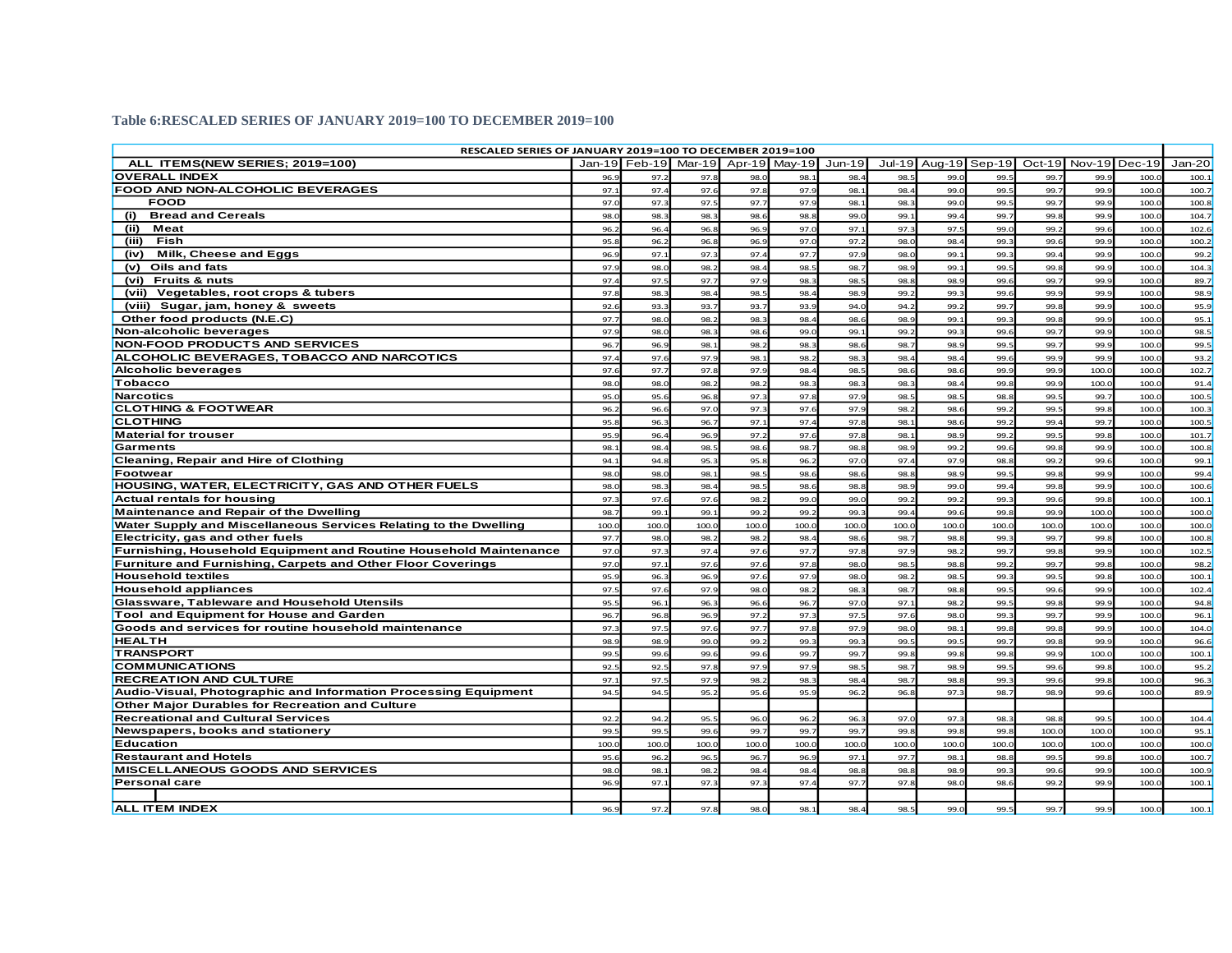| THE GAMBIA      | THE NATIONAL CONSUMER PRICE INDEX ((BASE( Price reference period: AUGUST 2004 = 100)) |        |               |        |        |                                           |        |        |               |        |        |               |                           |          |
|-----------------|---------------------------------------------------------------------------------------|--------|---------------|--------|--------|-------------------------------------------|--------|--------|---------------|--------|--------|---------------|---------------------------|----------|
|                 | <b>Gambia Bureau of Statistics (GBoS)</b><br>BY DIVISION AND SELECTED CATEGORIES      |        |               |        |        |                                           |        |        |               |        |        |               | Aug 2004=100 Jan 2019=100 |          |
| <b>COICOP</b>   | ALL ITEMS(August 2004=100)                                                            |        |               |        |        | Jan-19 Feb-19 Mar-19 Apr-19 May-19 Jun-19 |        | Jul-19 | <b>Aug-19</b> | Sep-19 |        | Oct-19 Nov-19 | <b>Dec-19</b>             | $Jan-20$ |
| O               | All-items CPI (OVERALL INDEX)                                                         |        | 211.75 212.94 | 213.94 |        | 216.70 218.75                             | 219.72 | 220.78 | 222.36        | 223.57 | 224.56 | 225.69        | 227.12                    | 227.33   |
| 01              | FOOD AND NON-ALCOHOLIC BEVERAGES                                                      | 240.11 | 241.59        | 242.68 | 244.00 | 246.42                                    | 247.64 | 249.02 | 251.06        | 252.72 | 254.09 | 255.59        | 257.40                    | 259.13   |
| 01.1            | <b>FOOD</b>                                                                           | 242.83 | 244.34        | 245.47 | 246.86 | 249.25                                    | 250.49 | 251.91 | 254.00        | 255.69 | 257.09 | 258.61        | 260.44                    | 262.55   |
| 01.1.1          | <b>Bread Cereals</b>                                                                  | 240.15 | 241.74        | 243.19 | 245.37 | 247.03                                    | 249.14 | 249.94 | 252.37        | 254.34 | 255.90 | 257.38        | 259.04                    | 271.25   |
| 01.1.2          | <b>Meat</b>                                                                           | 276.57 | 278.87        | 279.20 | 281.64 | 283.87                                    | 284.34 | 286.10 | 288.64        | 290.17 | 291.21 | 292.48        | 294.45                    | 302.11   |
| 01.1.3          | Fish                                                                                  | 212.34 | 214.78        | 216.88 | 219.68 | 221.66                                    | 222.99 | 224.86 | 227.09        | 228.99 | 230.65 | 232.16        | 233.87                    | 234.36   |
| 01.1.4          | Milk, Cheese and Eggs                                                                 | 182.41 | 183.01        | 184.08 | 185.62 | 187.24                                    | 187.88 | 188.91 | 189.77        | 190.63 | 191.68 | 192.87        | 194.15                    | 192.58   |
| 01.1.5          | <b>Oils and fats</b>                                                                  | 272.41 | 274.18        | 276.19 | 277.68 | 279.58                                    | 280.08 | 281.37 | 282.90        | 284.61 | 285.80 | 287.45        | 289.26                    | 301.56   |
| 01.1.6          | <b>Fruits &amp; nuts</b>                                                              | 235.12 | 235.67        | 236.59 | 239.33 | 241.43                                    | 243.39 | 245.49 | 247.75        | 250.00 | 252.14 | 254.31        | 256.71                    | 230.26   |
| 01.1.7          | Vegetables, root crops & tubers                                                       | 222.84 | 223.65        | 224.77 | 225.86 | 227.65                                    | 229.59 | 231.78 | 234.03        | 236.11 | 237.95 | 240.02        | 242.31                    | 239.58   |
| 01.1.8          | Sugar, jam, honey & sweets                                                            | 266.70 | 266.90        | 267.36 | 269.77 | 270.81                                    | 271.06 | 271.38 | 271.95        | 272.48 | 273.63 | 274.95        | 276.49                    | 265.05   |
| 01.1.9          | Other food products n.e.c                                                             | 183.21 | 183.74        | 184.81 | 185.59 | 186.59                                    | 187.75 | 188.79 | 190.09        | 191.28 | 192.50 | 193.76        | 195.13                    | 185.50   |
| 01.2            | Non-alcoholic beverages                                                               | 142.56 | 142.93        | 142.94 | 143.83 | 144.78                                    | 145.49 | 145.63 | 145.92        | 146.25 | 146.67 | 147.52        | 148.46                    | 146.17   |
|                 | <b>NON-FOOD PRODUCTS AND SERVICES</b>                                                 | 175.16 | 175.99        | 176.86 | 182.34 | 183.07                                    | 183.69 | 184.34 | 185.33        | 185.97 | 186.47 | 187.11        | 188.04                    | 187.02   |
| 02              | ALCOHOLIC BEVERAGES, TOBACCO AND NARCOTICS                                            | 124.73 | 125.23        | 125.28 | 125.94 | 126.59                                    | 126.98 | 127.44 | 127.89        | 128.02 | 128.29 | 128.65        | 129.05                    | 120.33   |
| 02.1            | <b>Alcoholic beverages</b>                                                            | 127.93 | 128.12        | 128.41 | 129.41 | 130.51                                    | 130.70 | 131.49 | 131.81        | 132.04 | 132.42 | 132.87        | 133.43                    | 137.03   |
| 02.2            | <b>Tobacco</b>                                                                        | 124.17 | 124.72        | 124.73 | 125.33 | 125.91                                    | 126.34 | 126.74 | 127.20        | 127.33 | 127.57 | 127.92        | 128.29                    | 117.25   |
| 03              | <b>CLOTHING &amp; FOOTWEAR</b>                                                        | 171.53 | 172.73        | 174.18 | 175.61 | 176.83                                    | 177.10 | 177.79 | 179.31        | 179.89 | 180.35 | 181.00        | 182.04                    | 182.55   |
| 03.1            | <b>GARMENTS</b>                                                                       | 166.48 | 167.60        | 169.09 | 170.57 | 171.82                                    | 172.05 | 172.77 | 174.24        | 174.82 | 175.25 | 175.89        | 176.88                    | 177.68   |
| 03.1.1          | <b>Clothing materials</b>                                                             | 155.68 | 156.94        | 158.14 | 159.31 | 159.94                                    | 160.03 | 160.57 | 161.86        | 162.56 | 162.94 | 163.67        | 164.51                    | 167.27   |
| 03.1.2          | <b>Garments</b>                                                                       | 131.52 | 131.98        | 132.11 | 133.17 | 133.90                                    | 133.93 | 134.56 | 135.83        | 136.24 | 136.59 | 137.12        | 137.84                    | 138.96   |
| 03.1.4          | Repair and hire of clothing                                                           | 219.40 | 221.29        | 224.74 | 226.97 | 229.33                                    | 229.94 | 230.90 | 232.76        | 233.49 | 234.05 | 234.77        | 236.20                    | 234.15   |
| 3.2             | <b>Footwear</b>                                                                       | 190.13 | 191.60        | 192.91 | 194.15 | 195.26                                    | 195.68 | 196.27 | 197.97        | 198.54 | 199.09 | 199.77        | 201.03                    | 199.79   |
| 04              | <b>HOUSING, WATER, ELECTRICITY, GAS AND OTHER FUELS</b>                               | 205.44 | 205.83        | 206.45 | 207.84 | 208.23                                    | 209.55 | 209.92 | 211.82        | 212.69 | 213.76 | 214.73        | 216.06                    | 217.44   |
| 04.1            | <b>Actual rentals for housing</b>                                                     | 147.57 | 147.57        | 147.97 | 148.61 | 148.75                                    | 148.95 | 149.44 | 155.31        | 155.70 | 156.09 | 156.58        | 157.56                    | 157.72   |
| 04.4.1          | <b>Water supply</b>                                                                   | 161.00 | 161.00        | 161.00 | 161.85 | 162.23                                    | 162.32 | 162.32 | 162.37        | 162.55 | 162.76 | 162.76        | 162.91                    | 162.91   |
| 04.5            | Electricity, gas and other fuels                                                      | 230.58 | 231.15        | 231.91 | 233.63 | 234.11                                    | 235.96 | 236.33 | 237.05        | 238.16 | 239.57 | 240.82        | 242.40                    | 244.27   |
| 05              | <b>FURNISHINGS, HOUSEHOLD EQUIPMENT, ETC</b>                                          | 154.58 | 155.38        | 156.07 | 157.22 | 157.87                                    | 158.34 | 158.56 | 159.00        | 159.27 | 159.59 | 160.00        | 160.58                    | 164.53   |
| 05.1            | Furniture, decorations, floor coverings and repairs                                   | 148.35 | 151.30        | 152.63 | 153.65 | 154.01                                    | 154.02 | 154.30 | 154.66        | 154.84 | 155.51 | 156.34        | 157.33                    | 154.56   |
| 05.2            | <b>Household textiles</b>                                                             | 136.01 | 136.01        | 136.16 | 137.05 | 137.46                                    | 137.50 | 137.79 | 138.40        | 138.71 | 138.88 | 139.07        | 139.70                    | 139.89   |
| 05.3            | <b>Household appliances</b>                                                           | 122.61 | 122.92        | 123.25 | 123.92 | 124.54                                    | 124.55 | 124.59 | 124.86        | 125.06 | 125.29 | 125.58        | 126.22                    | 129.20   |
| 05.6            | Goods and services for routine household maintenance                                  | 170.90 | 171.21        | 171.89 | 173.29 | 174.12                                    | 174.99 | 175.23 | 175.72        | 176.04 | 176.28 | 176.61        | 177.00                    | 184.07   |
| 06              | <b>HEALTH</b>                                                                         | 140.92 | 141.16        | 141.19 | 141.37 | 141.49                                    | 141.80 | 141.87 | 141.99        | 142.38 | 142.53 | 142.73        | 142.98                    | 138.06   |
| 07              | <b>TRANSPORT</b>                                                                      | 241.76 | 242.62        | 242.93 | 243.57 | 243.91                                    | 243.87 | 243.93 | 244.28        | 244.63 | 244.76 | 244.91        | 245.17                    | 245.50   |
| 08              | <b>COMMUNICATIONS</b>                                                                 | 105.27 | 105.27        | 105.27 | 168.55 | 168.68                                    | 168.93 | 168.96 | 169.01        | 169.05 | 169.17 | 169.31        | 169.46                    | 169.46   |
| 09              | <b>RECREATION AND CULTURE</b>                                                         | 145.55 | 146.54        | 146.61 | 147.90 | 148.22                                    | 148.60 | 148.85 | 148.92        | 149.01 | 149.16 | 149.43        | 149.93                    | 149.93   |
|                 | Audio-visual, photographic equipment, cultural activities                             | 134.42 | 134.42        | 134.82 | 135.34 | 136.47                                    | 137.24 | 138.48 | 138.79        | 139.19 | 139.61 | 140.58        | 141.51                    | 127.17   |
| 09.5            | Newspapers, books and stationery                                                      | 147.99 | 149.19        | 149.19 | 150.64 | 150.79                                    | 151.09 | 151.12 | 151.14        | 151.17 | 151.26 | 151.37        | 151.77                    | 144.35   |
| 10              | <b>Education</b>                                                                      | 110.66 | 110.66        | 110.66 | 110.88 | 110.93                                    | 111.00 | 111.07 | 111.40        | 111.65 | 111.76 | 111.77        | 111.80                    | 111.80   |
| 11              | <b>HOTELS, CAFES AND RESTAURANTS</b>                                                  | 227.42 | 228.68        | 230.45 | 232.18 | 233.33                                    | 234.95 | 237.02 | 238.60        | 240.02 | 241.59 | 243.11        | 244.83                    | 246.42   |
| 12 <sub>2</sub> | <b>MISCELLANEOUS GOODS AND SERVICES</b>                                               | 268.23 | 269.13        | 271.39 | 272.60 | 274.02                                    | 275.77 | 278.16 | 280.44        | 282.77 | 284.12 | 285.94        | 288.35                    | 290.90   |
| 12.1            | <b>Personal care</b>                                                                  | 268.23 | 269.13        | 271.39 | 272.60 | 274.02                                    | 275.77 | 278.16 | 280.44        | 282.77 | 284.12 | 285.94        | 288.35                    | 288.76   |
|                 |                                                                                       |        |               |        |        |                                           |        |        |               |        |        |               |                           |          |
|                 | <b>ALL ITEM INDEX</b>                                                                 | 211.75 | 212.94        | 213.94 | 216.70 | 218.75                                    | 219.72 | 220.78 | 222.36        | 223.57 | 224.6  | 225.7         | 227.12                    | 227.33   |
|                 | <b>12-MONTH MOVING AVERAGE</b>                                                        | 206.23 | 207.26        | 208.29 | 209.46 | 210.72                                    | 211.98 | 213.23 | 214.50        | 215.81 | 217.1  | 218.5         | 219.8                     |          |
|                 | Month on month inflation rate (1 month rate)                                          | 5.9    | 5.9           | 5.9    | 5.9    | 6.0                                       | 6.1    | 6.1    | 6.2           | 6.3    | 6.3    | 6.5           | 6.6                       |          |
|                 |                                                                                       |        |               |        |        |                                           |        |        |               |        |        |               |                           |          |
|                 | Year on Year inflation (12 month rate)                                                | 6.1    | 6.2           | 6.1    | 6.9    | 7.5                                       | 7.3    | 7.3    | 7.4           | 7.6    | 7.5    | 7.7           | 7.7                       |          |

#### **Table 7:THE NATIONAL CONSUMER PRICE INDEXPRICE REFERENCE PERIOD: AUGUST 2004=100**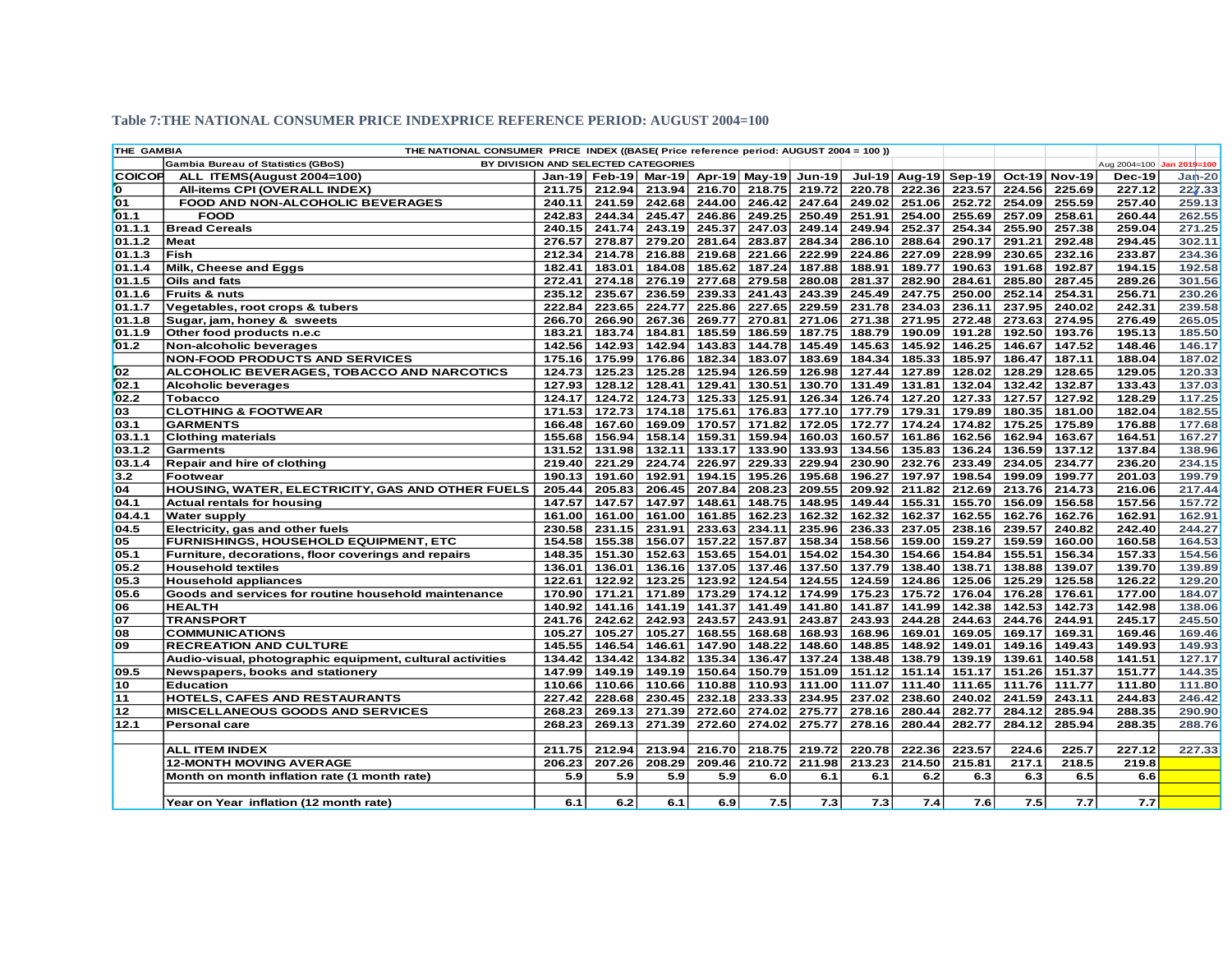#### **Table 8:SPLICED/LINKED SERIES RESCALED TO JANUARY 2020=100**

|                 | RESCALED SPLICED/LINKED SERIES TO JANUARY 2020=100              |        |                                           |        |        |        |        |        |        |                      |        |                      |        |          |
|-----------------|-----------------------------------------------------------------|--------|-------------------------------------------|--------|--------|--------|--------|--------|--------|----------------------|--------|----------------------|--------|----------|
| <b>COICOP</b>   | ALL ITEMS(August 2004=100)                                      |        | Jan-19 Feb-19 Mar-19 Apr-19 May-19 Jun-19 |        |        |        |        |        |        | Jul-19 Aug-19 Sep-19 |        | Oct-19 Nov-19 Dec-19 |        | $Jan-20$ |
| 0               | All-items CPI (OVERALL INDEX)                                   | 93.14  | 93.67                                     | 94.11  | 95.32  | 96.23  | 96.65  | 97.12  | 97.81  | 98.35                | 98.78  | 99.28                | 99.91  | 100.00   |
| $\overline{01}$ | FOOD AND NON-ALCOHOLIC BEVERAGES                                | 92.66  | 93.23                                     | 93.65  | 94.16  | 95.09  | 95.56  | 96.10  | 96.89  | 97.53                | 98.05  | 98.63                | 99.33  | 100.00   |
| 01.1            | <b>FOOD</b>                                                     | 92.49  | 93.07                                     | 93.49  | 94.03  | 94.94  | 95.41  | 95.95  | 96.74  | 97.39                | 97.92  | 98.50                | 99.20  | 100.00   |
| 01.1.1          | <b>Bread &amp; Cereals</b>                                      | 88.53  | 89.12                                     | 89.66  | 90.46  | 91.07  | 91.85  | 92.14  | 93.04  | 93.77                | 94.34  | 94.89                | 95.50  | 100.00   |
| 01.1.2          | <b>Meat</b>                                                     | 91.55  | 92.30                                     | 92.41  | 93.22  | 93.96  | 94.12  | 94.70  | 95.54  | 96.05                | 96.39  | 96.81                | 97.46  | 100.00   |
| 01.1.3          | Fish                                                            | 90.61  | 91.65                                     | 92.54  | 93.74  | 94.58  | 95.15  | 95.95  | 96.90  | 97.71                | 98.42  | 99.06                | 99.79  | 100.00   |
| 01.1.4          | Milk, Cheese and Eggs                                           | 94.72  | 95.03                                     | 95.58  | 96.38  | 97.23  | 97.56  | 98.09  | 98.54  | 98.99                | 99.53  | 100.15               | 100.81 | 100.00   |
| 01.1.5          | Oils and fats                                                   | 90.33  | 90.92                                     | 91.59  | 92.08  | 92.71  | 92.87  | 93.30  | 93.81  | 94.38                | 94.77  | 95.32                | 95.92  | 100.00   |
| 01.1.6          | Fruits & nuts                                                   | 102.11 | 102.35                                    | 102.75 | 103.94 | 104.85 | 105.70 | 106.61 | 107.60 | 108.57               | 109.50 | 110.44               | 111.49 | 100.00   |
| 01.1.7          | Vegetables, root crops & tubers                                 | 93.01  | 93.35                                     | 93.82  | 94.27  | 95.02  | 95.83  | 96.74  | 97.68  | 98.55                | 99.32  | 100.18               | 101.14 | 100.00   |
| 01.1.8          | Sugar, jam, honey & sweets                                      | 100.62 | 100.70                                    | 100.87 | 101.78 | 102.17 | 102.26 | 102.39 | 102.60 | 102.80               | 103.24 | 103.73               | 104.32 | 100.00   |
| 01.1.9          | Other food products n.e.c                                       | 98.77  | 99.05                                     | 99.63  | 100.05 | 100.59 | 101.22 | 101.78 | 102.48 | 103.12               | 103.78 | 104.46               | 105.19 | 100.00   |
| 01.2            | Non-alcoholic beverages                                         | 97.53  | 97.78                                     | 97.79  | 98.40  | 99.05  | 99.53  | 99.63  | 99.83  | 100.05               | 100.35 | 100.93               | 101.57 | 100.00   |
|                 | <b>NON-FOOD PRODUCTS AND SERVICES</b>                           | 93.66  | 94.10                                     | 94.57  | 97.50  | 97.89  | 98.22  | 98.57  | 99.10  | 99.44                | 99.71  | 100.05               | 100.55 | 100.00   |
| 02              | ALCOHOLIC BEVERAGES, TOBACCO AND NARCOTICS                      | 103.66 | 104.07                                    | 104.11 | 104.66 | 105.21 | 105.53 | 105.91 | 106.28 | 106.40               | 106.62 | 106.92               | 107.25 | 100.00   |
| 02.1            | Alcoholic beverages                                             | 93.36  | 93.50                                     | 93.71  | 94.44  | 95.24  | 95.38  | 95.96  | 96.20  | 96.36                | 96.64  | 96.97                | 97.37  | 100.00   |
| 02.2            | <b>Tobacco</b>                                                  | 105.90 | 106.37                                    | 106.38 | 106.89 | 107.39 | 107.75 | 108.09 | 108.49 | 108.59               | 108.80 | 109.10               | 109.42 | 100.00   |
| 03              | <b>CLOTHING &amp; FOOTWEAR</b>                                  | 93.97  | 94.62                                     | 95.42  | 96.20  | 96.87  | 97.02  | 97.39  | 98.23  | 98.55                | 98.80  | 99.15                | 99.72  | 100.00   |
| 03.1            | <b>GARMENTS</b>                                                 | 93.70  | 94.33                                     | 95.17  | 96.00  | 96.70  | 96.83  | 97.24  | 98.07  | 98.39                | 98.63  | 98.99                | 99.55  | 100.00   |
| 03.1.1          | <b>Clothing materials</b>                                       | 93.07  | 93.83                                     | 94.55  | 95.24  | 95.62  | 95.68  | 96.00  | 96.77  | 97.19                | 97.42  | 97.85                | 98.35  | 100.00   |
| 03.1.2          | Garments                                                        | 94.65  | 94.98                                     | 95.07  | 95.83  | 96.36  | 96.38  | 96.83  | 97.75  | 98.04                | 98.29  | 98.67                | 99.19  | 100.00   |
| 03.1.4          | <b>Repair and hire of clothing</b>                              | 93.70  | 94.50                                     | 95.98  | 96.93  | 97.94  | 98.20  | 98.61  | 99.40  | 99.72                | 99.95  | 100.26               | 100.87 | 100.00   |
| 3.2             | Footwear                                                        | 95.16  | 95.90                                     | 96.56  | 97.18  | 97.73  | 97.94  | 98.24  | 99.09  | 99.38                | 99.65  | 99.99                | 100.62 | 100.00   |
| 04              | <b>HOUSING, WATER, ELECTRICITY, GAS AND OTHER FUELS</b>         | 94.48  | 94.66                                     | 94.94  | 95.59  | 95.77  | 96.37  | 96.54  | 97.41  | 97.81                | 98.31  | 98.75                | 99.37  | 100.00   |
| 04.1            | <b>Actual rentals for housing</b>                               | 93.57  | 93.57                                     | 93.82  | 94.23  | 94.31  | 94.44  | 94.75  | 98.47  | 98.72                | 98.97  | 99.28                | 99.90  | 100.00   |
| 04.4.1          | <b>Water supply</b>                                             | 98.82  | 98.82                                     | 98.82  | 99.35  | 99.58  | 99.63  | 99.63  | 99.67  | 99.78                | 99.90  | 99.90                | 100.00 | 100.00   |
| 04.5            | Electricity, gas and other fuels                                | 94.40  | 94.63                                     | 94.94  | 95.64  | 95.84  | 96.60  | 96.75  | 97.04  | 97.50                | 98.08  | 98.59                | 99.23  | 100.00   |
| 05              | <b>FURNISHINGS, HOUSEHOLD EQUIPMENT, ETC</b>                    | 93.95  | 94.44                                     | 94.86  | 95.56  | 95.95  | 96.24  | 96.37  | 96.64  | 96.80                | 97.00  | 97.24                | 97.60  | 100.00   |
| 05.1            | Furniture, decorations, floor coverings and repairs             | 95.98  | 97.89                                     | 98.75  | 99.41  | 99.65  | 99.65  | 99.83  | 100.07 | 100.18               | 100.61 | 101.15               | 101.79 | 100.00   |
| 05.2            | <b>Household textiles</b>                                       | 97.23  | 97.23                                     | 97.34  | 97.98  | 98.27  | 98.29  | 98.50  | 98.94  | 99.16                | 99.28  | 99.42                | 99.87  | 100.00   |
| 05.3            | <b>Household appliances</b>                                     | 94.90  | 95.14                                     | 95.39  | 95.91  | 96.39  | 96.40  | 96.43  | 96.63  | 96.79                | 96.97  | 97.19                | 97.69  | 100.00   |
| 05.6            | Goods and services for routine household maintenance            | 92.84  | 93.01                                     | 93.38  | 94.14  | 94.59  | 95.07  | 95.20  | 95.47  | 95.63                | 95.77  | 95.95                | 96.16  | 100.00   |
| 06              | <b>HEALTH</b>                                                   | 02.07  | 102.24                                    | 102.27 | 102.40 | 102.48 | 102.70 | 102.76 | 102.85 | 103.13               | 103.23 | 103.38               | 103.56 | 100.00   |
| 07              | <b>TRANSPORT</b>                                                | 98.48  | 98.83                                     | 98.95  | 99.21  | 99.35  | 99.34  | 99.36  | 99.50  | 99.65                | 99.70  | 99.76                | 99.87  | 100.00   |
| <b>08</b>       | <b>COMMUNICATIONS</b>                                           | 62.12  | 62.12                                     | 62.12  | 99.46  | 99.54  | 99.69  | 99.70  | 99.73  | 99.76                | 99.83  | 99.91                | 100.00 | 100.00   |
| 09              | <b>RECREATION AND CULTURE</b>                                   | 97.08  | 97.74                                     | 97.79  | 98.65  | 98.86  | 99.12  | 99.28  | 99.33  | 99.39                | 99.49  | 99.67                | 100.00 | 100.00   |
|                 | Audio-visual, photographic and information processing equipment | 105.70 | 105.70                                    | 106.01 | 106.42 | 107.32 | 107.91 | 108.89 | 109.13 | 109.45               | 109.78 | 110.54               | 111.28 | 100.00   |
| 09.5            | Newspapers, books and stationery                                | 102.52 | 103.35                                    | 103.35 | 104.35 | 104.46 | 104.67 | 104.69 | 104.70 | 104.72               | 104.78 | 104.86               | 105.14 | 100.00   |
| 10              | <b>Education</b>                                                | 98.98  | 98.98                                     | 98.98  | 99.17  | 99.22  | 99.28  | 99.34  | 99.64  | 99.87                | 99.96  | 99.97                | 100.00 | 100.00   |
| 11              | HOTELS, CAFES AND RESTAURANTS                                   | 92.29  | 92.80                                     | 93.52  | 94.22  | 94.69  | 95.35  | 96.19  | 96.83  | 97.40                | 98.04  | 98.66                | 99.35  | 100.00   |
| 12              | <b>MISCELLANEOUS GOODS AND SERVICES</b>                         | 92.21  | 92.52                                     | 93.29  | 93.71  | 94.20  | 94.80  | 95.62  | 96.41  | 97.20                | 97.67  | 98.30                | 99.12  | 100.00   |
| 12.1            | Personal care                                                   | 92.89  | 93.20                                     | 93.98  | 94.40  | 94.89  | 95.50  | 96.33  | 97.12  | 97.92                | 98.39  | 99.02                | 99.86  | 100.00   |
|                 |                                                                 |        |                                           |        |        |        |        |        |        |                      |        |                      |        |          |
|                 | <b>ALL ITEM INDEX</b>                                           | 93.14  | 93.67                                     | 94.11  | 95.32  | 96.23  | 96.65  | 97.12  | 97.81  | 98.35                | 98.78  | 99.28                | 99.91  | 100.00   |
|                 | <b>12-MONTH MOVING AVERAGE</b>                                  | 5.56   | 5.63                                      | 5.55   | 6.45   | 6.88   | 6.79   | 6.60   | 6.99   | 7.07                 | 7.19   | 7.0                  | 7.3    | 6.8      |
|                 |                                                                 |        |                                           |        |        |        |        |        |        |                      |        |                      |        |          |
|                 |                                                                 |        |                                           |        |        |        |        |        |        |                      |        |                      |        |          |
|                 | Year on Year inflation (12 month rate)                          | 6.08   | 6.16                                      | 6.13   | 6.91   | 7.46   | 7.35   | 7.31   | 7.36   | 7.58                 | 7.55   | 7.73                 | 7.68   | 7.36     |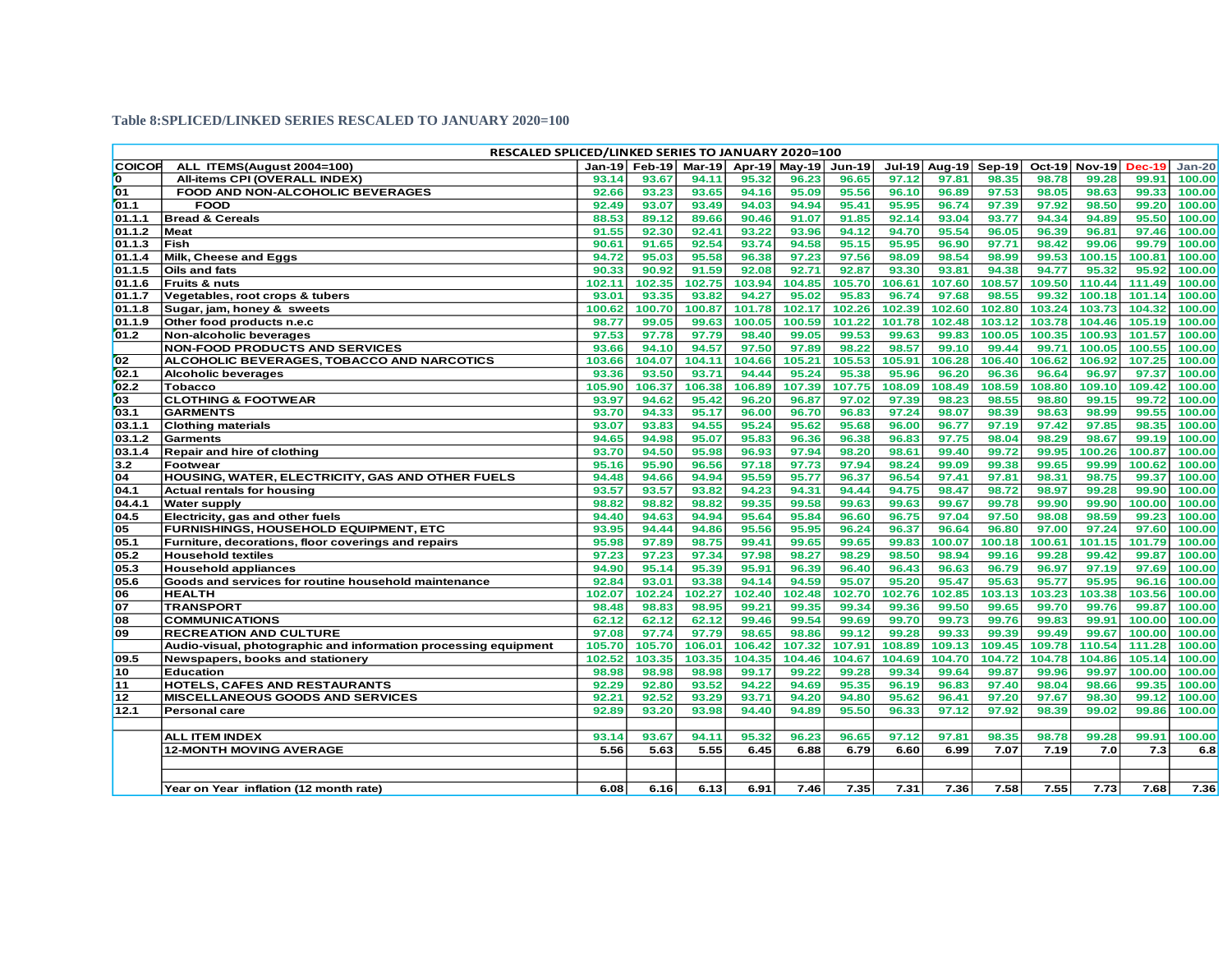This method satisfies the following criteria:

- $\checkmark$  The historical, published rates of change in the CPI are retained (although historical additivity is lost);
- $\checkmark$  The base period of the CPI is January 2020 = 100;
- $\checkmark$  All monthly changes in the CPI between August 2004 and December 2019 and onwards are a true reflection of the underlying price movements; and
- $\checkmark$  All indices are calculated in the normal fashion and additivity through all aggregation levels is ensured.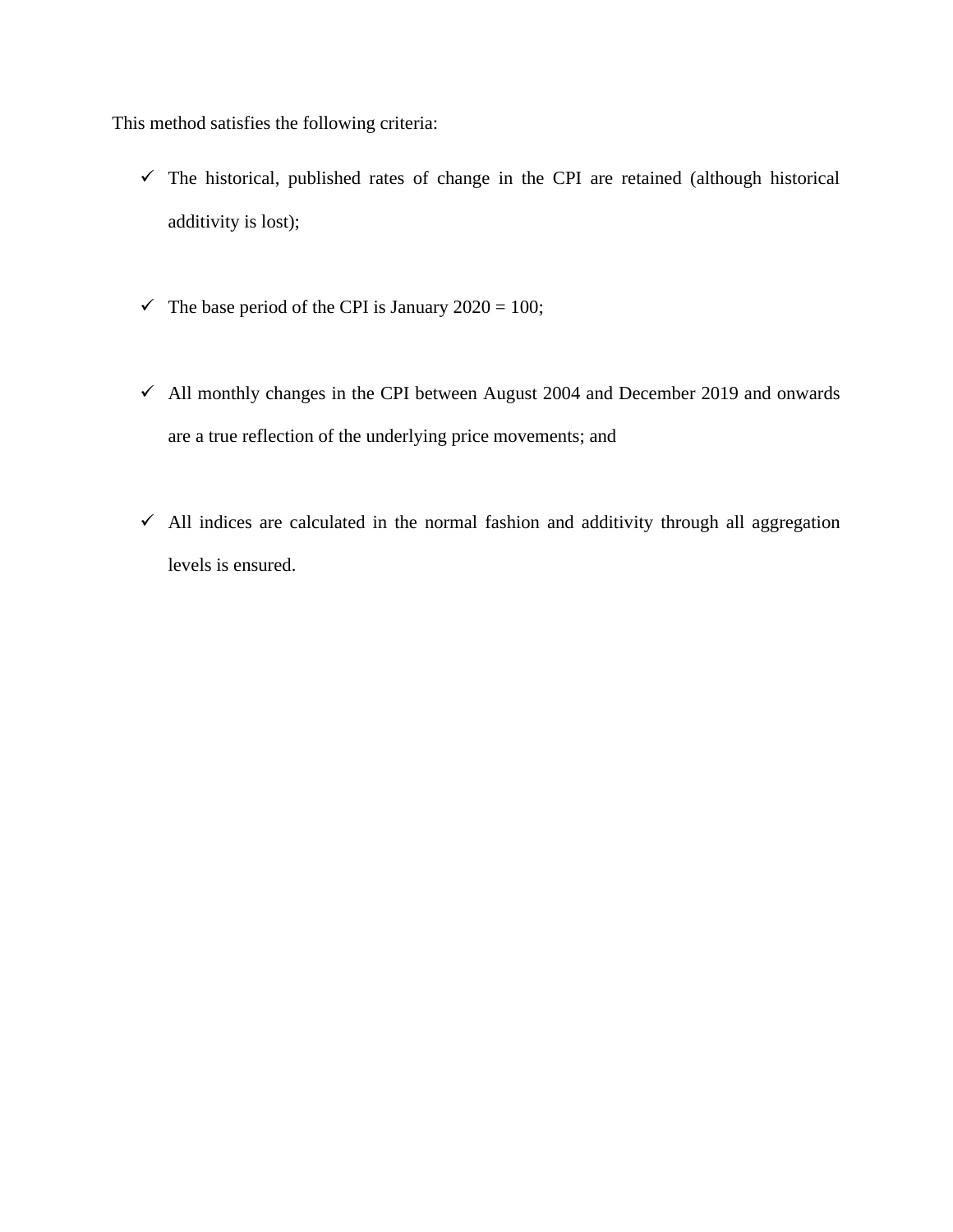### **CHAPTER EIGHT**

#### **IMPUTATIONS IN THE CPI**

# **1. Introduction**

Although the CPI is published monthly, certain price data are sometimes not available. This may be due to the seasonal nature of the product, the fact that prices change only periodically (such as administrative prices, tariffs and fees), or the absence of the product from outlets for various reasons (e.g., items temporarily unavailable). In all of these cases an imputation method should be used, whether at an aggregated level or a more disaggregated level. The failure to impute for missing prices may lead to a bias in the index.

# **2. Methods of imputations**

# **2.1 Matched sample**

Omitting an observation from the calculation of an elementary index is equivalent to assuming that the price would have moved in the same way as the average of the prices of the items that remain included in the index. Omitting an observation changes the implicit weights attached to the other prices in the elementary aggregate.

# **2.3 Average price change**

Imputation of the missing price by the average change of the other available prices within an elementary aggregate may be applied where the prices can be expected to move in the same direction. The imputation can be made using all of the remaining prices in the elementary aggregate. As already noted, this is numerically equivalent to omitting the item for the immediate period, but it is useful to make the imputation so that if the price becomes available again in a later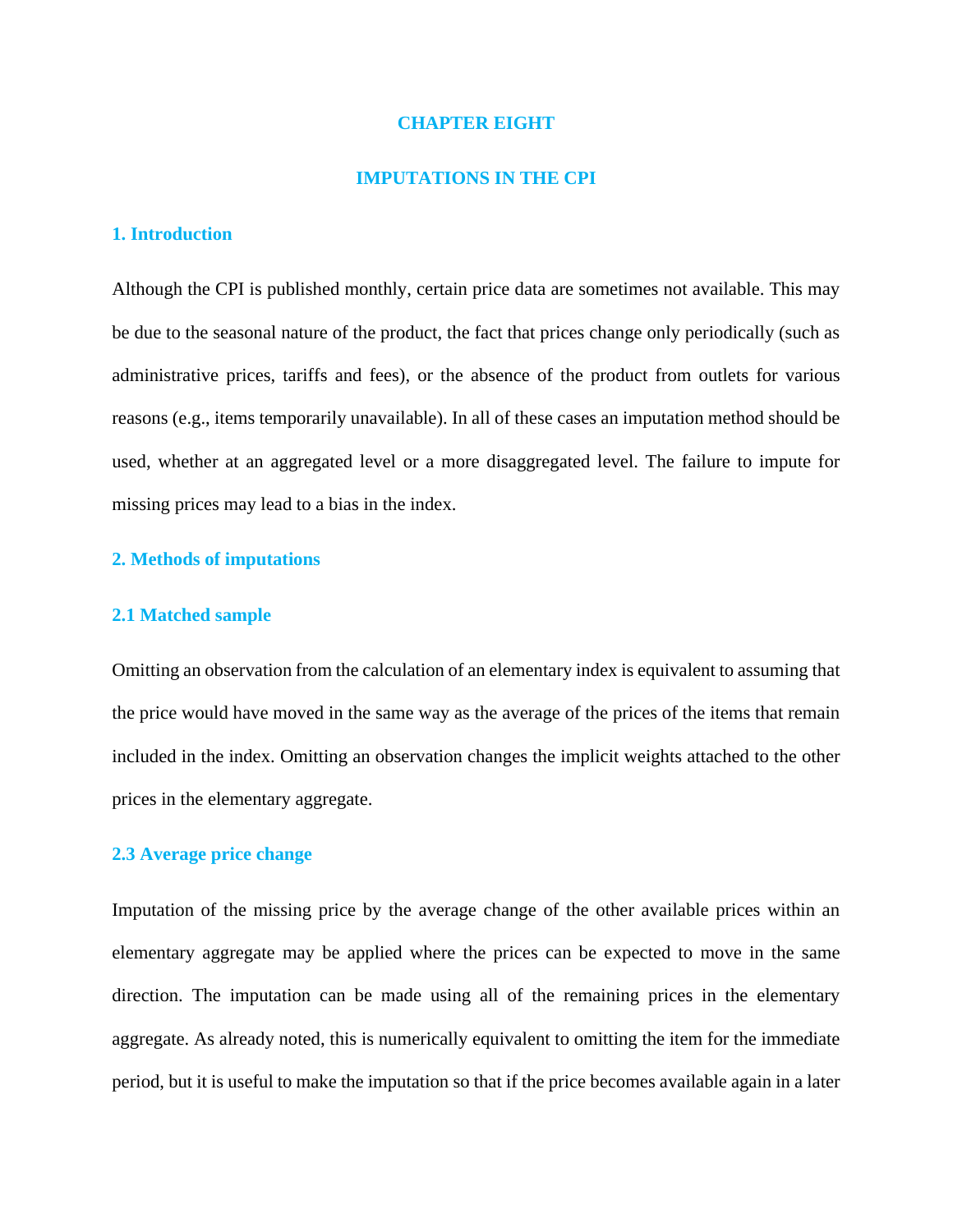period, the sample size is not reduced in the current period. In some cases, depending on the homogeneity of the elementary aggregate, it may be preferable to use only a subset of items from the elementary aggregate to estimate the missing price. In some instances, this may even be a single comparable item from a similar type of outlet whose price change can be expected to be similar to that of the missing one.

# **2.3 Carry forward**

Carrying forward the last observed price should be avoided whenever possible and is acceptable only for a very limited number of periods. Special care needs to be taken in periods of high inflation or when markets are changing rapidly as a result of a high rate of innovation and product turnover. While simple to apply, carrying forward the last observed price biases the resulting index towards zero change. In addition, when the price of the missing item is recorded again, there is likely to be a compensating step-change in the index to return it to its proper value. The adverse effect on the index will be increasingly severe if the item remains unpriced for some length of time. In general, carrying forward is the least preferred procedure or solution to the problem.

# **3. Methods applied by GBoS**

GBoS uses average price change method of imputation in the calculation of the CPI. The choice of method is determined by the level of aggregation of a particular index and the frequency of price collection for a particular product.

Imputation by average price change is only considered once there are no data available to calculate an average percentage change for an elementary index. The lack of data could be attributed to various causes, for example seasonal behaviour or shortages in the market. If data are missing for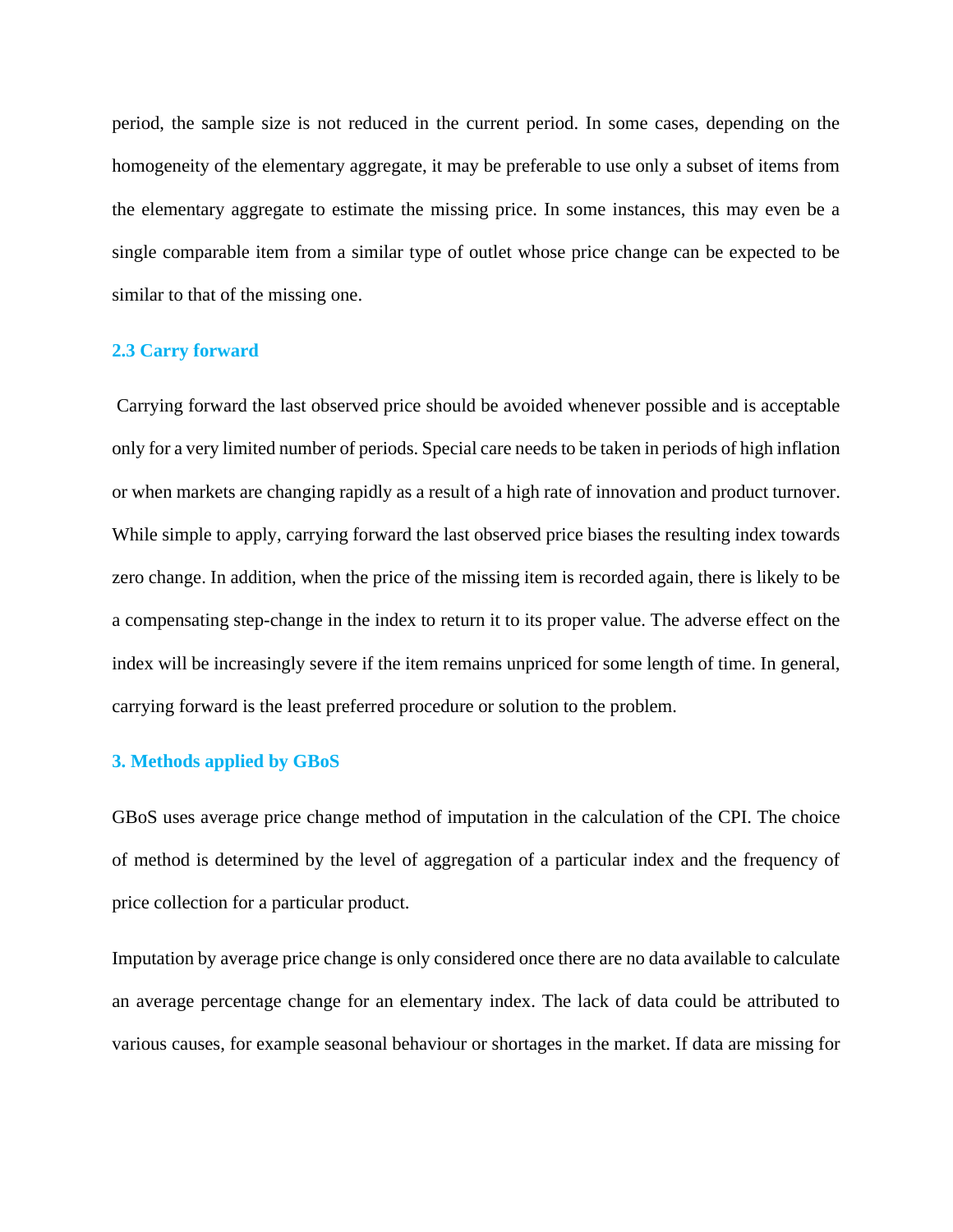an elementary aggregate, the missing elementary index is imputed from the national average percentage change (average of all price changes for the same products in other publication areas).

Let's illustrate for the class of "**spare parts and accessories for personal transport equipment**". Assuming that the current month price for Bicycle Tyre (Inner Tube) is missing, so we will impute using the average change price movement of this class. Hence the imputed current month price for Bicycle Tyre (Inner Tube) is 77.03

# **ILLUSTRATION:**

|                                                              | <b>IMPUTATION METHOD BY AVERAGE PRICE CHANGE</b>                |                                |              |       |
|--------------------------------------------------------------|-----------------------------------------------------------------|--------------------------------|--------------|-------|
|                                                              | <b>Previous Month Price Current Month Price Price Relatives</b> | <b>Imputed/Collected Price</b> |              |       |
| Bicycle Tyre (Inner Tube)                                    | 75                                                              |                                | $\mathsf{m}$ | 77.03 |
| Motor Vehicle Tyre Tube                                      | 700                                                             | 700                            |              | 700   |
| <b>Puncture Repair</b>                                       | 50                                                              | 50                             |              | 50    |
| Servicing of Motor Vehicle (Brake Repair, Labour)            | 250                                                             | 250                            |              | 250   |
| Bicycle Tyre (Outer)                                         | 175                                                             | 200                            | 1.14         | 200   |
| <b>Car Battery</b>                                           | 2500                                                            | 2500                           |              | 2500  |
|                                                              |                                                                 |                                | 1.027        |       |
|                                                              |                                                                 |                                |              |       |
| Spare Parts and Accessories for Personal Transport Equipment |                                                                 |                                |              |       |

# **Table 9:IMPUTATION METHOD BY AVERAGE PRICE CHANGE**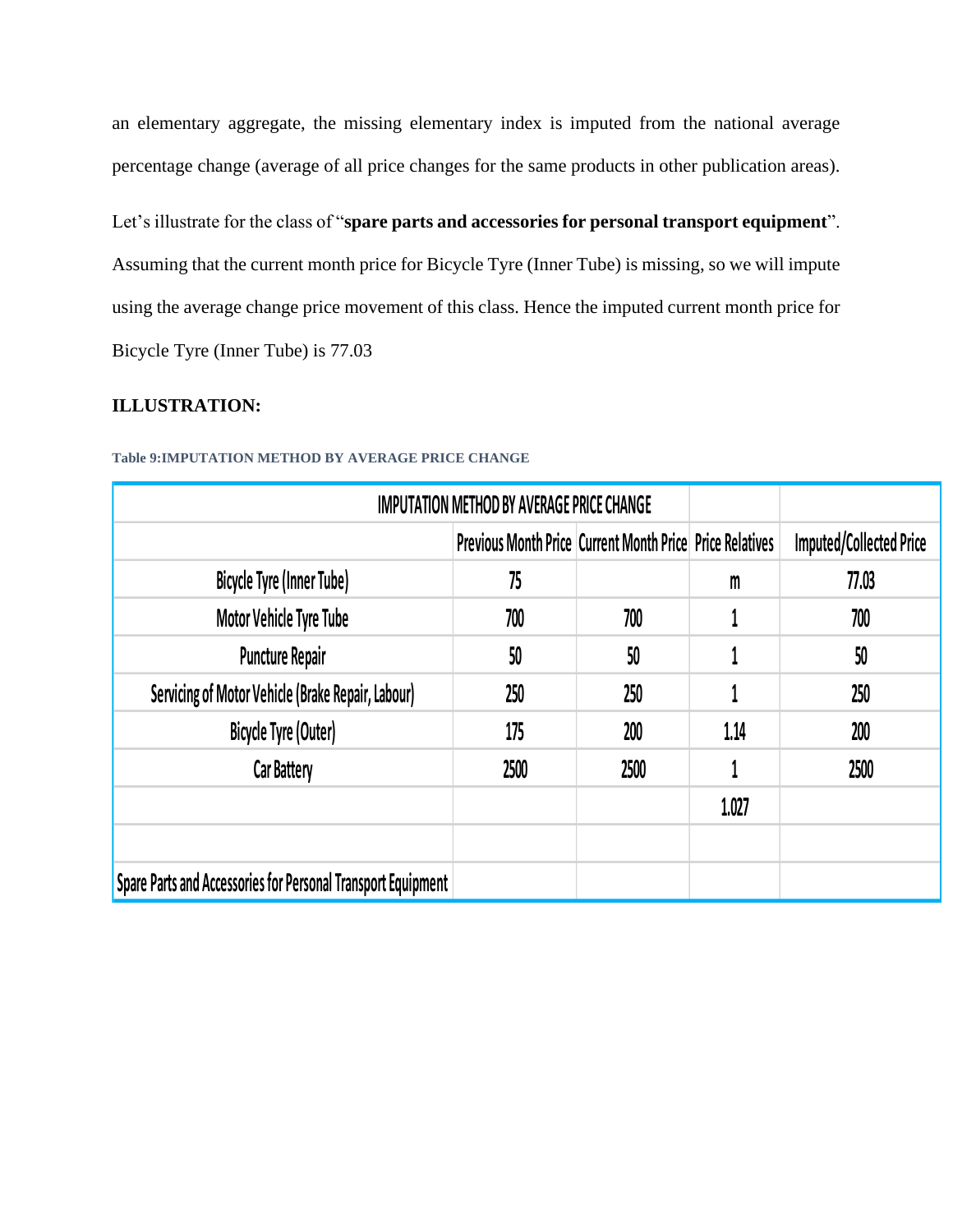### **CHAPTER NINE**

# **QUALITY AND QUANTITY ADJUSTMENTS IN THE CPI**

### **1. Quality adjustments in the CPI**

The objective of the CPI is to measure pure price change over time, so ideally identical goods and services should be priced from one period to the next. This is called pricing to constant quality. However, in practice, new products appear on the market and replace older products. These new products have different attributes (or quality). For price index purposes, it is necessary to measure these changes in quality, and to remove any change in price attributable purely to the change in quality, from the inflationary movement in the price.

The Gambia's CPI applies quality adjustment in the cases where changes are made to the characteristics or size of a product. This ensures that only price changes for identical products (matching sample approach) are incorporated into the CPI. This method is internationally accredited, but has the disadvantage of ignoring implicit price changes caused by changing characteristics.

Quality adjustments are the process of estimating what the market price of a replacement product would be if it had the characteristics of the product it replaces and with whose price its price is to be compared. The process requires estimating the market value of any differences in the price determining characteristics of the two products and adjusting by addition, subtraction or multiplication by a coefficient – the observed price of the replacement product. The methods that are commonly used for quality adjustments are:

 $\checkmark$  Overall mean imputation – the use of price movements of a similar item or items to estimate an overlap price for the old item.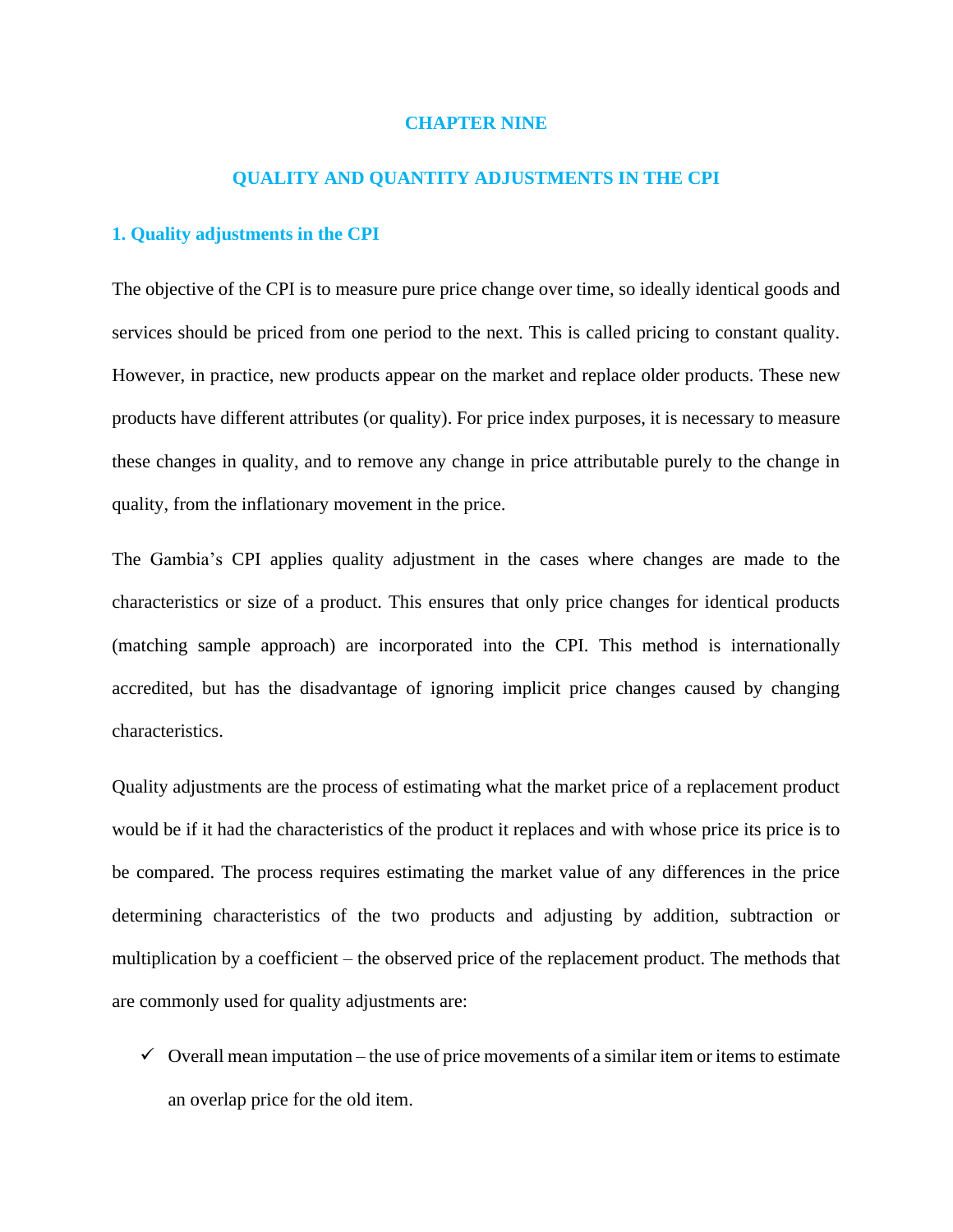- $\checkmark$  Class mean imputation impute price changes based on price changes of comparable items.
- $\checkmark$  Production cost method adjusts prices on the foundation that the difference between the qualities of old and new products corresponds to the difference in costs to make products. Quality changes can therefore be removed from replacement products if the cost of these quality changes can be determined or is available.
- $\checkmark$  Hedonic regression different variables affecting a product's price are regressed against the price of the product in order to determine the value of the product should the variables change.

The products where quality adjustments are conducted are: motor vehicles, cellphones, decoders, DVD players and TVs.

The aim of quality adjustments is mainly to estimate the market price for a substitute product if the characteristics are held constant between the old and substitute varieties. In line with international best practice, GBoS would uses Hedonic regressions to quality adjust for the products listed above in case the need arises. This would be done by identifying the (price determining) characteristics of a product and using these in a regression analysis.

Parameter estimates would be obtained from the hedonic model to adjust the price change used in index calculations in instances where the new item and old item differ in quality. The new price is then adjusted using these results. This allows the price series to be extended using the substitute product.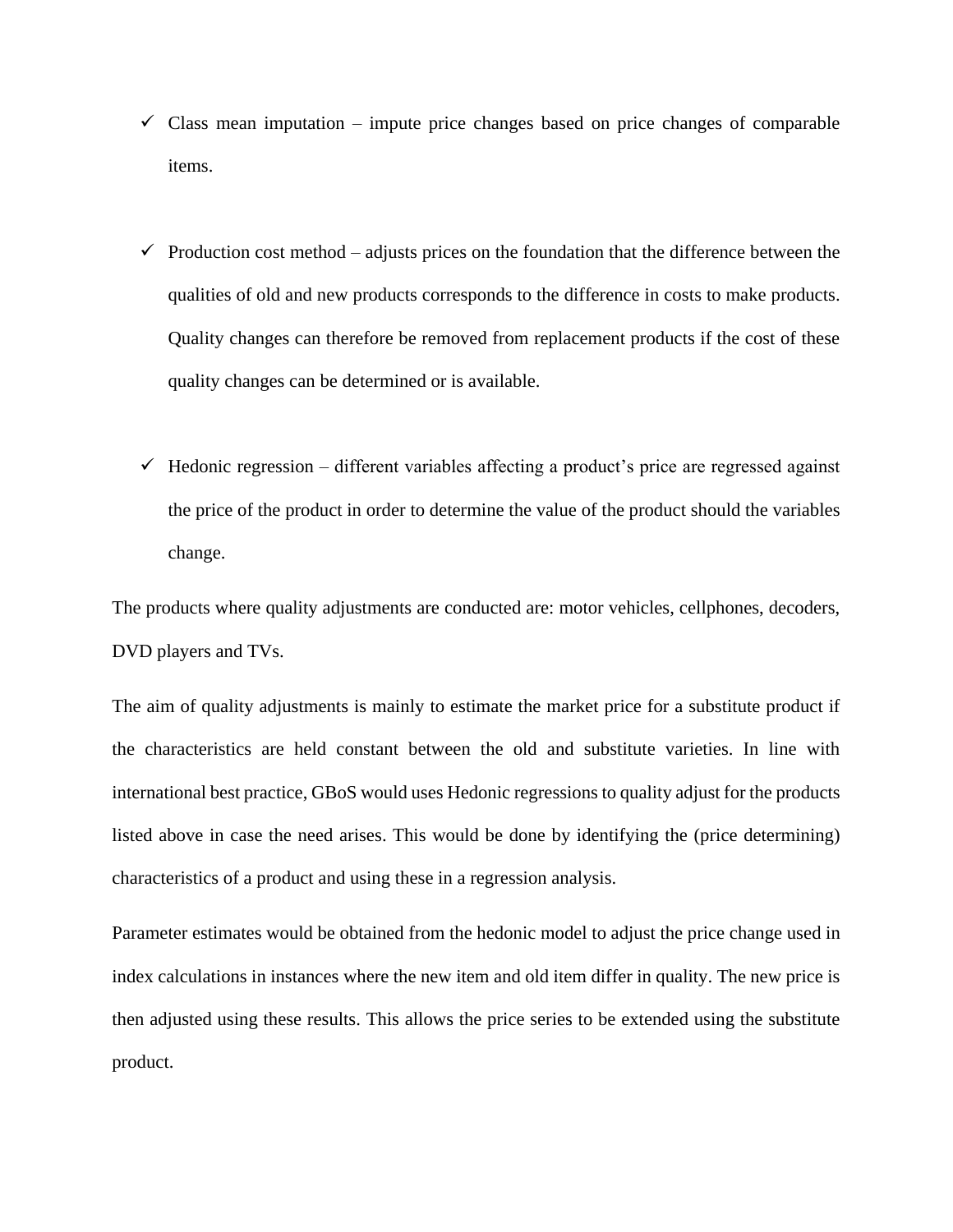# **2. Quantity adjustments in the CPI**

A quantity adjustment is a form of quality adjustment where a change in the quantity of a product results in the adjustment of a price. In other words, the quantity change may take the form of a change in the physical characteristics of the product that can easily be quantified, such as change in weight, dimensions, purity, or chemical composition of a product. Quantity adjustments are applied to products with permanent quantity structure changes.

Quantity adjustment is one of the most straightforward explicit adjustments to undertake. It is applicable when the size of the replacement item differs from that of the available item. This is accomplished by scaling the price of the old or new product by the ratio of quantities.